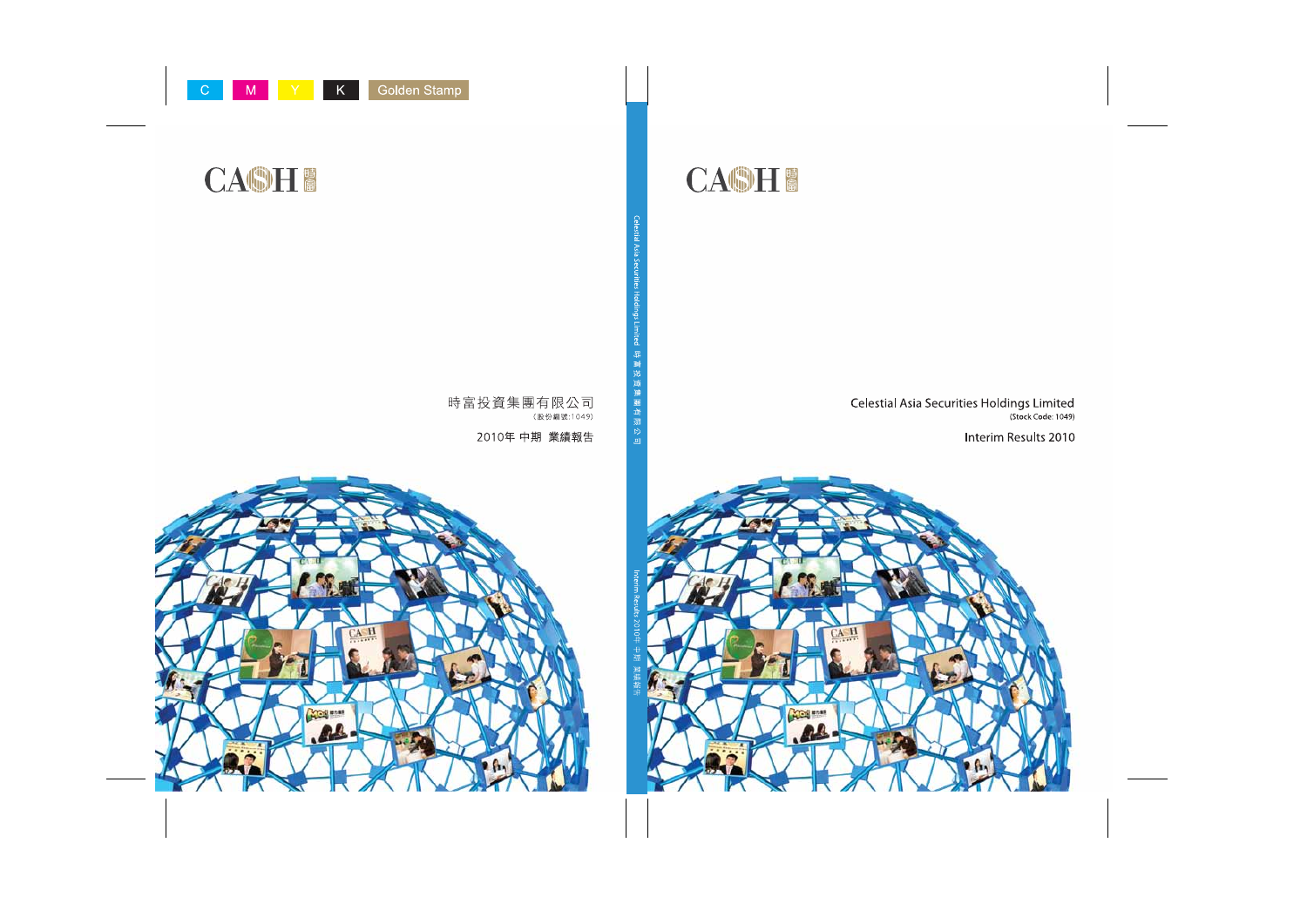

The FSC logo identifies products which contain wood and virgin fibre from well-managed forests certified in accordance with the rules of the Forest Stewardship Council.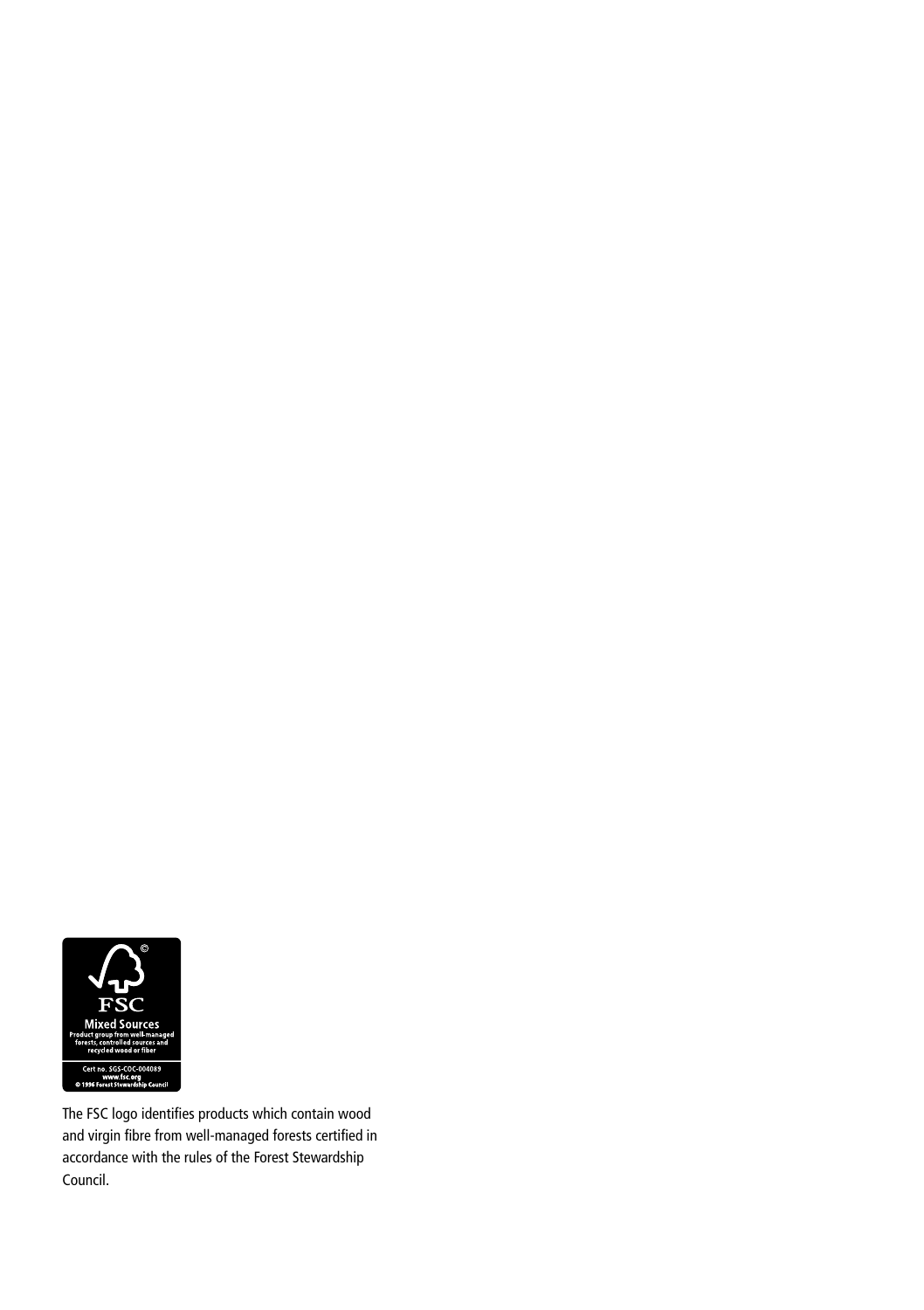## Condensed Consolidated Statement of Comprehensive Income

The unaudited consolidated results of Celestial Asia Securities Holdings Limited ("Company" or "CASH") and its subsidiaries ("Group") for the six months ended 30 June 2010 together with the comparative figures for the last corresponding period are as follows:

|                                                                                                                                                      | Unaudited<br>six months ended 30 June |                                |                                |  |
|------------------------------------------------------------------------------------------------------------------------------------------------------|---------------------------------------|--------------------------------|--------------------------------|--|
|                                                                                                                                                      | Notes                                 | 2010<br>HK\$'000               | 2009<br>HK\$'000               |  |
| Revenue<br>Other operating income<br>Cost of sales for retailing business                                                                            | (3)                                   | 617,903<br>4,194<br>(276, 355) | 524,764<br>17,413<br>(232,075) |  |
| Cost of sales and services for online game<br>business<br>Salaries, allowances, commission and other                                                 |                                       | (3,944)                        | (6, 192)                       |  |
| related benefits<br>Other operating, administrative and selling                                                                                      |                                       | (145, 110)                     | (147, 441)                     |  |
| expenses<br>Depreciation of property, plant and                                                                                                      |                                       | (177, 325)                     | (182, 958)                     |  |
| equipment<br>Finance costs                                                                                                                           |                                       | (26, 832)<br>(10, 356)         | (25, 831)<br>(8,675)           |  |
| Fair value gain on financial assets at fair<br>value through profit or loss<br>Fair value gain on investment property<br>Share of loss of associates |                                       | 15,559<br>5,100<br>3,086       | 12,399<br>(412)                |  |
| Profit/(Loss) before income tax<br>Income tax expense                                                                                                | (5)                                   | 5,920<br>(500)                 | (49,008)<br>(1,200)            |  |
| Profit/(Loss) for the period                                                                                                                         |                                       | 5,420                          | (50, 208)                      |  |
| Other comprehensive income<br>Exchange difference arising on translation of<br>foreign operations                                                    |                                       | 168                            | 195                            |  |
| Other comprehensive income for the<br>period, including reclassification<br>adjustments and net of tax                                               |                                       | 168                            | 195                            |  |
| Total comprehensive income for the period                                                                                                            |                                       | 5,588                          | (50,013)                       |  |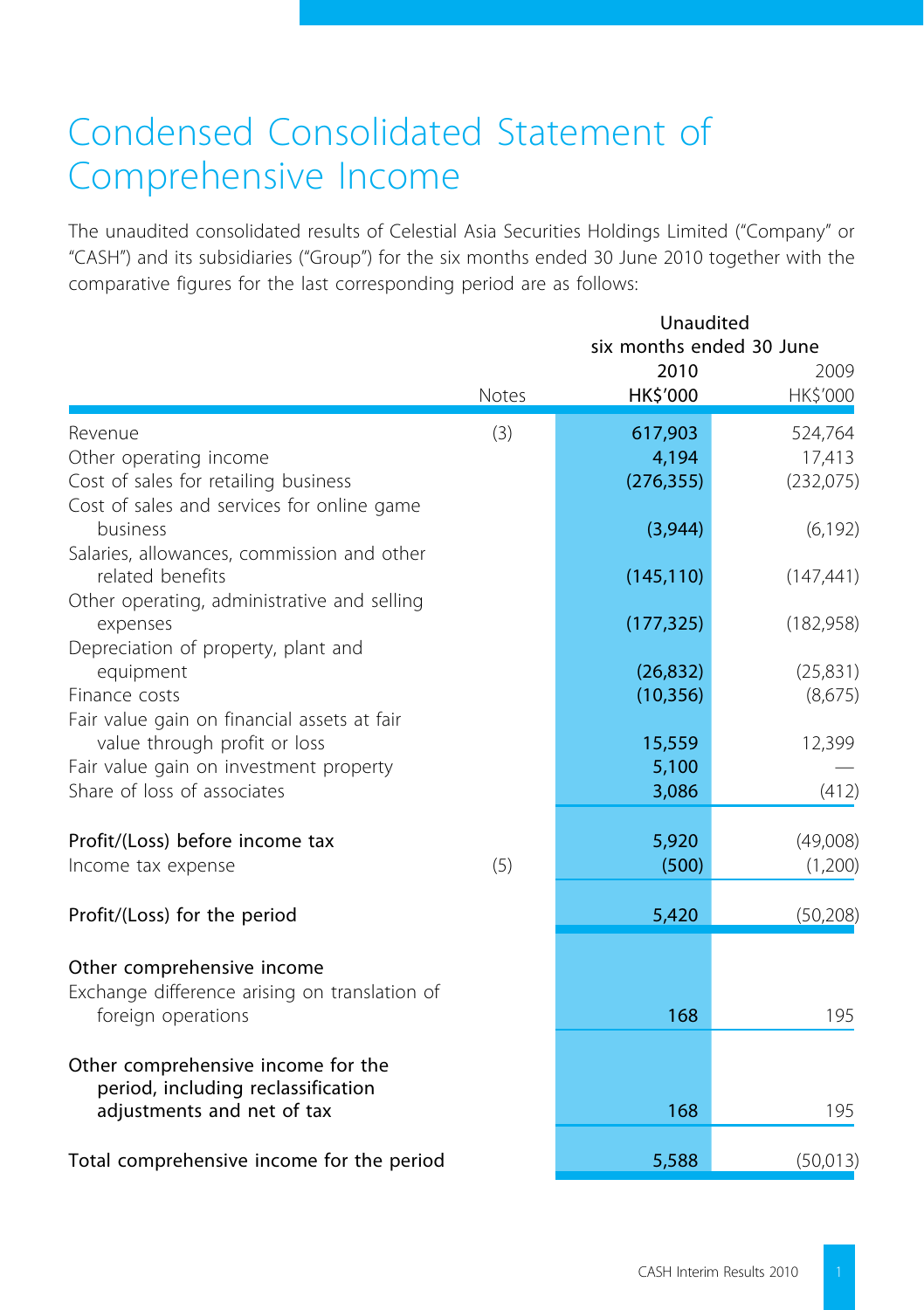|                                                                                |      | Unaudited<br>six months ended 30 June<br>2010 | 2009      |
|--------------------------------------------------------------------------------|------|-----------------------------------------------|-----------|
|                                                                                | Note | HK\$'000                                      | HK\$'000  |
| Profit/(Loss) for the period attributable to:                                  |      |                                               |           |
| Owners of the Company                                                          |      | 1,097                                         | (41, 532) |
| Minority interests                                                             |      | 4,323                                         | (8,676)   |
|                                                                                |      | 5,420                                         | (50, 208) |
| Total comprehensive income attributable to:                                    |      |                                               |           |
| Owners of the Company                                                          |      | 1,265                                         | (41, 337) |
| Minority interests                                                             |      | 4,323                                         | (8,676)   |
|                                                                                |      | 5,588                                         | (50,013)  |
|                                                                                |      |                                               |           |
| Dividend:                                                                      |      |                                               |           |
| Declared interim dividend of HK\$0.02 per<br>share based on 225,505,148 shares |      |                                               |           |
| (2009: nil)                                                                    |      | 4,510                                         |           |
| Earnings/(Loss) per share for the profit/(loss)                                |      |                                               |           |
| attributable to the owners of the Company<br>during the period                 | (6)  |                                               |           |
| - Basic (HK cents)                                                             |      | 0.5                                           | (23.0)    |
| - Diluted (HK cents)                                                           |      | 0.5                                           | (21.0)    |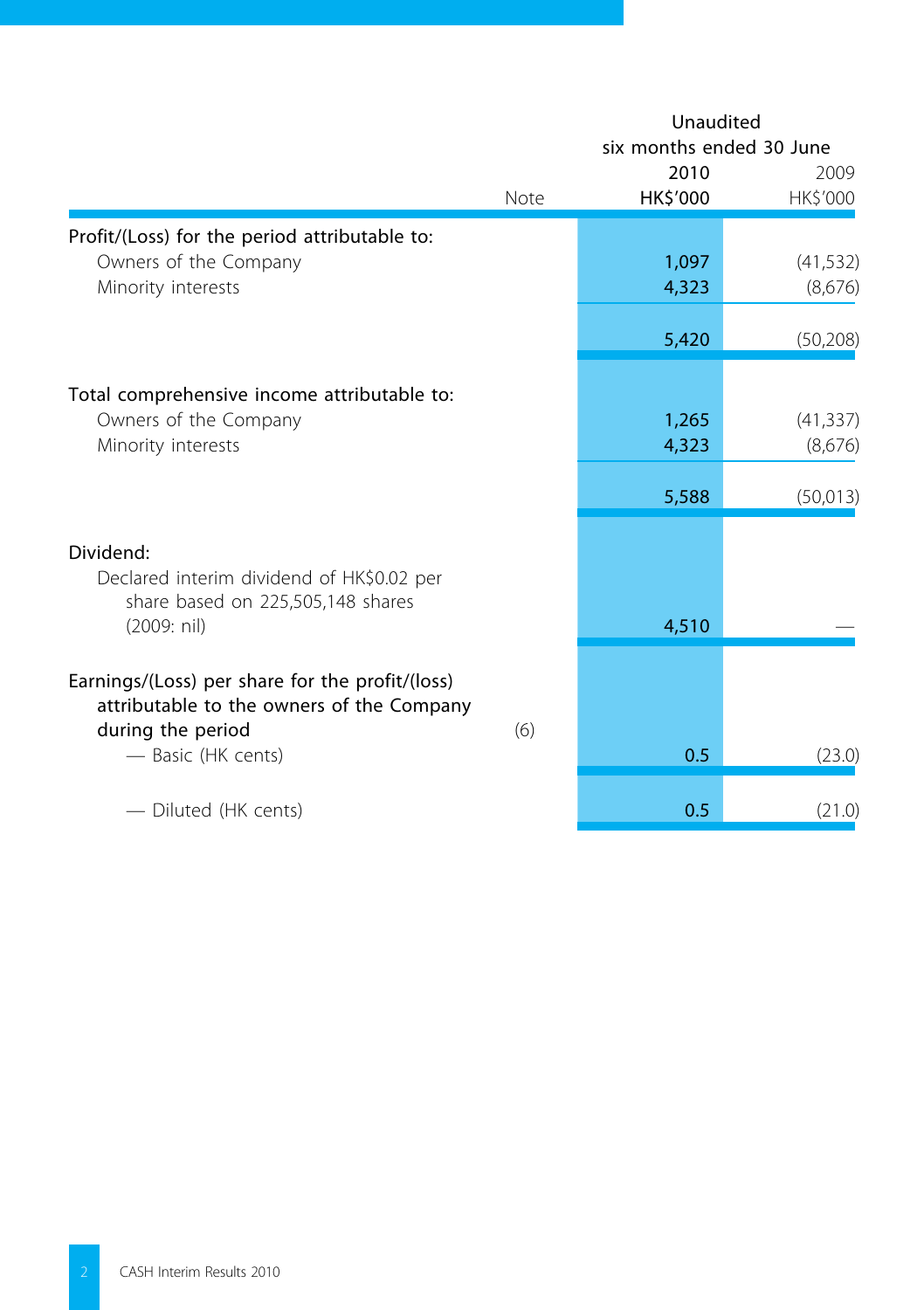## Condensed Consolidated Statement of Financial Position

|                                               | Note | 30 June<br>2010<br>(Unaudited)<br>HK\$'000 | 31 December<br>2009<br>(Audited)<br>HK\$'000 |
|-----------------------------------------------|------|--------------------------------------------|----------------------------------------------|
| <b>ASSETS AND LIABILITIES</b>                 |      |                                            |                                              |
| Non-current assets                            |      |                                            |                                              |
| Property, plant and equipment                 |      | 170,826                                    | 179,018                                      |
| Prepaid lease payments                        |      | 14,511                                     | 15,133                                       |
| Investment property                           |      | 170,446                                    | 163,712                                      |
| Goodwill                                      |      | 146,071                                    | 146,071                                      |
| Interests in associates                       |      | 120,018                                    | 116,931                                      |
| Loan to an associate                          |      | 10,296                                     | 10,296                                       |
| Intangible assets                             |      | 50,811                                     | 50,790                                       |
| Other assets                                  |      | 12,158                                     | 11,040                                       |
| Other deposits                                |      | 20,387                                     | 21,555                                       |
| Loan receivables                              |      | 4,950                                      | 5,392                                        |
|                                               |      | 720,474                                    | 719,938                                      |
| Current assets                                |      |                                            |                                              |
| Inventories                                   |      | 41,960                                     | 43,454                                       |
| Account receivables                           | (7)  | 664,232                                    | 507,163                                      |
| Loan receivables                              |      | 22,310                                     | 15,711                                       |
| Prepayments, deposits and other receivables   |      | 56,686                                     | 45,720                                       |
| Tax recoverable                               |      | 10,730                                     | 9,381                                        |
| Financial assets at fair value through profit |      |                                            |                                              |
| or loss                                       |      | 51,907                                     | 45,232                                       |
| Embedded derivative of convertible notes      |      | 15,667                                     | 15,667                                       |
| Bank deposits subject to conditions           |      | 94,339                                     | 87,739                                       |
| Bank balances - trust and segregated          |      |                                            |                                              |
| accounts                                      |      | 811,777                                    | 765,112                                      |
| Bank balances (general accounts) and cash     |      | 221,096                                    | 278,987                                      |
|                                               |      | 1,990,704                                  | 1,814,166                                    |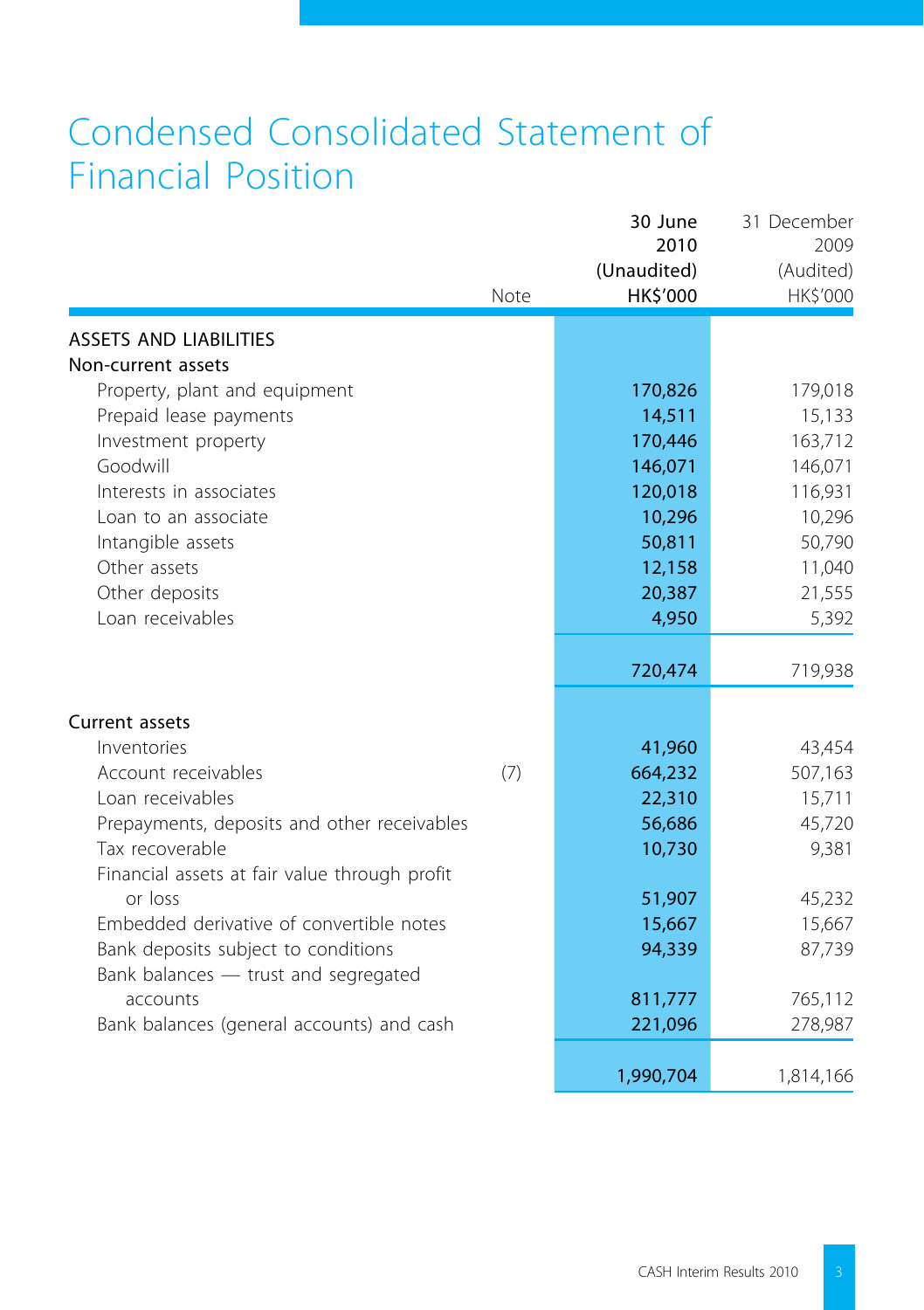|                                                                    | Notes | 30 June<br>2010<br>(Unaudited)<br>HK\$'000 | 31 December<br>2009<br>(Audited)<br>HK\$'000 |
|--------------------------------------------------------------------|-------|--------------------------------------------|----------------------------------------------|
| <b>Current liabilities</b>                                         |       |                                            |                                              |
| Account payables                                                   | (8)   | 1,200,427                                  | 1,159,544                                    |
| Deferred revenue                                                   |       | 449                                        | 923                                          |
| Accrued liabilities and other payables                             |       | 93,456                                     | 73,564                                       |
| Obligations under finance leases<br>- portion due within one year  |       | 139                                        | 135                                          |
| Borrowings - amount due within one year                            |       | 603,130                                    | 484,228                                      |
| Loan from a minority shareholder                                   |       | 27,437                                     | 27,437                                       |
| Taxation payables                                                  |       | 5,101                                      | 6,365                                        |
|                                                                    |       | 1,930,139                                  | 1,752,196                                    |
|                                                                    |       |                                            |                                              |
| Net current assets                                                 |       | 60,565                                     | 61,970                                       |
| Total assets less current liabilities                              |       | 781,039                                    | 781,908                                      |
| Non-current liabilities                                            |       |                                            |                                              |
| Convertible notes                                                  |       | 30,895                                     | 28,172                                       |
| Obligations under finance leases                                   |       |                                            |                                              |
| - portion due after one year                                       |       | 110                                        | 180                                          |
| Borrowings - amount due after one year<br>Deferred tax liabilities |       | 77,572<br>17,291                           | 89,026<br>17,134                             |
|                                                                    |       |                                            |                                              |
|                                                                    |       | 125,868                                    | 134,512                                      |
| Net assets                                                         |       | 655,171                                    | 647,396                                      |
|                                                                    |       |                                            |                                              |
| <b>EQUITY</b><br>Share capital                                     | (10)  | 20,551                                     | 20,551                                       |
| Reserves                                                           |       | 353,081                                    | 348,080                                      |
|                                                                    |       |                                            |                                              |
| Equity attributable to the Company's owners                        |       | 373,632                                    | 368,631                                      |
| Minority interests                                                 |       | 281,539                                    | 278,765                                      |
| Total equity                                                       |       | 655,171                                    | 647,396                                      |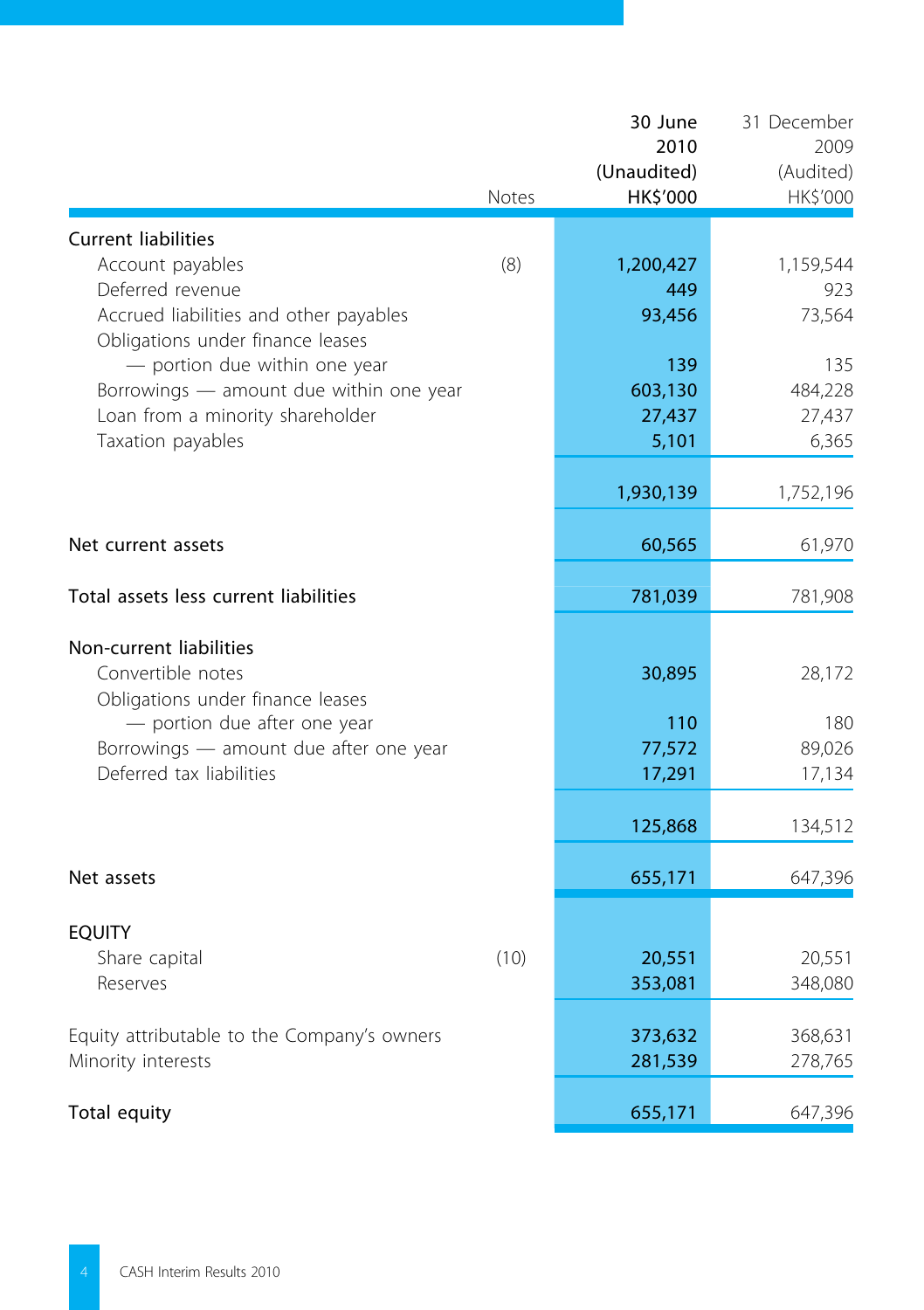## Condensed Consolidated Statement of Cash Flows

|                                                                                                | Unaudited<br>six months ended 30 June |                  |
|------------------------------------------------------------------------------------------------|---------------------------------------|------------------|
|                                                                                                | 2010<br>HK\$'000                      | 2009<br>HK\$'000 |
| Net cash used in operating activities                                                          | (152, 671)                            | (913, 814)       |
| Net cash generated from investing activities                                                   | 125,060                               | 50,641           |
| Net cash (used in)/generated from financing<br>activities                                      | (30, 280)                             | 876,117          |
| Net (decrease)/increase in cash and cash equivalents                                           | (57, 891)                             | 12,944           |
| Cash and cash equivalents at beginning of period                                               | 278,987                               | 327,480          |
| Cash and cash equivalents at end of period                                                     | 221,096                               | 340,424          |
| Analysis of balances of cash and cash equivalents<br>Bank balances (general accounts) and cash | 221,096                               | 340,424          |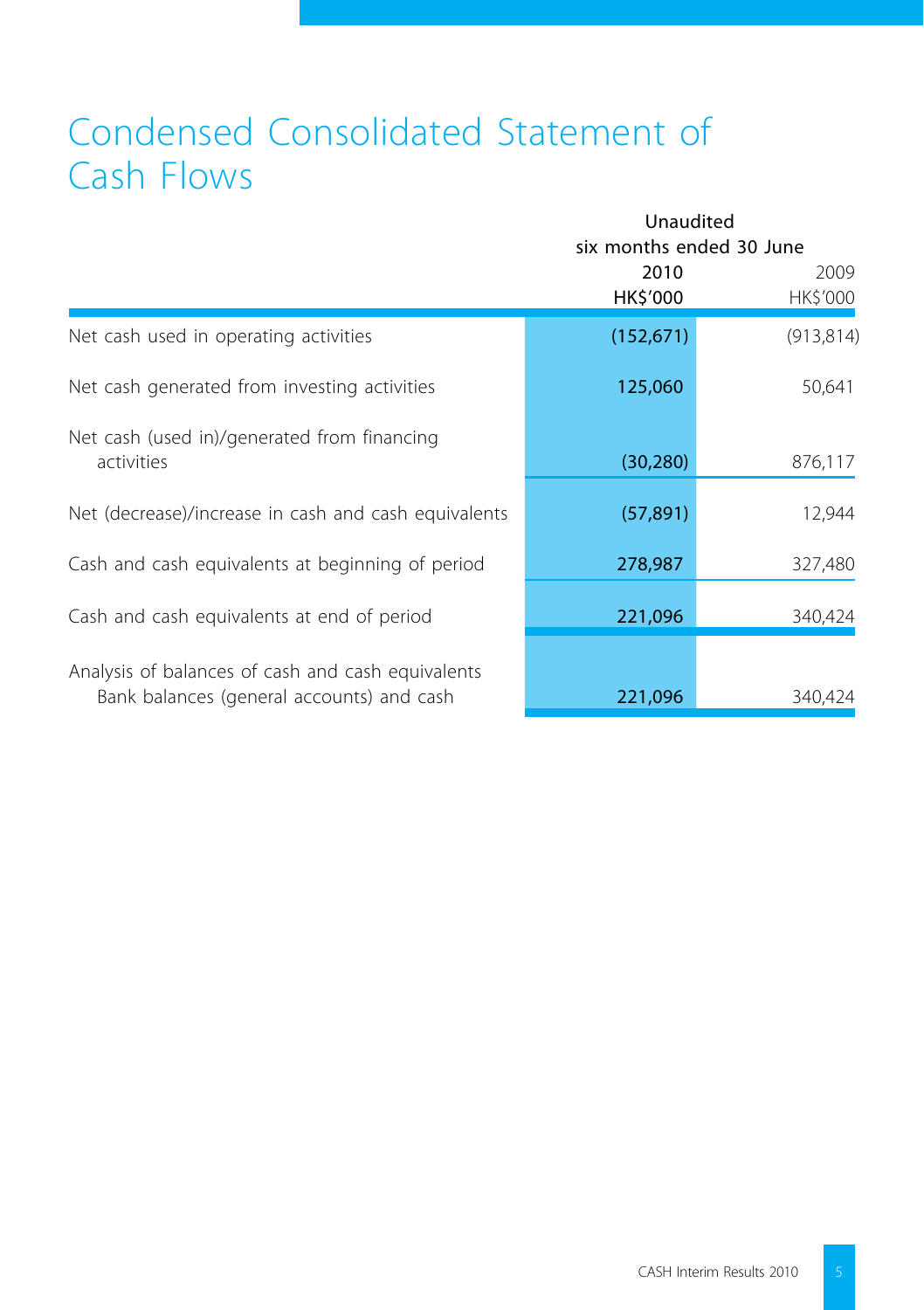# Consolidated Statement of Changes in Equity

|                                                      | Equity attributable to the Company's owners |                           |                                                 |                                       |                                                                 |                           |                                                |                                              |                                          |                                                                    |                         |                                         |                   |
|------------------------------------------------------|---------------------------------------------|---------------------------|-------------------------------------------------|---------------------------------------|-----------------------------------------------------------------|---------------------------|------------------------------------------------|----------------------------------------------|------------------------------------------|--------------------------------------------------------------------|-------------------------|-----------------------------------------|-------------------|
|                                                      | Share<br>capital<br><b>HKS'000</b>          | premium<br><b>HKS'000</b> | Share Contributed<br>surplus<br><b>HK\$'000</b> | General<br>reserve<br><b>HK\$'000</b> | Convertible<br>loan note<br>equity<br>reserve<br><b>HKS'000</b> | reserve<br><b>HKS'000</b> | Other Translation<br>reserve<br><b>HKS'000</b> | Share<br>option<br>reserve<br><b>HKS'000</b> | Revaluation<br>reserve<br><b>HKS'000</b> | (Accumulated<br>losses)/<br>Retained<br>earnings<br><b>HKS'000</b> | Total<br><b>HKS'000</b> | Minority<br>interests<br><b>HKS'000</b> | Total<br>HK\$'000 |
| At 1 January 2010                                    | 20,551                                      | 364,575                   | 138,926                                         | 1,160                                 | 20,286                                                          | 12,314                    | 4,571                                          | 3,923                                        | 15,564                                   | (213, 239)                                                         | 368,631                 | 278,765                                 | 647,396           |
| Share-based compensation                             |                                             |                           |                                                 |                                       |                                                                 |                           |                                                | 3,736                                        |                                          |                                                                    | 3,736                   | (1, 549)                                | 2,187             |
| Transactions with owners                             |                                             |                           |                                                 |                                       |                                                                 |                           |                                                | 3,736                                        |                                          | -                                                                  | 3,736                   | (1, 549)                                | 2,187             |
| Profit for the period<br>Other comprehensive income  |                                             |                           |                                                 |                                       |                                                                 |                           |                                                |                                              |                                          | 1,097                                                              | 1,097                   | 4,323                                   | 5,420             |
| Exchange differences<br>arising on<br>translation of |                                             |                           |                                                 |                                       |                                                                 |                           |                                                |                                              |                                          |                                                                    |                         |                                         |                   |
| foreign operations                                   |                                             |                           |                                                 |                                       |                                                                 |                           | 168                                            |                                              |                                          |                                                                    | 168                     |                                         | 168               |
| Total comprehensive income for<br>the period         |                                             |                           |                                                 |                                       |                                                                 |                           | 168                                            |                                              |                                          | 1,097                                                              | 1,265                   | 4,323                                   | 5,588             |
| At 30 June 2010                                      | 20,551                                      | 364,575                   | 138,926                                         | 1,160                                 | 20,286                                                          | 12,314                    | 4,739                                          | 7,659                                        | 15,564                                   | (212, 142)                                                         | 373,632                 | 281,539                                 | 655,171           |

Unaudited six months ended 30 June 2010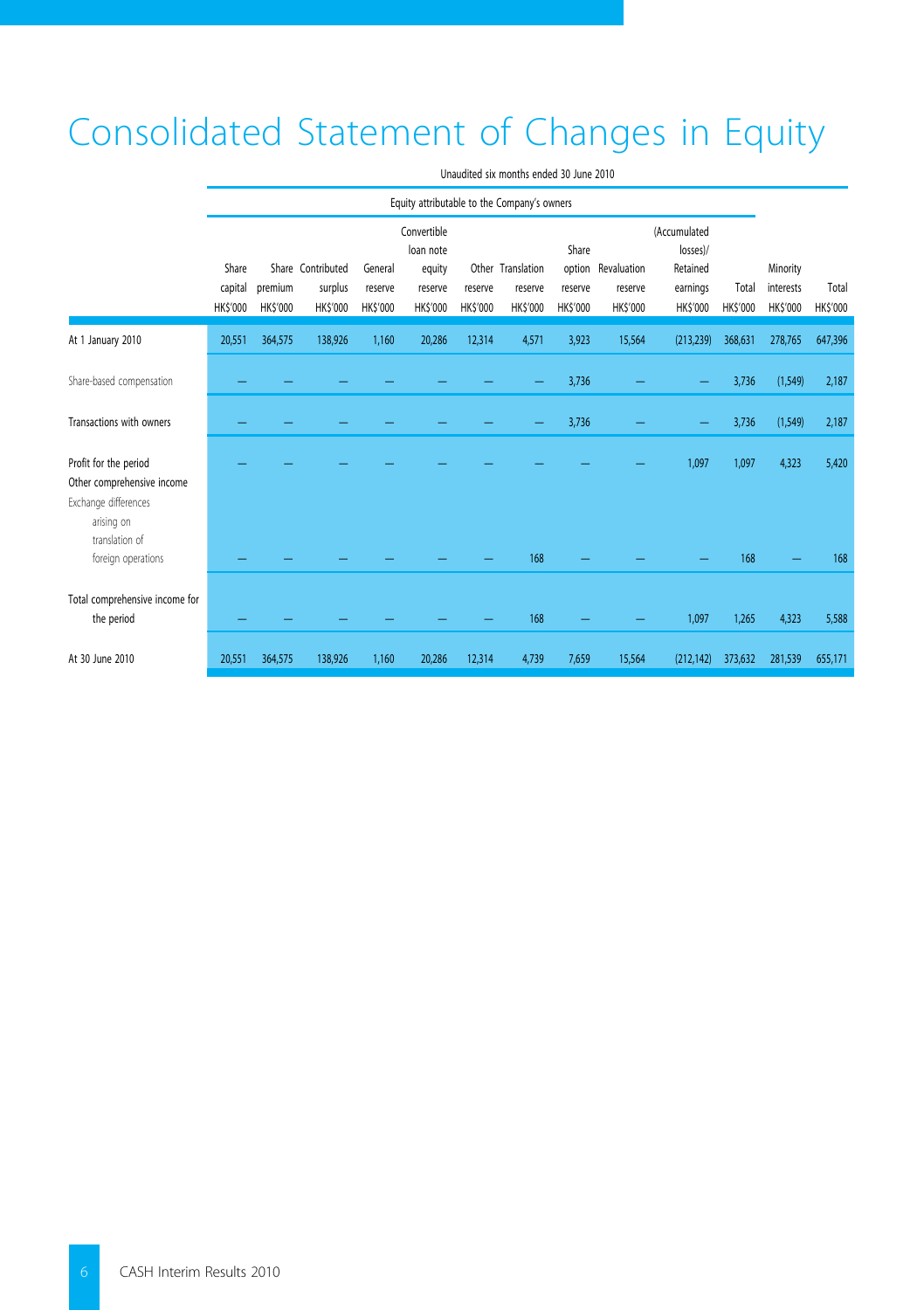|                                                                                              |      |                  |          |                              |                    |                                               |                  | Unaudited six months ended 30 June 2009     |                            |          |                                   |                   |                       |               |
|----------------------------------------------------------------------------------------------|------|------------------|----------|------------------------------|--------------------|-----------------------------------------------|------------------|---------------------------------------------|----------------------------|----------|-----------------------------------|-------------------|-----------------------|---------------|
|                                                                                              |      |                  |          |                              |                    |                                               |                  | Equity attributable to the Company's owners |                            |          |                                   |                   |                       |               |
|                                                                                              |      | Share<br>capital | premium  | Share Contributed<br>surplus | General<br>reserve | Convertible<br>loan note<br>equity<br>reserve | Other<br>reserve | Translation<br>reserve                      | Share<br>option<br>reserve | reserve  | Revaluation Accumulated<br>losses | Total             | Minority<br>interests | Total         |
|                                                                                              | Note | <b>HK\$'000</b>  | HK\$'000 | HK\$'000                     | HK\$'000           | HK\$'000                                      | HK\$'000         | HK\$'000                                    | HK\$'000                   | HK\$'000 | HK\$'000                          | HK\$'000          | HK\$'000              | HK\$'000      |
| At 1 January 2009                                                                            |      | 18,051           | 317,255  | 138,926                      | 1,160              | -                                             | 12,314           | 4,420                                       | 652                        | 15,564   |                                   | (249,947) 258,395 | 370,324               | 628,719       |
| Issue of new shares<br>due to rights<br>issue by a                                           |      |                  |          |                              |                    |                                               |                  |                                             |                            |          |                                   |                   |                       |               |
| subsidiary                                                                                   | (a)  |                  |          |                              |                    |                                               |                  |                                             |                            |          |                                   |                   | 47,458                | 47,458<br>565 |
| Share-based compensation<br>Issue of convertible notes                                       |      |                  |          |                              |                    |                                               |                  |                                             | 565                        |          |                                   | 565               |                       |               |
|                                                                                              |      |                  |          |                              |                    | 8,033                                         |                  |                                             | $\overline{\phantom{0}}$   |          |                                   | 8,033             |                       | 8,033         |
| Transactions with owners                                                                     |      |                  |          |                              |                    | 8,033                                         |                  |                                             | 565                        |          |                                   | 8,598             | 47,458                | 56,056        |
| Loss for the period<br>Other comprehensive income<br>Exchange differences<br>arising on      |      |                  |          |                              |                    |                                               |                  |                                             |                            |          | (41, 532)                         | (41, 532)         | (8,676)               | (50, 208)     |
| translation of<br>foreign operations                                                         |      |                  |          |                              |                    |                                               |                  | 195                                         |                            |          |                                   | 195               |                       | 195           |
| Total comprehensive income<br>for the period                                                 |      |                  |          |                              |                    |                                               |                  | 195                                         |                            |          | (41, 532)                         | (41, 337)         | (8,676)               | (50,013)      |
| Amount transferred to<br>accumulated losses as a<br>result of expiration of<br>share options |      |                  |          |                              |                    |                                               |                  |                                             | (652)                      |          |                                   | (652)             |                       | (652)         |
|                                                                                              |      |                  |          |                              |                    |                                               |                  |                                             |                            |          |                                   |                   |                       |               |
| At 30 June 2009                                                                              |      | 18,051           | 317,255  | 138,926                      | 1,160              | 8,033                                         | 12,314           | 4,615                                       | 565                        | 15,564   | (291, 479)                        | 225,004           | 409,106               | 634,110       |

Note:

(a) On 17 April 2009, 205,702,702 shares of CASH Financial Services Group Limited ("CFSG") of HK\$0.10 each were issued by way of rights issue at a subscription price of HK\$0.45 per share.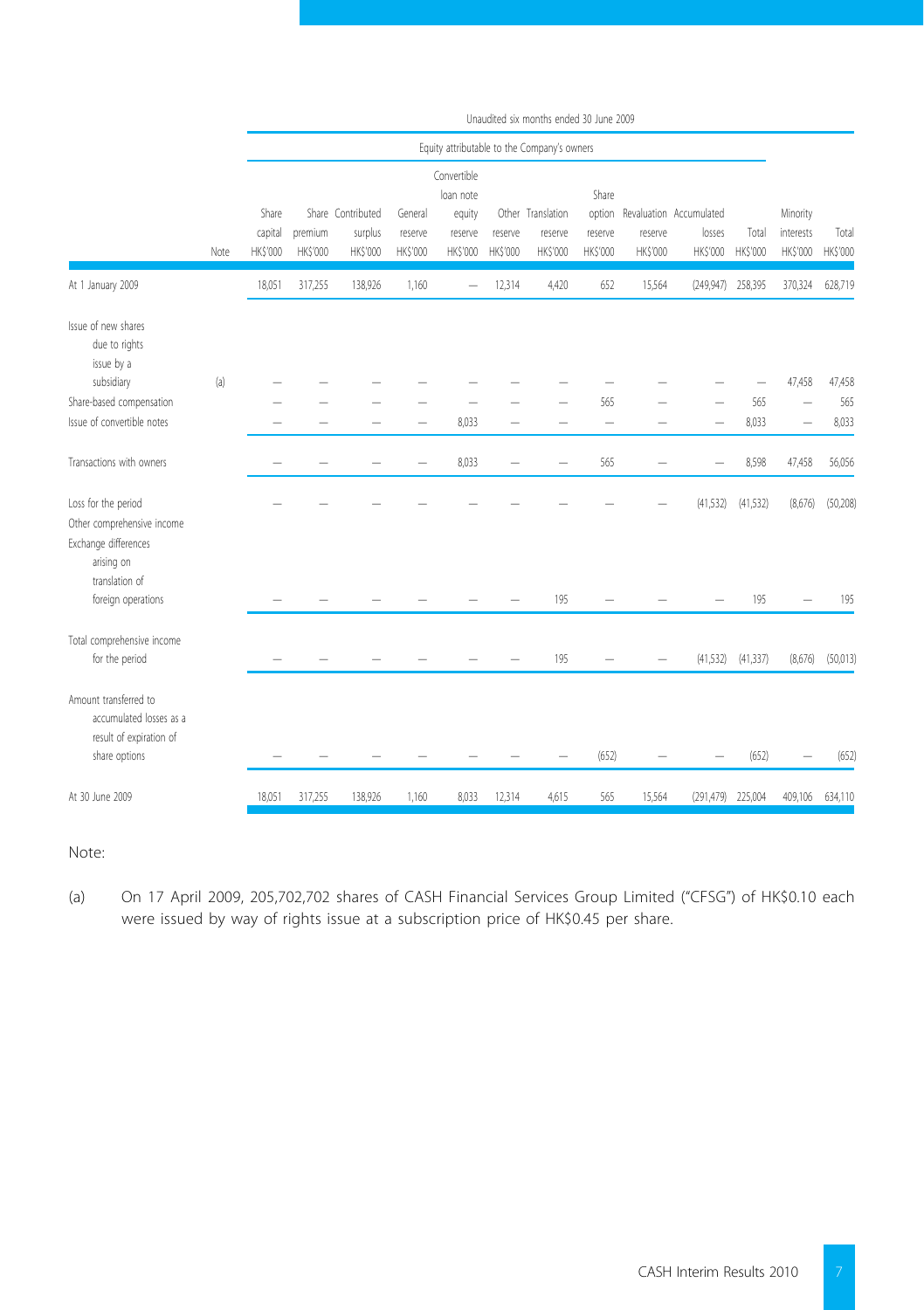Notes:

## (1) Basis of preparation

The unaudited consolidated results of the Group have been prepared in accordance with Hong Kong Financial Reporting Standards ("HKFRSs") and Hong Kong Accounting Standard ("HKAS") 34 "Interim Financial Reporting" issued by the Hong Kong Institute of Certified Public Accountants. In addition, the unaudited consolidated accounts include applicable disclosures required by the Rules Governing the Listing of Securities on the Stock Exchange ("Listing Rules") and by the Hong Kong Companies Ordinance.

## (2) Significant accounting policies

The accounting policies and methods of computation used in the preparation of these accounts are consistent with those used in the annual accounts for the year ended 31 December 2009.

The Group has applied, for the first time, the new and amended standards and interpretations of HKFRSs which are mandatory for accounting periods beginning on or after 1 January 2010. The adoption of such new and amended standards and interpretations does not have material impact on the consolidated interim financial information and does not result in substantial changes to the Group's accounting policies except the reclassification of prepaid lease payments.

HKAS 17 (Amendment), "Leases", requires leasehold land to be classified as a finance lease and stated at cost less accumulated depreciation if substantially all risks and rewards of the leasehold land have been transferred to the Group. As the present value of the minimum lease payments of the land held by the Group amounted to substantially all of the fair value of the land as if it were freehold, it has been classified as a finance lease. The amendment has been applied retrospectively to unexpired leases at the date of adoption of the amendment on the basis of information existing at the inception of the leases.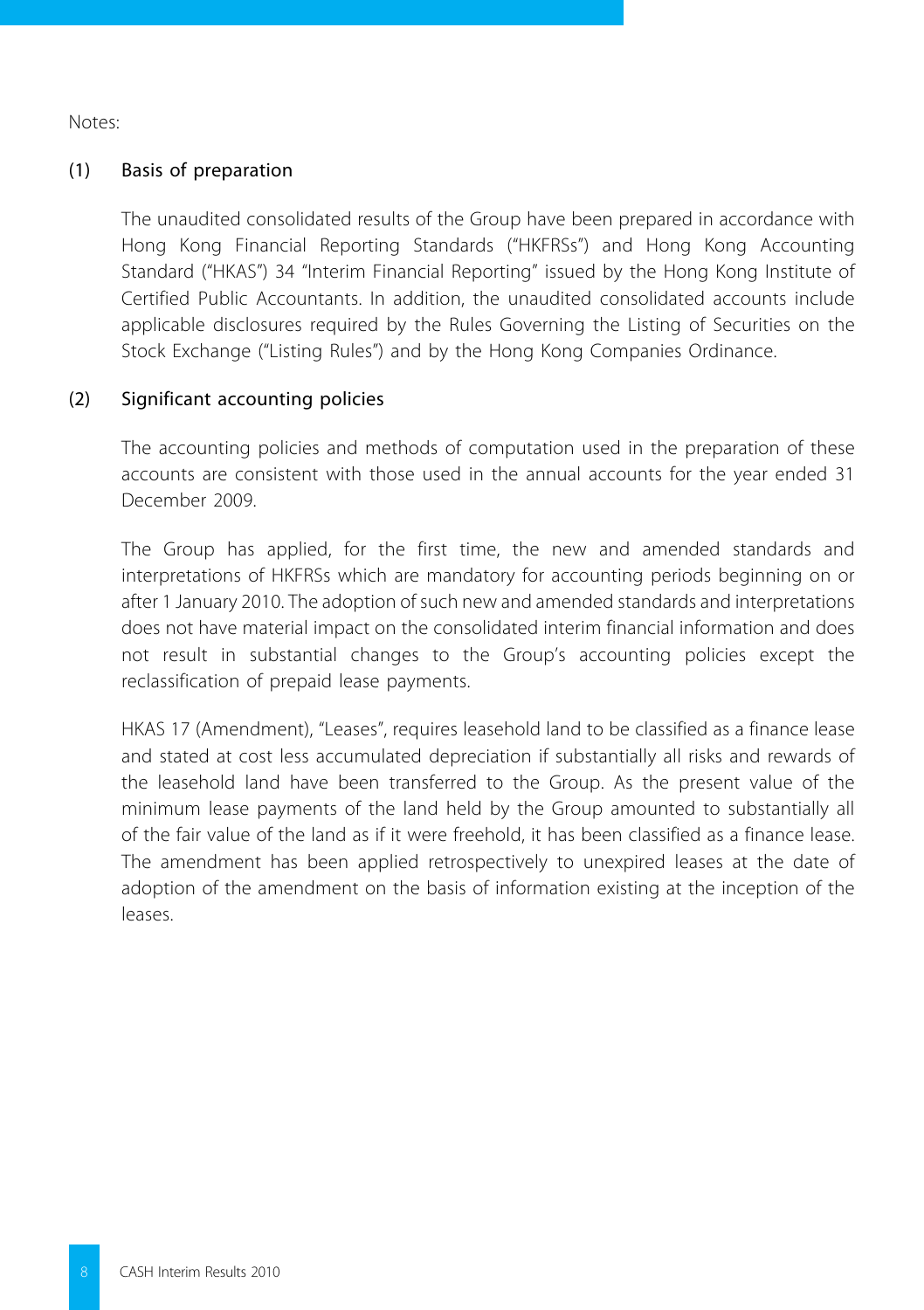Effect of the adopting HKAS 17 (Amendment) on the consolidated statement of financial position and consolidated statement of comprehensive income are as follows:

|                               | 30 June        | 31 December     |
|-------------------------------|----------------|-----------------|
|                               | 2010           | 2009            |
|                               | (Unaudited)    | (Audited)       |
|                               | <b>HKS'000</b> | <b>HK\$'000</b> |
| Increase/(Decrease) in assets |                |                 |
| Property, plant and equipment | 15,342         | 15,549          |
| Prepaid lease payments        | (15, 342)      | (15, 549)       |

|                                                                 | Unaudited<br>six months ended 30 June |                  |
|-----------------------------------------------------------------|---------------------------------------|------------------|
|                                                                 | 2010<br>HK\$'000                      | 2009<br>HK\$'000 |
| Increase/(Decrease) in expenses<br>Depreciation<br>Amortisation | 207<br>207                            |                  |

The Group has not early applied the following new and revised standards, amendments or interpretations that have been issued but are not yet effective.

| HKAS 24 (Revised)    | Related party disclosure 3                                              |
|----------------------|-------------------------------------------------------------------------|
| HKAS 32 (Amendment)  | Classification of right issues <sup>1</sup>                             |
| HKFRS 1 (Amendment)  | Limited exemption from comparative HKFRS 7 disclosure                   |
|                      | for first-time adopters <sup>2</sup>                                    |
| HKFRS 9              | Financial instruments <sup>4</sup>                                      |
| $HK(IFRIC)$ - INT 14 | Prepayments of a minimum funding requirement 3                          |
| (Amendment)          |                                                                         |
| $HK(IFRIC)$ - INT 19 | Extinguishing financial liabilities with equity instrument <sup>2</sup> |

*1 Effective for annual periods beginning on or after 1 February 2010.*

*2 Effective for annual periods beginning on or after 1 July 2010.*

*3 Effective for annual periods beginning on or after 1 January 2011.*

*4 Effective for annual periods beginning on or after 1 January 2013.*

The directors of the Company anticipate that the application of the other new and revised standards, amendments or interpretations will have no material impact on the results and the financial position of the Group.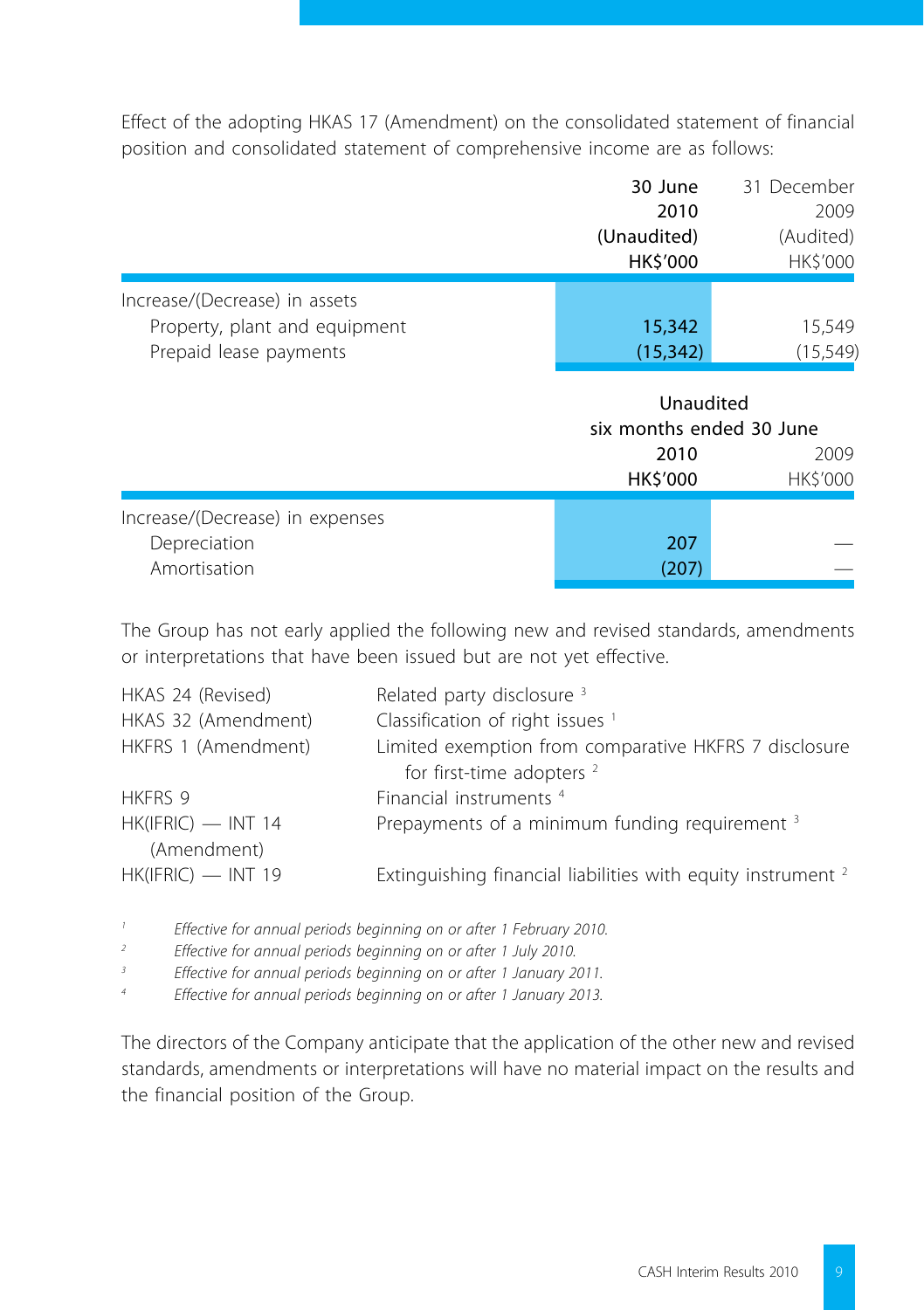## (3) Revenue

|                                                                                                               | Unaudited                |                 |  |
|---------------------------------------------------------------------------------------------------------------|--------------------------|-----------------|--|
|                                                                                                               | six months ended 30 June |                 |  |
|                                                                                                               | 2010                     | 2009            |  |
|                                                                                                               | HK\$'000                 | <b>HK\$'000</b> |  |
| Fees and commission income                                                                                    | 124,823                  | 111,935         |  |
| Online game subscription income and licensing income<br>Sales of furniture and household goods and electrical | 8,747                    | 18,892          |  |
| appliances, net of discounts and returns                                                                      | 484,333                  | 393,937         |  |
|                                                                                                               |                          |                 |  |
|                                                                                                               | 617,903                  | 524,764         |  |

## (4) Business and geographical segments

## *Business segments*

For management purposes, the Group is currently organised into three main operating divisions, namely, financial services, online game services and retailing. These divisions are the basis on which the Group reports its primary segment information.

Principal activities are as follows:

| Financial services   | Broking, financing, corporate finance services and      |
|----------------------|---------------------------------------------------------|
|                      | securities trading                                      |
| Online game services | Provision of online game services, sales of online game |
|                      | auxiliary products and licensing services               |
| Retailing            | Sales of furniture and household goods and electrical   |
|                      | appliances                                              |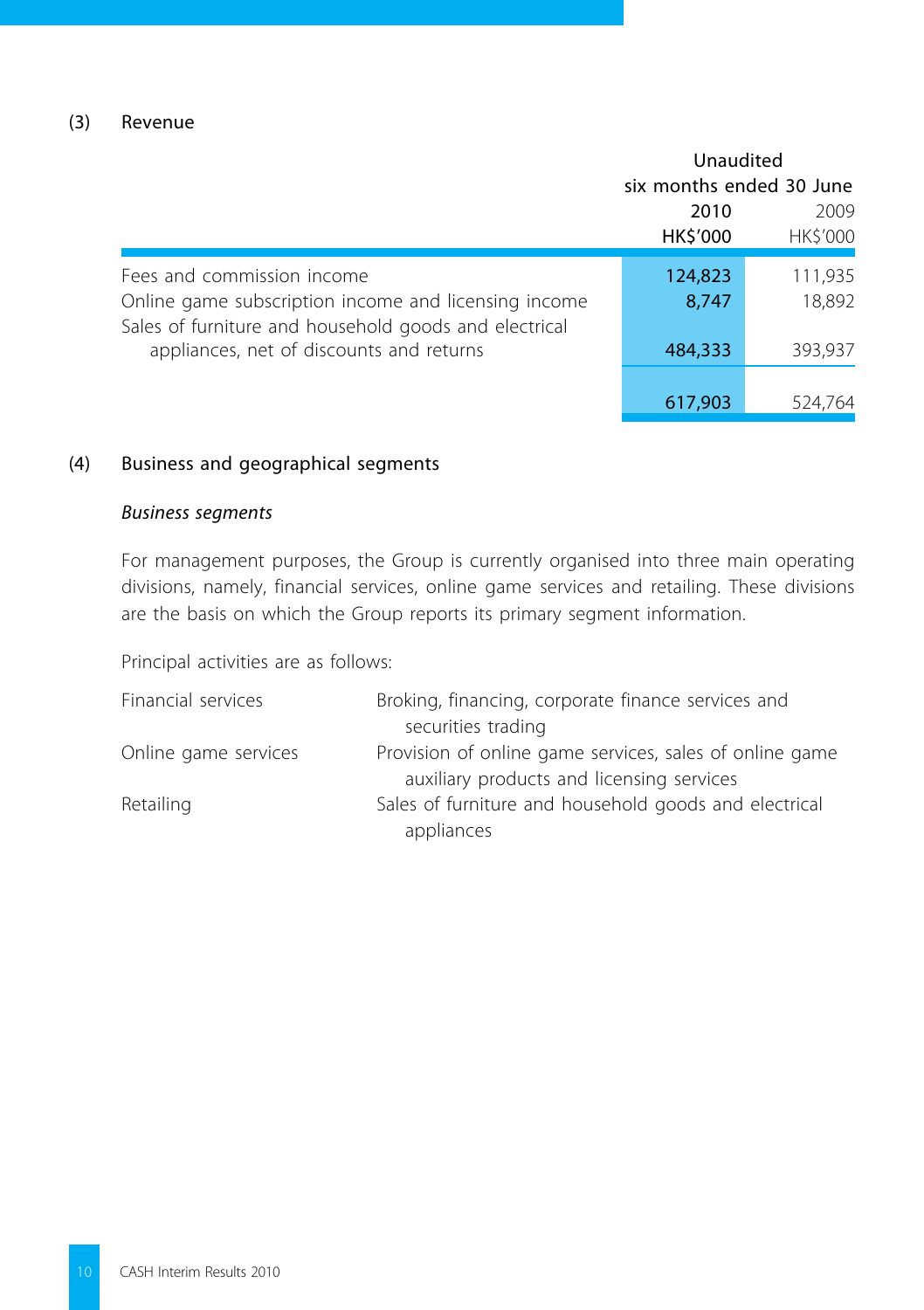| 2010                                                                             | services<br>HK\$'000 | Financial Online game<br>services<br>HK\$'000 | HK\$'000 | Retailing Consolidated<br>HK\$'000 |
|----------------------------------------------------------------------------------|----------------------|-----------------------------------------------|----------|------------------------------------|
| Reportable segment<br>revenue                                                    |                      |                                               |          |                                    |
| From external customers                                                          | 124,823              | 8,747                                         | 484,333  | 617,903                            |
| Reportable segment<br>profit/(loss)                                              | 2,110                | (5,884)                                       | 6,254    | 2,480                              |
| Share-based compensation<br>Fair value gain on financial<br>assets at fair value |                      |                                               |          | (740)                              |
| through profit or loss<br>Fair value gain on                                     |                      |                                               |          | 15,559                             |
| investment property<br>Finance costs<br>Unallocated corporate                    |                      |                                               |          | 5,100<br>(4,007)                   |
| expenses                                                                         |                      |                                               |          | (12, 472)                          |
| Profit before income tax<br>Income tax expense                                   |                      |                                               |          | 5,920<br>(500)                     |
| Profit for the period                                                            |                      |                                               |          | 5,420                              |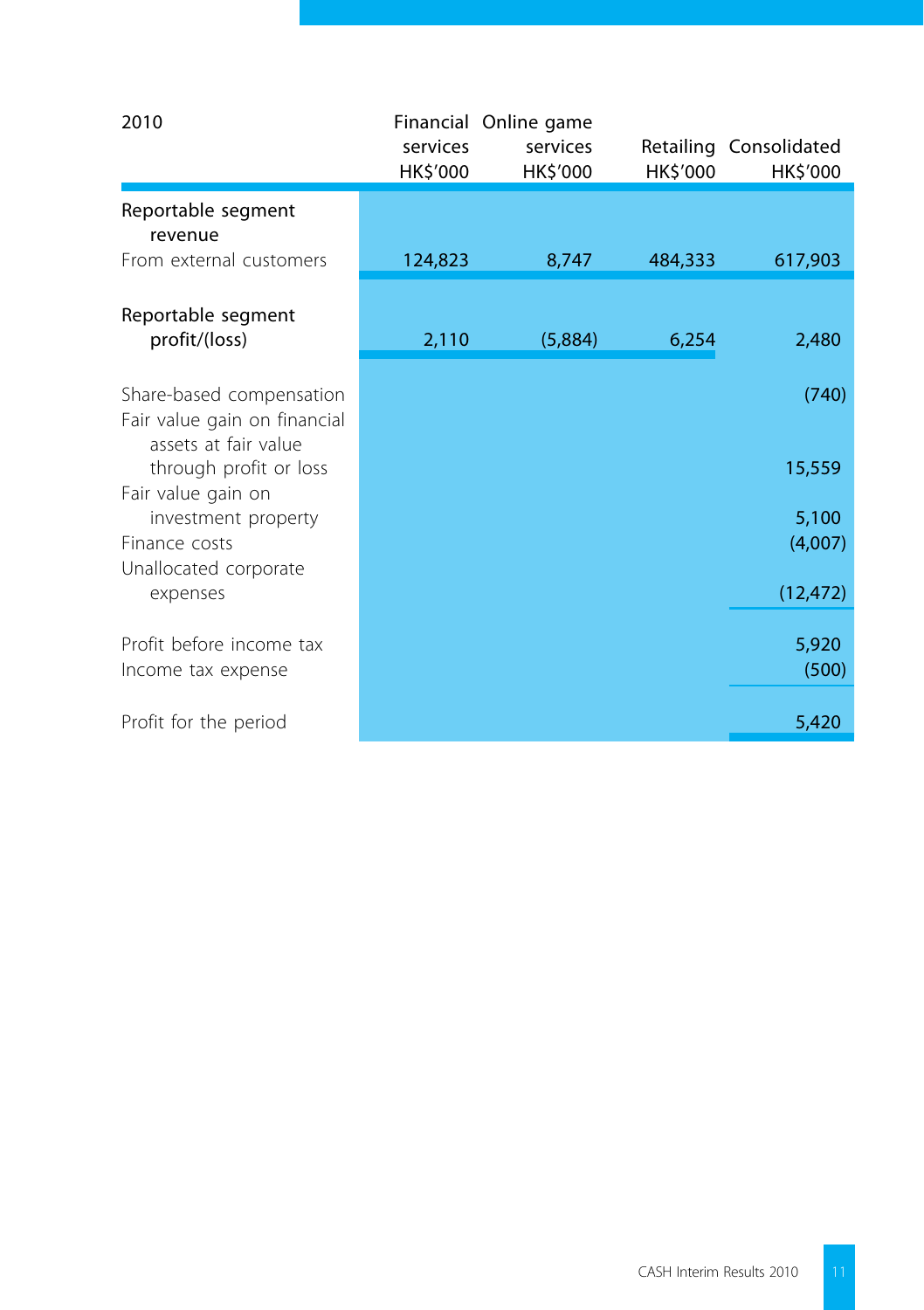| 2009                                                                             | Financial<br>services<br>HK\$'000 | Online game<br>services<br>HK\$'000 | HK\$'000 | Retailing Consolidated<br>HK\$'000<br>(Restated) |
|----------------------------------------------------------------------------------|-----------------------------------|-------------------------------------|----------|--------------------------------------------------|
| Reportable segment revenue<br>From external customers                            | 111,935                           | 18,892                              | 393,937  | 524,764                                          |
| Reportable segment<br>(loss)/profit                                              | (15,751)                          | (12, 331)                           | 498      | (27, 584)                                        |
| Share-based compensation<br>Fair value gain on financial<br>assets at fair value |                                   |                                     |          | (565)                                            |
| through profit or loss<br>Finance costs                                          |                                   |                                     |          | 12,399<br>(3, 199)                               |
| Unallocated corporate<br>expenses                                                |                                   |                                     |          | (30,059)                                         |
| Loss before income tax<br>Income tax expense                                     |                                   |                                     |          | (49,008)<br>(1,200)                              |
| Loss for the period                                                              |                                   |                                     |          | (50, 208)                                        |

## *Geographical segments*

The Group's operations are located in Hong Kong and the People's Republic of China ("PRC"). For the activities of financial services and retailing, they are mainly based in Hong Kong and the revenue of these activities are substantially derived from Hong Kong. The online game business activities are mainly based in the PRC and the revenue of these activities are derived mainly from the PRC.

|                         |                  | Unaudited<br>six months ended 30 June |  |
|-------------------------|------------------|---------------------------------------|--|
|                         | 2010<br>HK\$'000 | 2009<br>HK\$'000                      |  |
| Hong Kong<br><b>PRC</b> | 611,937<br>5,966 | 510,152<br>14,612                     |  |
|                         | 617,903          | 524,764                               |  |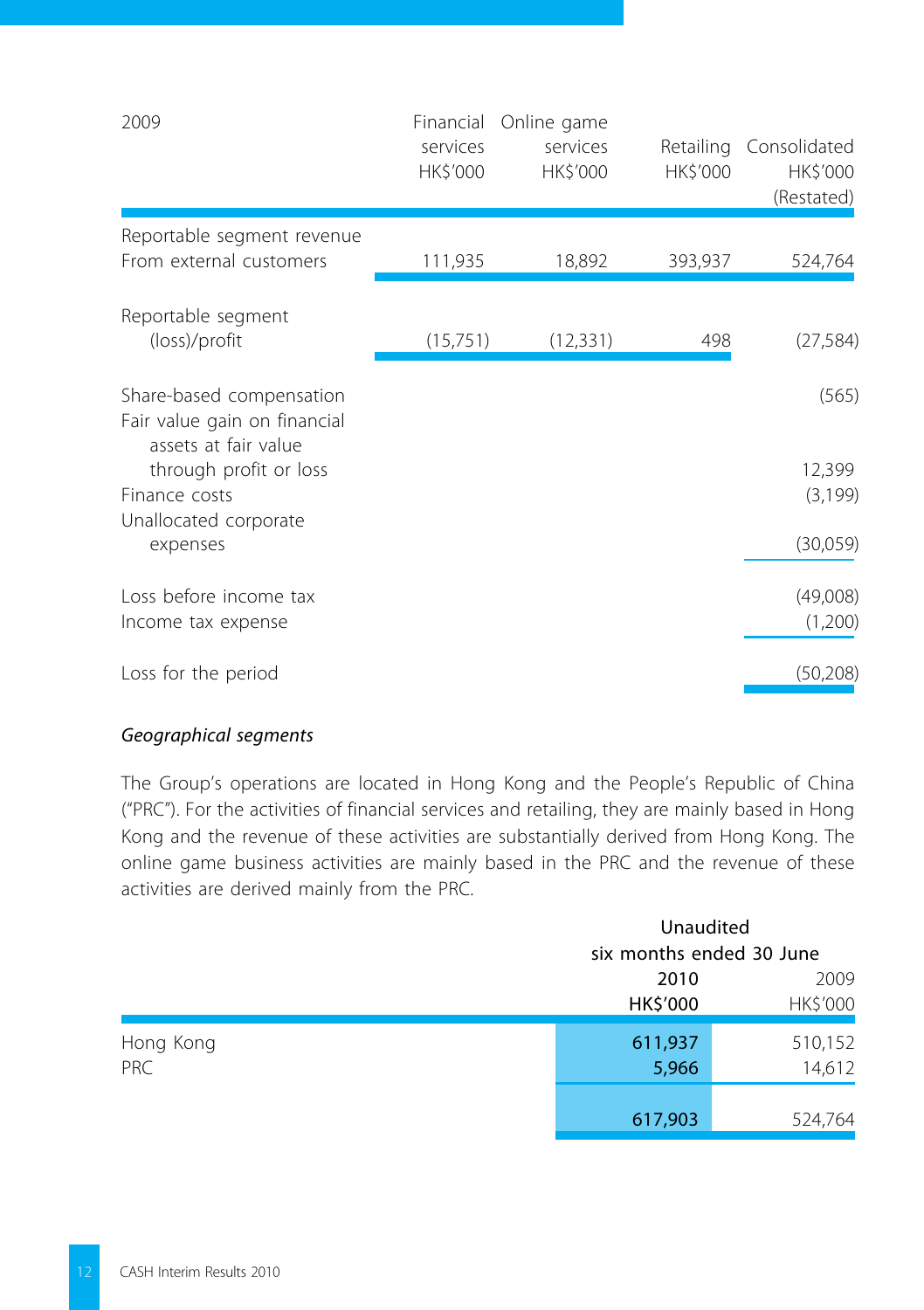## (5) Income tax expense

Hong Kong profits tax has been provided at the rate of 16.5% (2009: 16.5%) on the estimated profit for the periods. Tax on profits assessable elsewhere is calculated at the applicable rates of tax prevailing in the jurisdiction in which the Group operates, based on existing legislation, interpretations and practices in respect thereof.

|                                        |                  | Unaudited<br>six months ended 30 June |  |
|----------------------------------------|------------------|---------------------------------------|--|
|                                        | 2010<br>HK\$'000 | 2009<br>HK\$'000                      |  |
| Current tax:<br>$-$ PRC<br>- Hong Kong | 500              | 1,200                                 |  |
|                                        | 500              | 1,200                                 |  |

No deferred tax asset arising from tax losses brought forward has been recognised in the financial statements due to the unpredictability of future profit streams.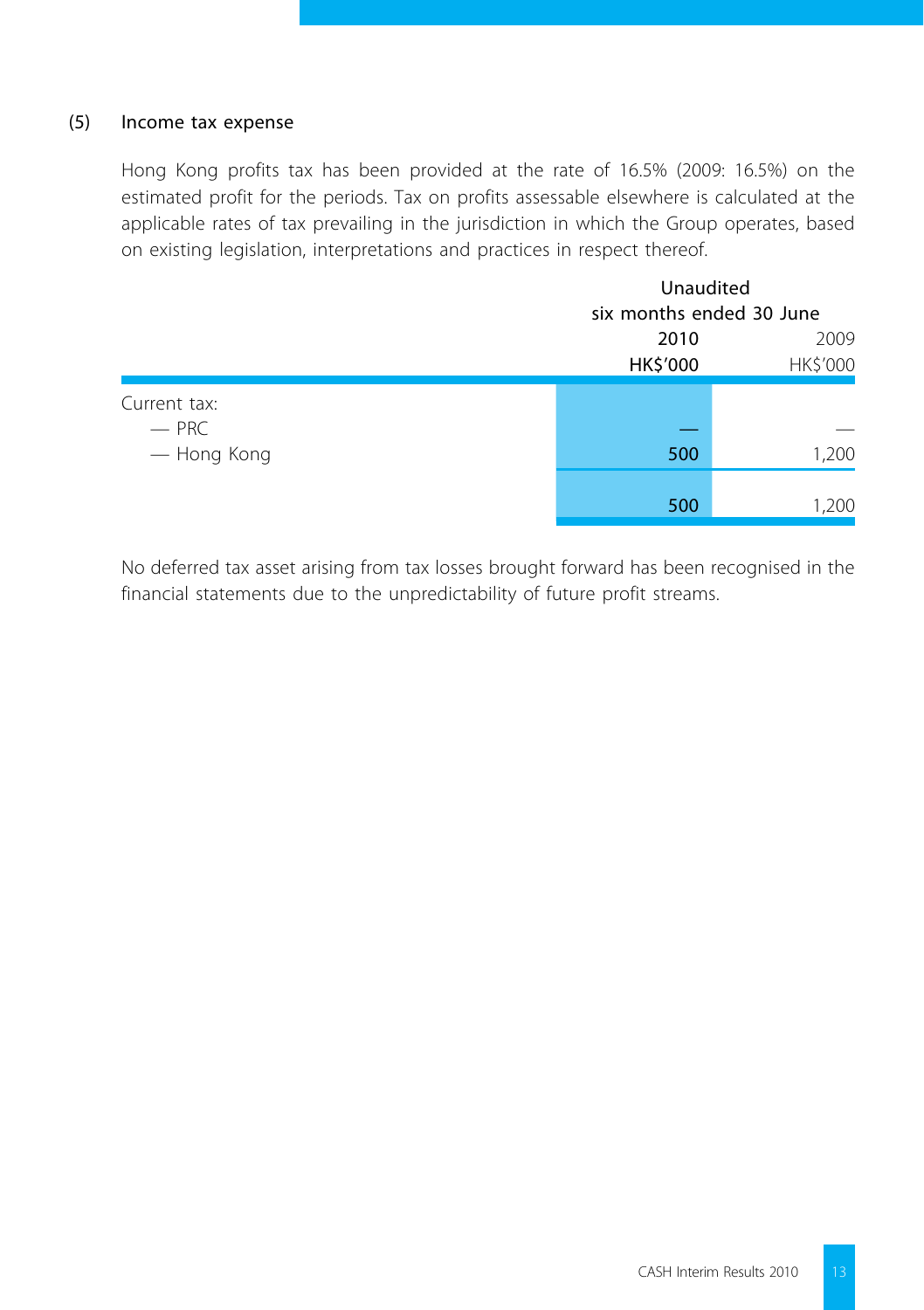## (6) Earnings/(Loss) per share

The calculation of basic and diluted earnings/(loss) per share attributable to the owners of the Company for the six months ended 30 June 2010 together with the comparative figures for the prior period are based on the following data:

|                                                                                 |                         | Unaudited                |  |
|---------------------------------------------------------------------------------|-------------------------|--------------------------|--|
|                                                                                 |                         | six months ended 30 June |  |
|                                                                                 | 2010<br><b>HK\$'000</b> | 2009<br><b>HKS'000</b>   |  |
| Profit/(Loss) for the purpose of<br>basic and diluted earnings/(loss) per share | 1.097                   | (41,532)                 |  |

Unaudited six months ended 30 June

|                                                                                                    | 2010        | 2009        |
|----------------------------------------------------------------------------------------------------|-------------|-------------|
| Number of shares                                                                                   |             |             |
| Weighted average number of ordinary shares for the purpose<br>of basic earnings/(loss) per share   | 205,505,148 | 180.505.148 |
| Effect of dilutive potential ordinary shares assumed<br>conversion of convertible loan note        | 19,970,487  | 14.674.446  |
| Effect of dilutive potential ordinary shares assumed exercise<br>of share options                  | 4,846,696   | 3,257,678   |
| Weighted average number of ordinary shares for the purpose<br>of diluted earnings/(loss) per share | 230.322.331 | 198.437.272 |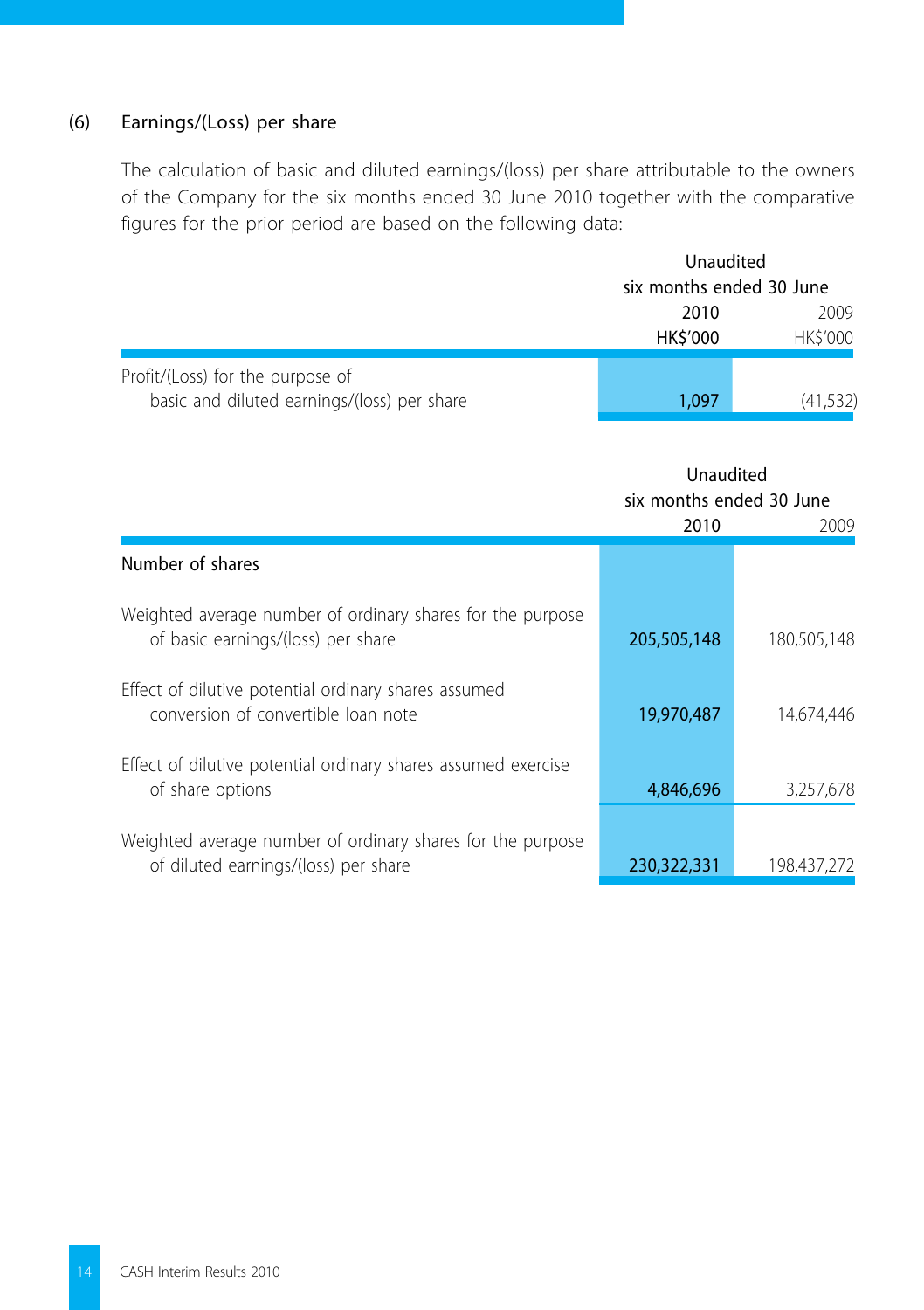## (7) Account receivables

|                                                                                                                                | 30 June<br>2010<br>(Unaudited)<br>HK\$'000 | 31 December<br>2009<br>(Audited)<br>HK\$'000 |
|--------------------------------------------------------------------------------------------------------------------------------|--------------------------------------------|----------------------------------------------|
| Account receivables arising from the business of dealing in<br>securities:                                                     |                                            |                                              |
| Clearing houses, brokers and dealers<br>Cash clients<br>Margin clients<br>Clients of subscription for initial public offerings | 37,913<br>59,980<br>302,624                | 27,842<br>68,060<br>272,209                  |
| ("IPOs")                                                                                                                       | 135,237                                    |                                              |
| Account receivables arising from the business of dealing in<br>futures and options:                                            |                                            |                                              |
| Clients<br>Clearing houses, brokers and dealers                                                                                | 155<br>124,812                             | 180<br>134,570                               |
| Commission receivables from brokerage of mutual funds<br>and insurance-linked investment products                              | 706                                        | 1.794                                        |
| Account receivables arising from the business of provision<br>of corporate finance services                                    | 1,603                                      | 650                                          |
| Account receivables arising from the business of provision<br>of online game services                                          | 1,202                                      | 1,858                                        |
|                                                                                                                                | 664,232                                    | 507,163                                      |

The settlement terms of account receivables arising from the business of dealing in securities are two days after trade date, and account receivables arising from the business of dealing in futures and options are one day after trade date. Trade receivables to margin and cash clients arising from the business of dealing in securities are repayable on demand subsequent to settlement date. No aged analysis is disclosed as in the opinion of directors, the aged analysis does not give additional value in view of the nature of broking business.

All the advances related to clients of subscription for initial public offerings were repaid by 7 July 2010.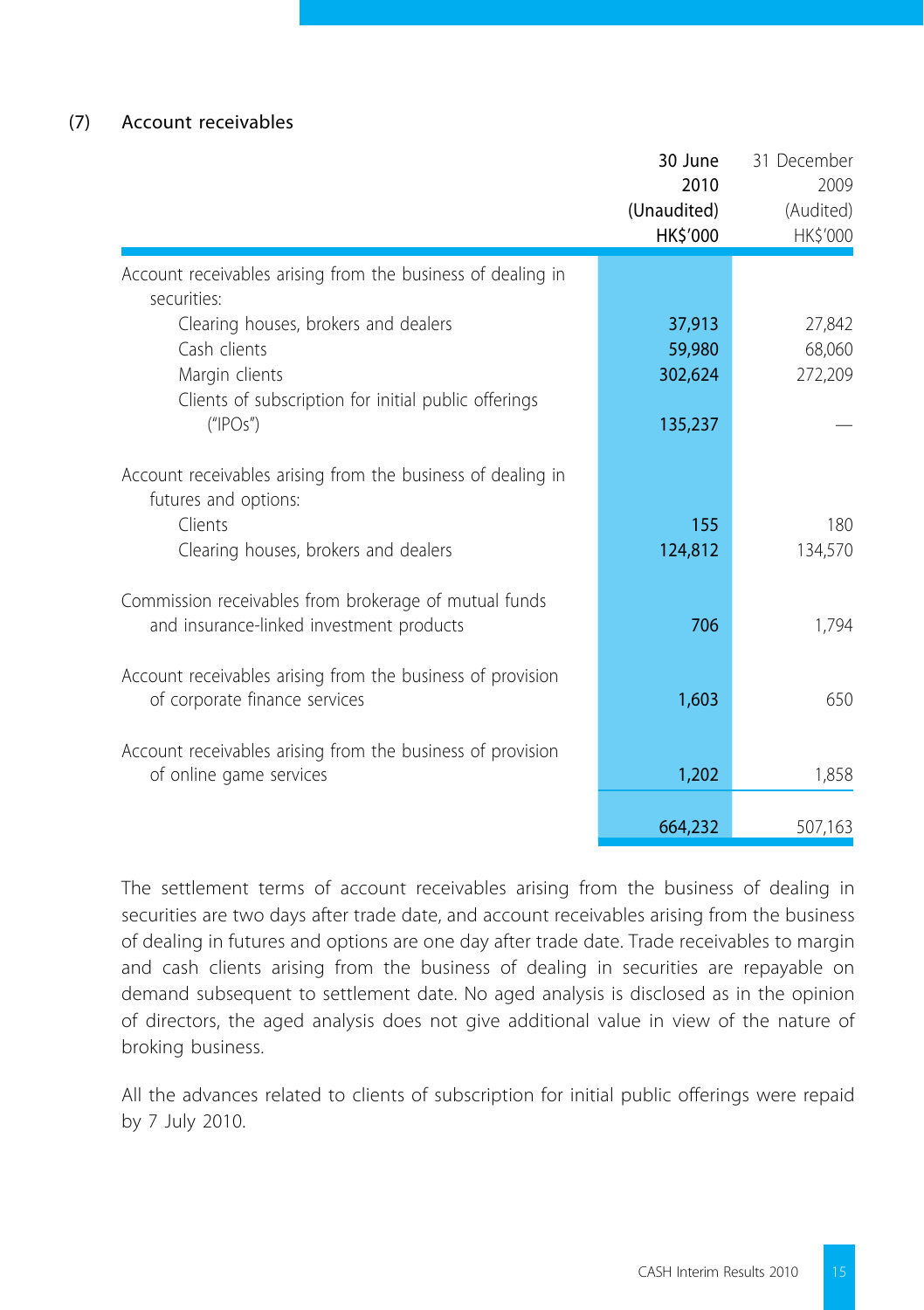In respect of the commission receivables from brokerage of mutual funds and insurancelinked investment products and account receivables arising from the business of provision of corporate finance services and online game services, the Group allows a credit period of 30 to 90 days. The aged analysis is as follows:

|              | 30 June     | 31 December |
|--------------|-------------|-------------|
|              | 2010        | 2009        |
|              | (Unaudited) | (Audited)   |
|              | HK\$'000    | HK\$'000    |
| $0-30$ days  | 833         | 2,483       |
| $31-60$ days | 591         | 910         |
| $61-90$ days | 614         | 141         |
| Over 90 days | 1,473       | 768         |
|              | 3,511       | 4,302       |
|              |             |             |

Loans to margin clients are secured by clients' pledged securities at fair values of HK\$1,164,957,000 (2009: HK\$990,538,000) which can be sold at the Group's discretion to settle any margin call requirements imposed by their respective securities transactions. The Group is able to use client's pledged securities up to the amount of 140% of the loans to margin clients as collateral of the Group's borrowing (with client's consent). The loans are repayable on demand and bear interest at commercial rates. No aged analysis is disclosed as in the opinion of directors of the Company, the aged analysis does not give additional value in view of the nature of business of share margin financing.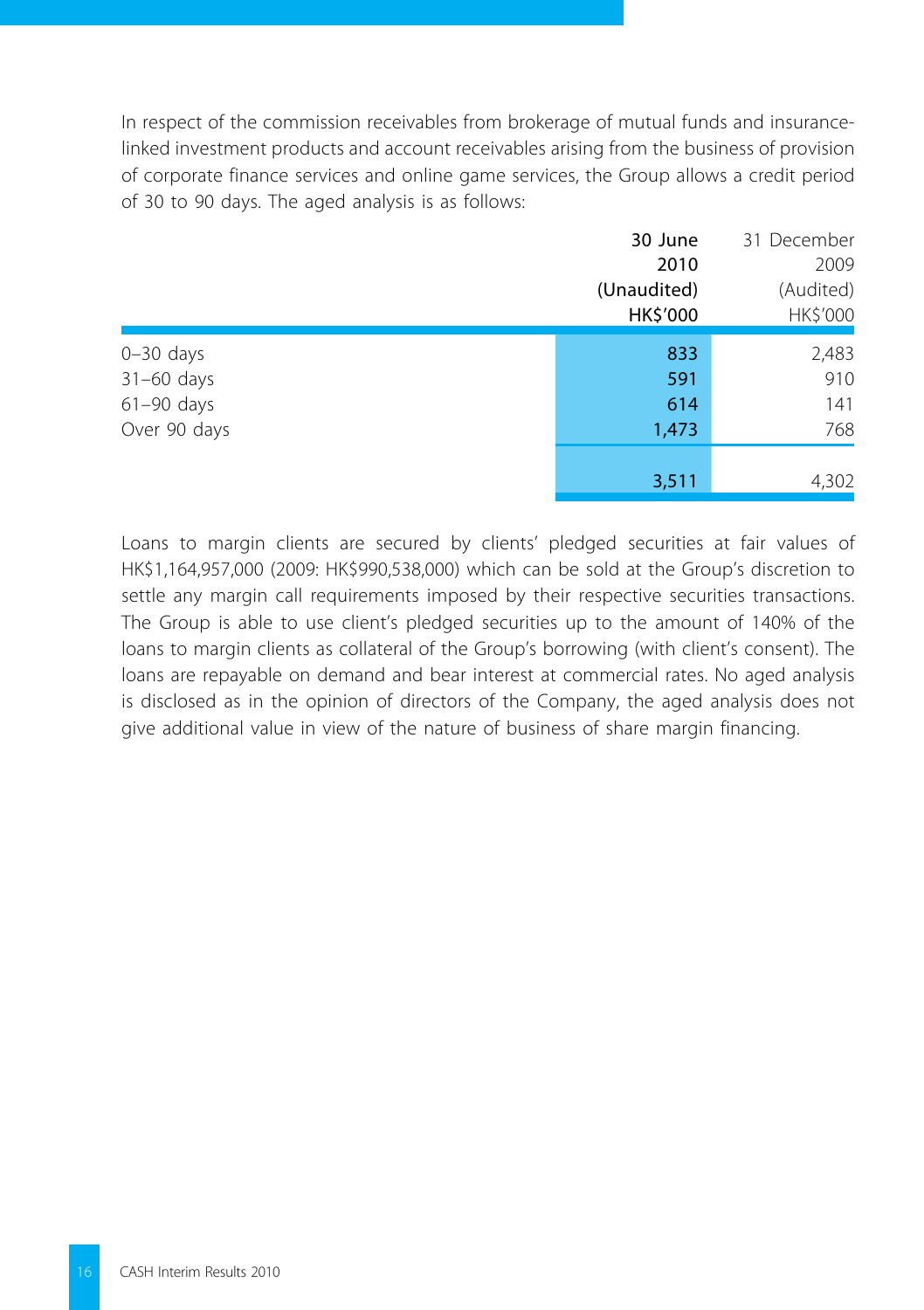Included in accounts receivables from margin clients arising from the business of dealing in securities are amounts due from certain related parties, the details of which are as follows:

| Name                                                                                          | Balance at<br>1 January<br>2010<br>HK\$'000 | Balance at<br>30 June<br>2010<br>HK\$'000 | Maximum<br>amount<br>outstanding<br>during the<br>period<br>HK\$'000 | Market<br>value of<br>pledged<br>securities at<br>fair value at<br>30 June 2010<br>HK\$'000 |
|-----------------------------------------------------------------------------------------------|---------------------------------------------|-------------------------------------------|----------------------------------------------------------------------|---------------------------------------------------------------------------------------------|
| Directors of the Company<br>Mr Law Ping Wah Bernard and associates<br>(Note 1)                |                                             |                                           | 28,892                                                               | 22,187                                                                                      |
| Mr Ng Kung Chit Raymond and associates<br>(Note 2)                                            |                                             | 12                                        | 175                                                                  |                                                                                             |
| Director of CFSG<br>Mr Cheng Man Pan Ben and associates                                       | 61                                          | 99                                        | 1,707                                                                | 613                                                                                         |
| Substantial shareholders of the Company<br>Cash Guardian Limited                              |                                             |                                           | 3,989                                                                | 10,798                                                                                      |
| Mr Kwan Pak Hoo Bankee<br>(also both a director of<br>the Company and CFSG)<br>and associates |                                             |                                           | 26,150                                                               |                                                                                             |

Notes:

- (1) Associates are defined in accordance with the Listing Rules.
- (2) Mr Ng Kung Chit Raymond was appointed as executive director of the Company on 11 December 2009.

The above balances are repayable on demand and bear interest at commercial rates which are similar to the rates offered to other margin clients.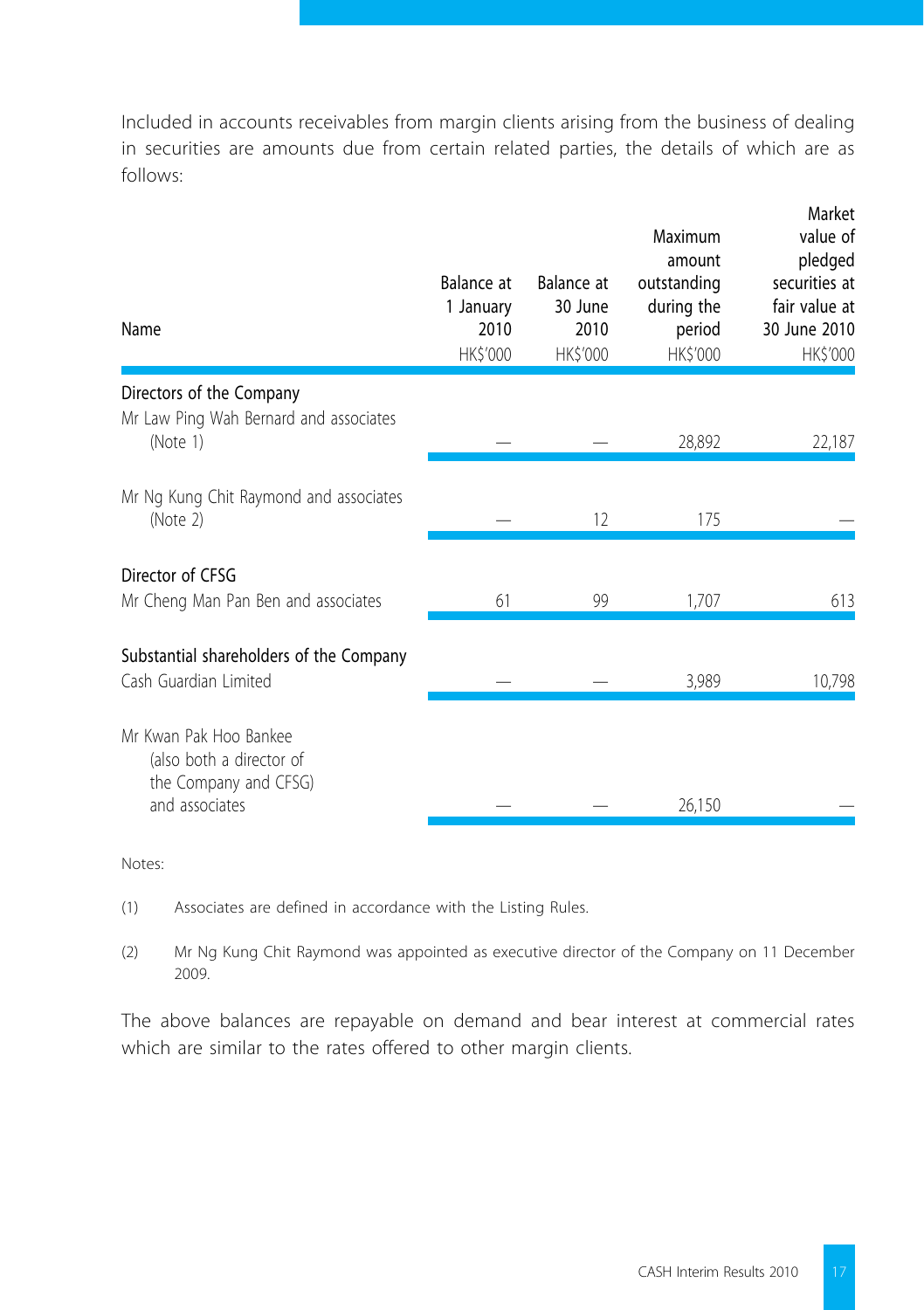#### (8) Account payables

|                                                                                                                             | 30 June<br>2010<br>(Unaudited)<br>HK\$'000 | 31 December<br>2009<br>(Audited)<br>HK\$'000 |
|-----------------------------------------------------------------------------------------------------------------------------|--------------------------------------------|----------------------------------------------|
| Account payables arising from the business of<br>dealing in securities:<br>Clearing house<br>Cash clients<br>Margin clients | 478,640<br>246,606<br>55,289               | 30,076<br>548,749<br>210,329                 |
| Account payables to clients arising from the business<br>of dealing in futures and options                                  | 283,406                                    | 228,823                                      |
| Account payables to clients arising from the business<br>of dealing in leveraged foreign exchange<br>contracts              | 1,076                                      | 863                                          |
| Account payables arising from the business of the<br>online game services                                                   | 98                                         | 320                                          |
| Trade creditors arising from retailing business                                                                             | 135,312                                    | 140,384                                      |
|                                                                                                                             | 1,200,427                                  | 1,159,544                                    |

The settlement terms of account payables arising from the business of dealing in securities are two days after trade date. Trade payables to the margin and cash clients arising from the business of dealing in securities are repayable on demand subsequent to settlement date. No aged analysis is disclosed as in the opinion of directors, the aged analysis does not give additional value in view of the nature of business of share margin financing.

Account payables to clients arising from the business of dealing in futures and options and leveraged foreign exchange contracts are margin deposits received from clients for their trading of these contracts. The required margin deposits are repayable upon the closure of the corresponding futures and options and leveraged foreign contracts position. The excesses of the outstanding amounts over the required margin deposits stipulated are repayable to clients on demand. No aged analysis is disclosed as in the opinion of directors of the Company, the aged analysis does not give additional value in view of the nature of these businesses.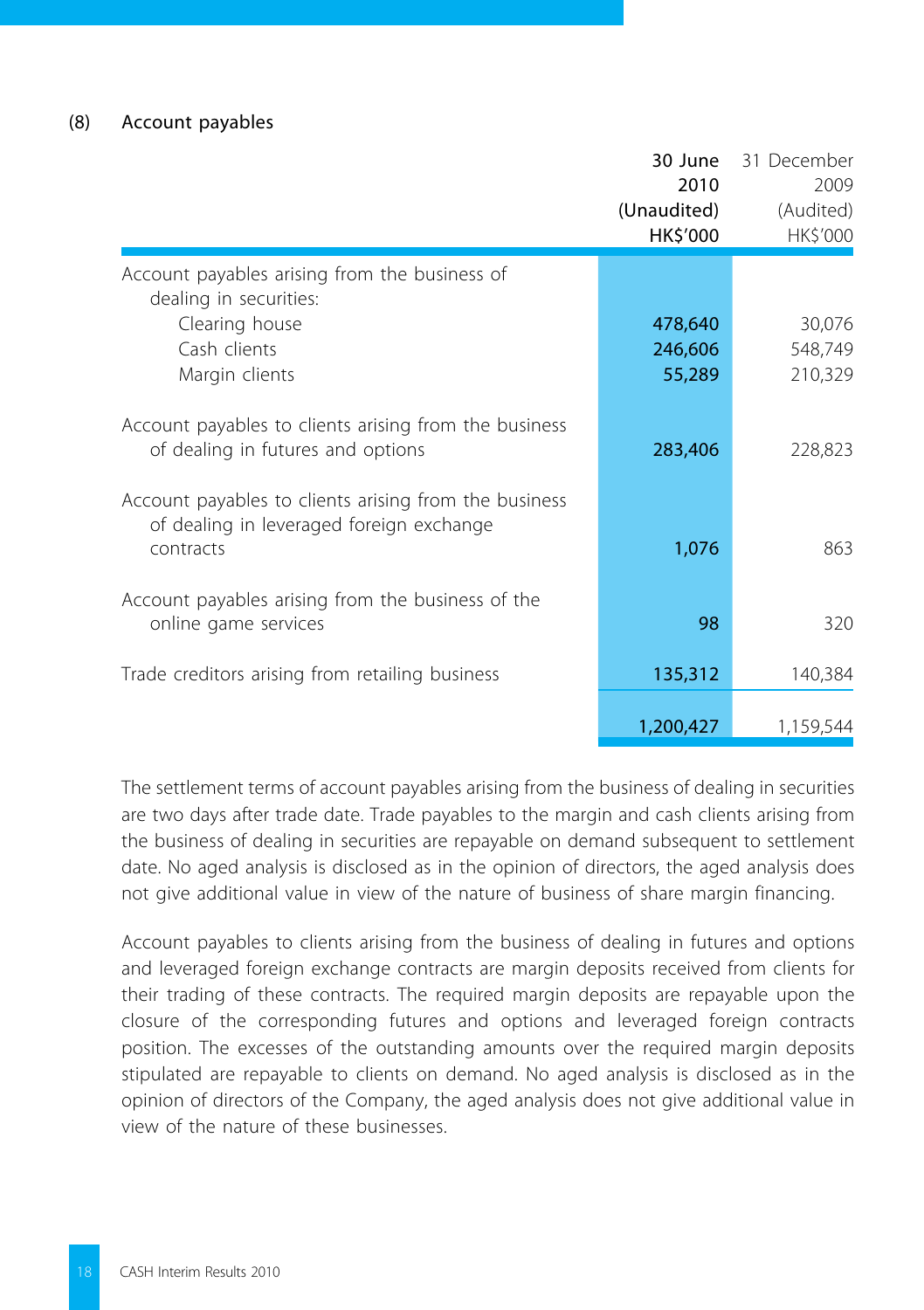Trade creditors arising from retailing business principally comprise amount outstanding for trade purpose and ongoing costs. The average credit period taken for trade purchase is 30 to 90 days.

The following is an aged analysis of trade creditors arising from the business of the retailing business at the balance sheet date:

|              | 30 June     | 31 December |
|--------------|-------------|-------------|
|              | 2010        | 2009        |
|              | (Unaudited) | (Audited)   |
|              | HK\$'000    | HK\$'000    |
| $0-30$ days  | 58,098      | 70,548      |
| $31-60$ days | 44,603      | 38,562      |
| $61-90$ days | 26,815      | 10,983      |
| Over 90 days | 5,796       | 20,291      |
|              |             |             |
|              | 135,312     | 140,384     |

## (9) Financial risk management and fair value measurements

The Group's major financial instruments include equity investments, embedded derivative of the convertible notes, bank balances and deposits, borrowings, account receivables, other receivables, loan receivables, loan to an associate, account payables, other payables, derivative financial instruments and loan from a minority shareholder. The risks associated with these financial instruments and the policies on how to mitigate these risks are set out below. The management manages and monitors these exposures to ensure appropriate measures are implemented on a timely and effective manner.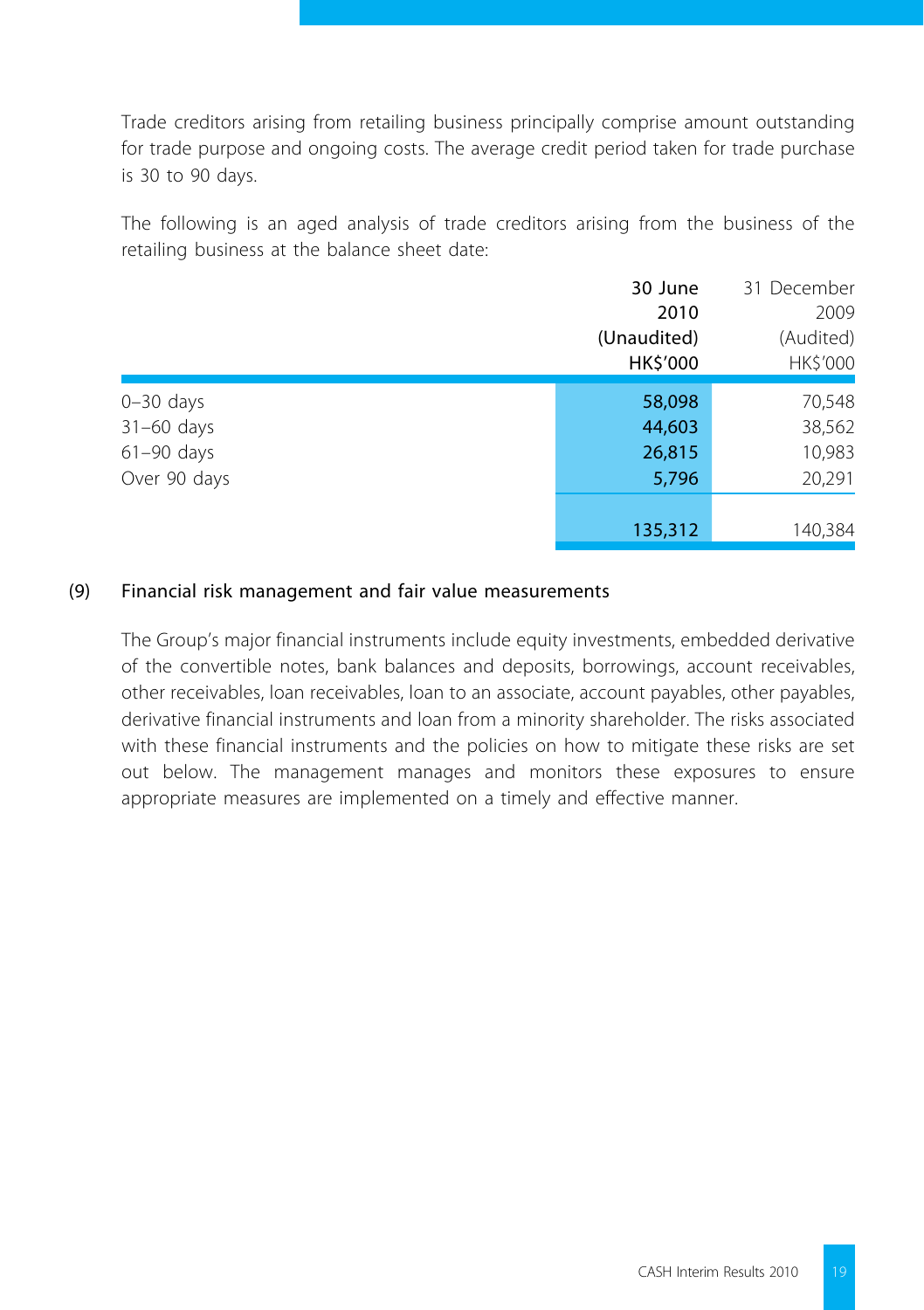## *Categories of financial assets and liabilities*

The carrying amounts presented in the statements of financial position relate to the following categories of financial assets and financial liabilities:

|                                                                                                                                                                                      | 30 June<br>2010<br>(Unaudited)<br>HK\$'000 | 31 December<br>2009<br>(Audited)<br>HK\$'000 |
|--------------------------------------------------------------------------------------------------------------------------------------------------------------------------------------|--------------------------------------------|----------------------------------------------|
| <b>Financial assets</b>                                                                                                                                                              |                                            |                                              |
| Financial assets at fair value through profit or loss<br>- Investments held for trading<br>Embedded derivative of the convertible notes<br>Loans and receivables (including cash and | 51,907<br>15,667                           | 45,232<br>15.667                             |
| cash equivalents)                                                                                                                                                                    | 1,850,092                                  | 1,685,495                                    |
|                                                                                                                                                                                      | 1,917,666                                  | 1,746,394                                    |
| <b>Financial liabilities</b><br>Amortised cost                                                                                                                                       | 2,007,821                                  | 1.828.442                                    |

### *Market risk*

#### *Foreign currency risk*

Foreign exchange risk is the risk of loss due to adverse movements in foreign exchange rate relating to foreign currency denominated accounts receivable with foreign brokers and bank balances. The management monitors foreign exchange exposure and will consider hedging significant foreign exposure should the need arises.

More than 90% of financial assets and financial liabilities of the Group are denominated in United States Dollar ("US\$") or Hong Kong Dollars ("HK\$"). As HK\$ is pegged to US\$, the Group does not expect any significant movements in the US\$/HK\$ exchange rates. No foreign currency sensitivity is disclosed as in the opinion of directors of the Company, the foreign currency sensitivity does not give additional value in view of insignificant movement in the US\$/HK\$ exchange rates and insignificant exposure of other foreign currencies as at the reporting date.

The policies to manage foreign currency risk have been followed by the Group since prior periods and are considered to be effective.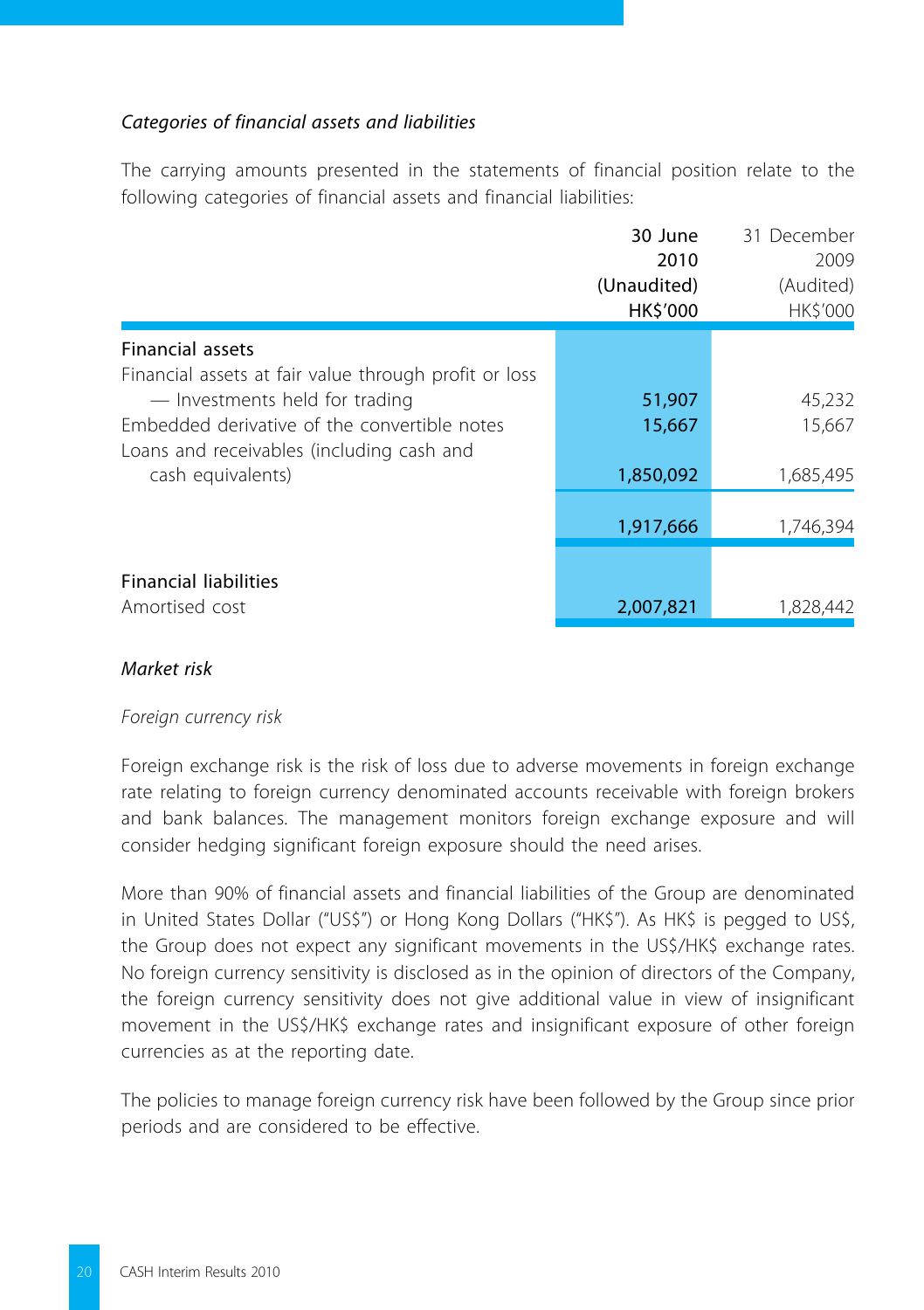#### *Interest rate risk*

Interest rate risk relates to the risk that the fair value or cash flows of a financial instrument will fluctuate because of changes in market interest rates. The Group is exposed to fair value interest rate risk in relation to fixed-rate bank balances, fixed-rate loan receivables and deposits with brokers. The Group currently does not have a fair value hedging policy.

The Group is also exposed to cash flow interest rate risk in relation to variable-rate bank borrowings, loan receivables, loans to margin clients and bank balances. The Group currently does not have a cash flow interest rate hedging policy. However, management is closely monitoring its exposure arising from margin financing and other lending activities undertaken by allowing an appropriate margin on the interest received and paid by the Group. A 100 basis point (2009: 100 basis point) change is used when reporting cash flow interest rate risk internally to key management personnel and represents management's assessment of the reasonably possible change in interest rates.

The Group's exposures to interest rates on financial assets and financial liabilities are detailed in the liquidity risk management section of this note. The Group's cash flow interest rate risk is mainly concentrated on the fluctuation of Hong Kong Prime Rate and HIBOR arising from the Group's variable interest rate instruments.

The sensitivity analysis is prepared assuming the financial instruments outstanding at the reporting date were outstanding for the whole period. As at 30 June 2010, if the interest rate of borrowings, loan receivables, loans to margin clients and bank balances had been 100 basis point higher/lower, the Group's profit would increase/decrease by HK\$5.6 million (2009: the Group's loss would increase/decrease by HK\$3.9 million). This is mainly attributable to the bank interest expense under finance costs or interest income under revenue.

The policies to manage interest rate risk have been followed by the Group since prior periods are considered to be effective.

#### *Equity price risk*

Equity price risk related to the risk that the fair values or future cash flows of a financial instrument will fluctuate because of change in market prices (other than changes interest rate and foreign exchange rate). The directors of the Company manage the exposure by closely monitoring the portfolio of equity investments and derivative financial instrument.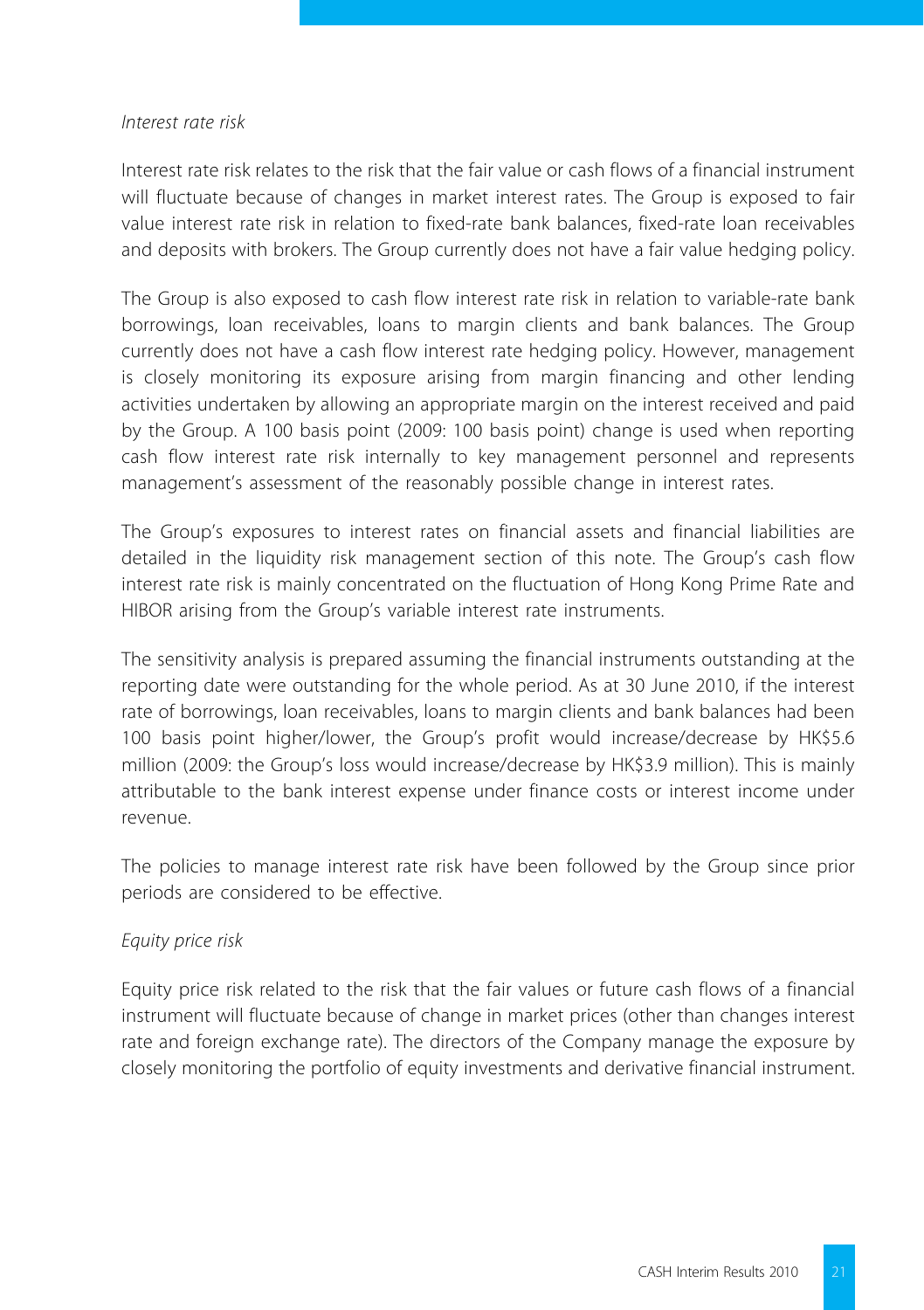#### *Equity price sensitivity*

The sensitivity analyses below have been determined based on the exposure to equity price risk at the reporting date. The analysis is prepared assuming the financial instruments outstanding at the reporting date were outstanding for the whole period. A 30 percent (2009: 30 percentage) change is used when reporting equity price risk internally to key management personnel and represents management's assessment of the reasonably possible change in equity price.

As at 30 June 2010, if the market bid prices of the Group's listed equity investments had been 30 percent higher/lower, the Group's profit would increase/decrease by HK\$15.6 million (2009: the Group's loss would decrease/increase by HK\$13.6 million). This is mainly attributable to the changes in fair values of the listed investments held for trading.

In management's opinion, the sensitivity analysis is unrepresentative of the inherent equity price risk as the period end exposure does not reflect the exposure during the period. An unexpected decrease in market bid price may result in the Group suffering significant loss due to the leverage feature.

The policies to manage equity price risk have been followed by the Group since prior periods and are considered to be effective.

## *Credit risk*

As at 30 June 2010, the Group's maximum exposure to credit risk which will cause a financial loss to the Group in the event of the counterparties' failure to perform their obligations as at the reporting date in relation to each class of recognised financial assets is the carrying amount of those assets as stated in the consolidated statement of financial position.

In order to minimise the credit risk on brokerage and financing operations, the Credit and Risk Management Committee is set up to compile the credit and risk management policies, to approve credit limits and to determine any debt recovery action on those delinquent receivables. With regard to provision of online game services, the Group has delegated a team responsible for determination of credit limits and other monitoring procedures to ensure that follow-up action is taken to recover overdue debts. In addition, the Group reviews the recoverable amount of each individual trade debt at each reporting date to ensure that adequate impairment losses are made for irrecoverable amounts. In this regard, the directors of the Company consider that the Group's credit risk is significantly reduced.

The Group does not have any significant concentration of credit risk as the exposure spread over a number of counterparties and customers.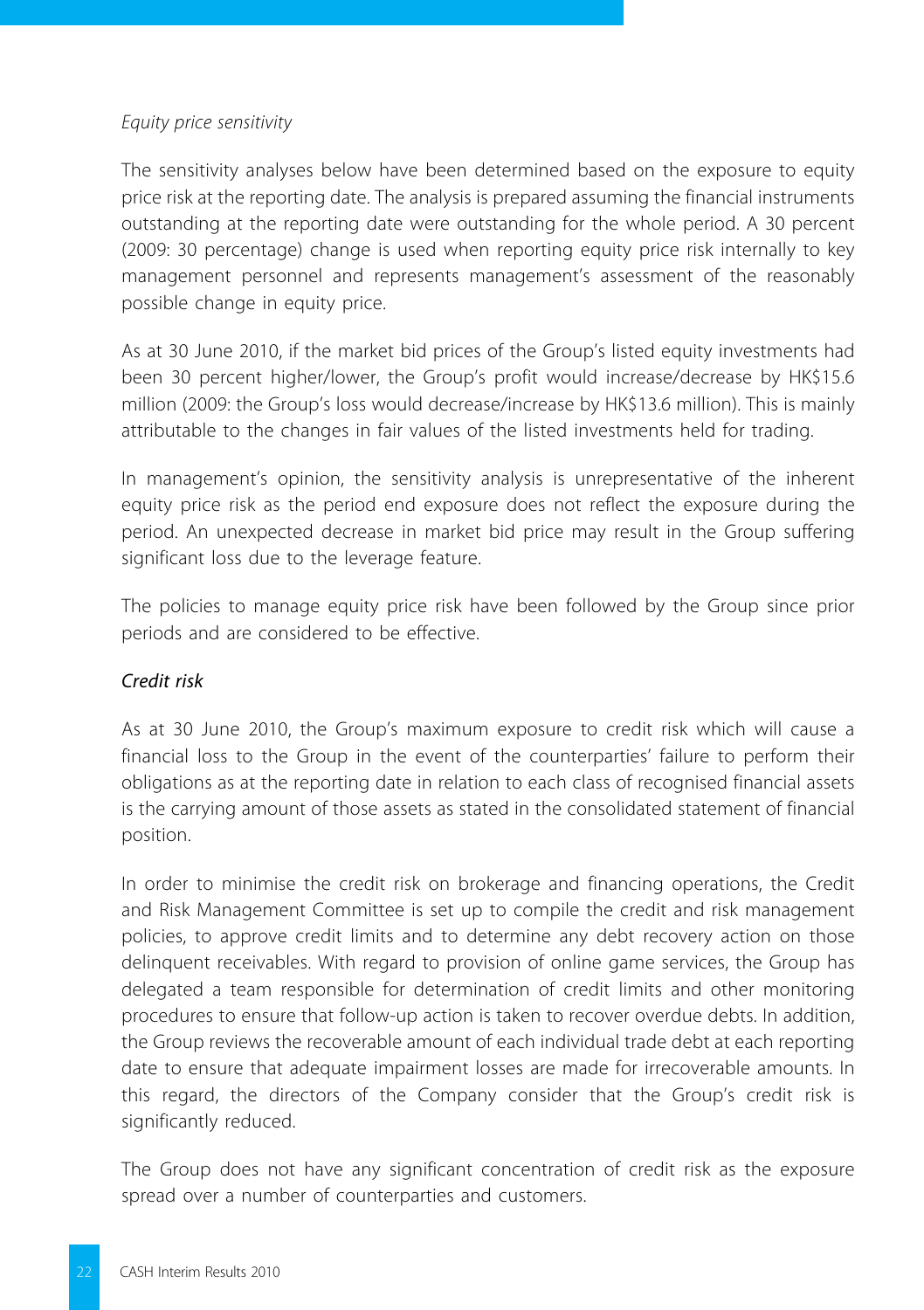Bank balances are placed in various authorised institutions and the directors of the Company consider the credit risk of such authorised institutions is low.

The credit policies have been followed by the Group since prior periods and are considered to have been effective in limiting the Group's exposure to credit risk to a desirable level.

### *Liquidity risk*

As part of ordinary broking activities, the Group is exposed to liquidity risk arising from timing difference between settlement with clearing houses or brokers and customers. To address the risk, treasury team works closely with the settlement division on monitoring the liquidity gap. In addition, for contingency purposes, clean loan facilities are put in place.

For retailing and online game services activities, the Group monitors and maintains a level of cash and cash equivalents deemed adequate by the management to finance the operations and mitigate the effects of fluctuations in cash flows. The management monitors the utilisation of borrowings and ensures compliance with loan covenants.

#### (10) Share capital

|                                                               | Number of<br>shares<br>'000' | Amount<br><b>HKS'000</b> |
|---------------------------------------------------------------|------------------------------|--------------------------|
| Authorised:<br>Ordinary shares of HK\$0.10 each at            |                              |                          |
| 1 January 2010 and 30 June 2010                               | 3,000,000                    | 300,000                  |
| Issued and fully paid:<br>Ordinary shares of HK\$0.10 each at |                              |                          |
| 1 January 2010 and 30 June 2010                               | 205,505                      | 20.551                   |

## (11) Contingent liabilities

On 11 May 2006, Hallmark Cards, Incorporated ("Petitioner") filed a petition for a windingup order against Cosmos Global Limited ("Cosmos"), a subsidiary of the Company, under which the Petitioner claimed that Cosmos was indebted to the Petitioner for a sum of US\$41,591.23 (equivalent to approximately HK\$324,000) and interest accrued thereon. A winding-up order was made by a master of the High Court on 2 August 2006. Provisional liquidator has been appointed by the court to manage the affairs of Cosmos on the same date and Cosmos is now in the process of liquidation. Cosmos is a dormant company and the winding up of Cosmos will not have any material impact to the operation of the Group.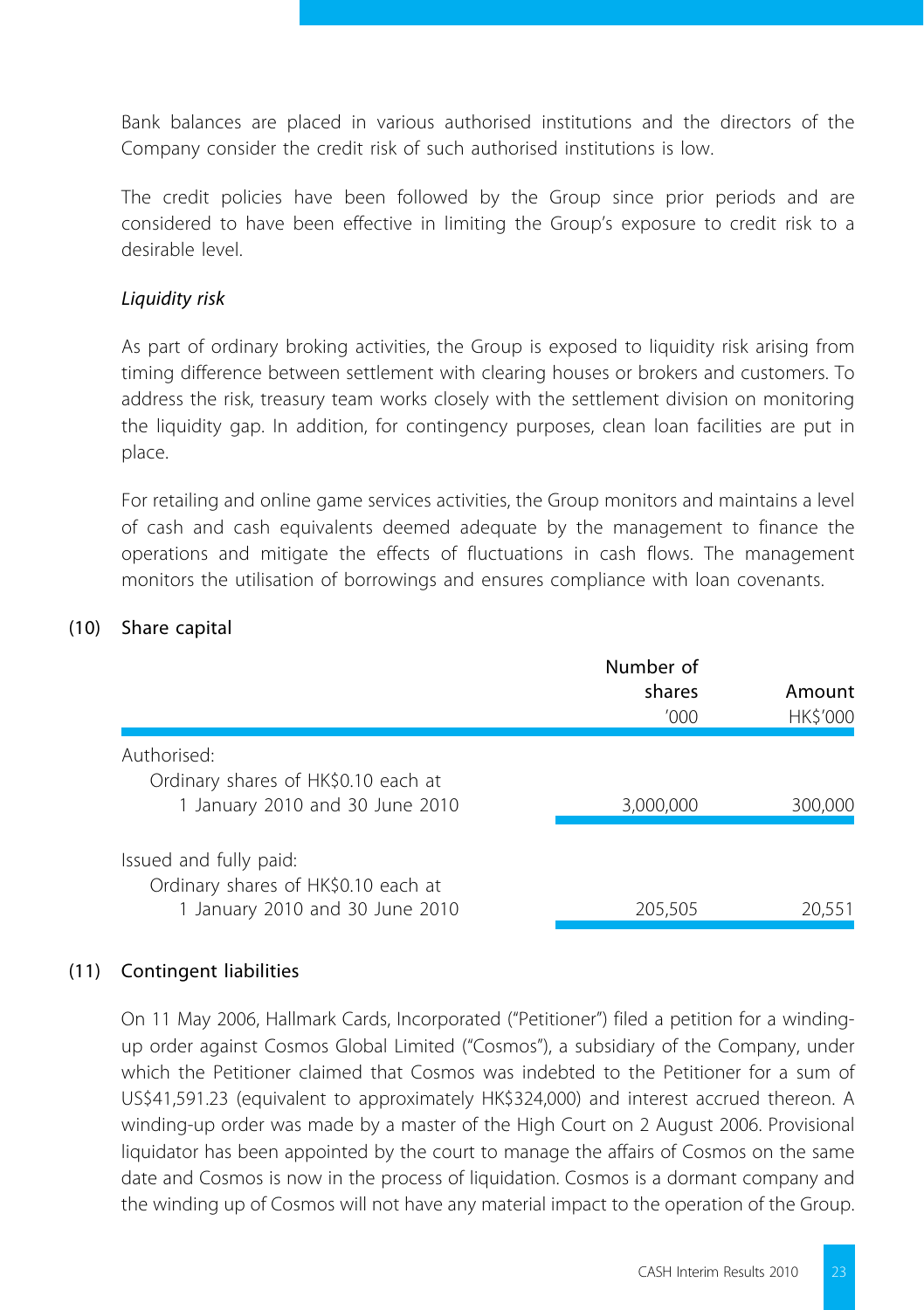## (12) Related party transactions

The Group had the following significant transactions with related parties during the period:

|                                               |       | Unaudited<br>six months ended 30 June |                                |
|-----------------------------------------------|-------|---------------------------------------|--------------------------------|
|                                               | Notes | 2010<br><b>HKS'000</b>                | 2009<br>HK\$'000<br>(Restated) |
| Commission and interest income received from  |       |                                       |                                |
| the following substantial shareholders of     |       |                                       |                                |
| the Company<br>Cash Guardian Limited          | (a)   | 17                                    |                                |
| Mr Kwan Pak Hoo Bankee (also                  |       |                                       |                                |
| both a director of the Company                |       |                                       |                                |
| and CFSG) and associates                      |       | 11                                    | 21                             |
|                                               |       | 28                                    | 21                             |
|                                               |       |                                       |                                |
| Commission and interest income received from  |       |                                       |                                |
| the substantial shareholder of CFSG           | (b)   | 1                                     | 13                             |
| Commission and interest income received from  |       |                                       |                                |
| the following directors of the Company        | (c)   |                                       |                                |
| Mr Law Ping Wah Bernard (also both a director |       |                                       |                                |
| of the Company and CFSG) and associates       |       | 44                                    | 23                             |
| Mr Ng Kung Chit Raymond and associates        | (d)   | 1                                     | N/A                            |
| Mr Lin Che Chu George and associates          | (e)   | N/A                                   | 9                              |
|                                               |       | 45                                    | 32                             |
|                                               |       |                                       |                                |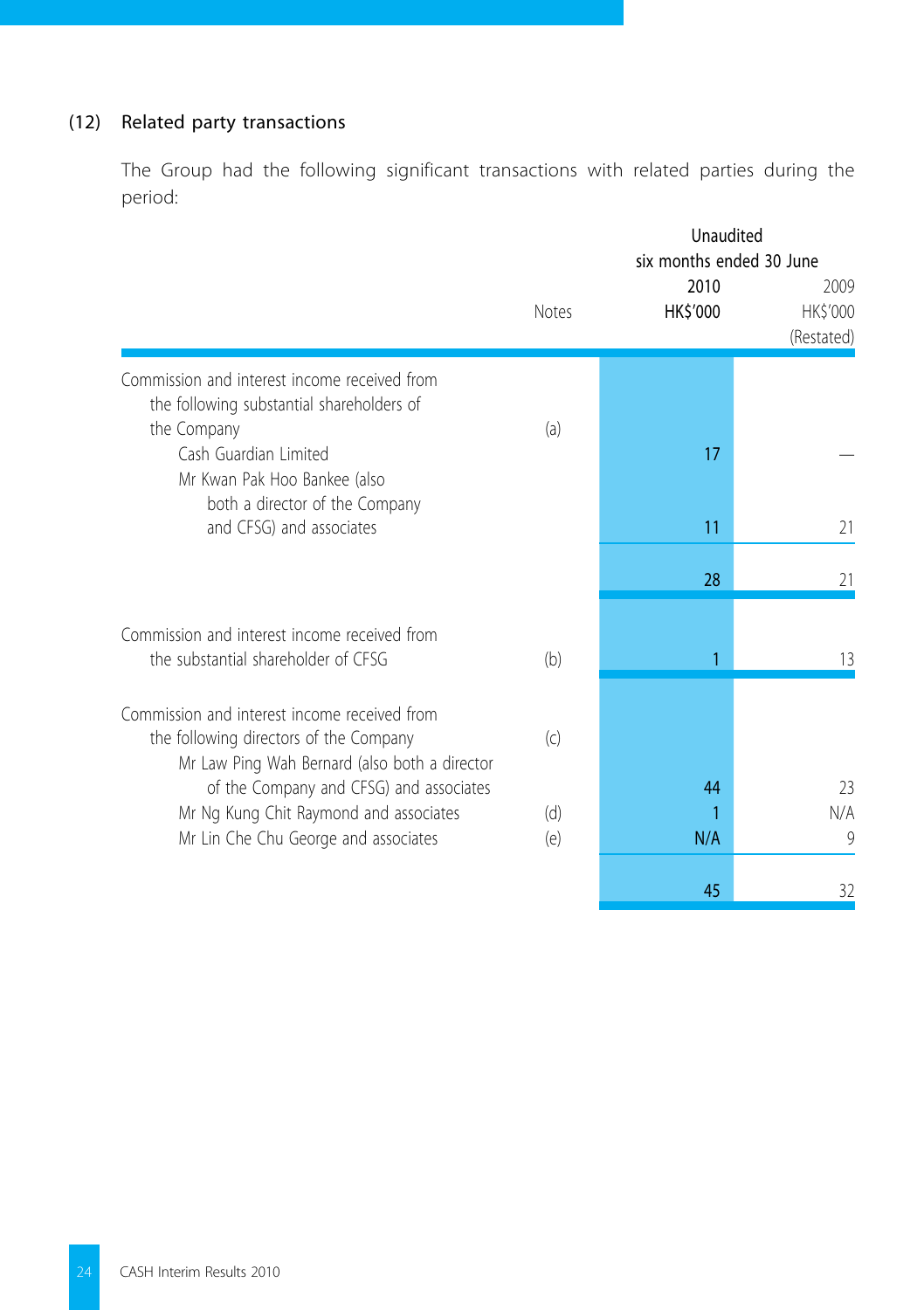|                                                                                                                                                                                 |       | Unaudited<br>six months ended 30 June<br>2010 | 2009                   |
|---------------------------------------------------------------------------------------------------------------------------------------------------------------------------------|-------|-----------------------------------------------|------------------------|
|                                                                                                                                                                                 | Notes | HK\$'000                                      | HK\$'000<br>(Restated) |
| Commission and interest income received from<br>the following directors of CFSG                                                                                                 | (f)   |                                               |                        |
| Mr Cheng Man Pan Ben and associates<br>Mr Yuen Pak Lau Raymond and associates                                                                                                   |       | 13<br>6                                       | 19<br>7                |
|                                                                                                                                                                                 |       | 19                                            | 26                     |
| Loan interest income received from<br>directors of the Company<br>Mr Law Ping Wah Bernard (also both a director                                                                 | (q)   |                                               |                        |
| of the Company and CFSG) and associates<br>Mr Ng Kung Chit Raymond and associates                                                                                               | (d)   | 37<br>21                                      | 19<br>N/A              |
| Mr Lin Che Chu George and associates                                                                                                                                            | (e)   | N/A                                           | 7                      |
|                                                                                                                                                                                 |       | 58                                            | 26                     |
| Loan interest income received from directors of CESG<br>Mr Chan Chi Ming Benson and associates<br>Mr Cheng Man Pan Ben and associates<br>Mr Yuen Pak Lau Raymond and associates | (h)   | 37<br>37<br>37                                | 19<br>19<br>19         |
|                                                                                                                                                                                 |       | 111                                           | 57                     |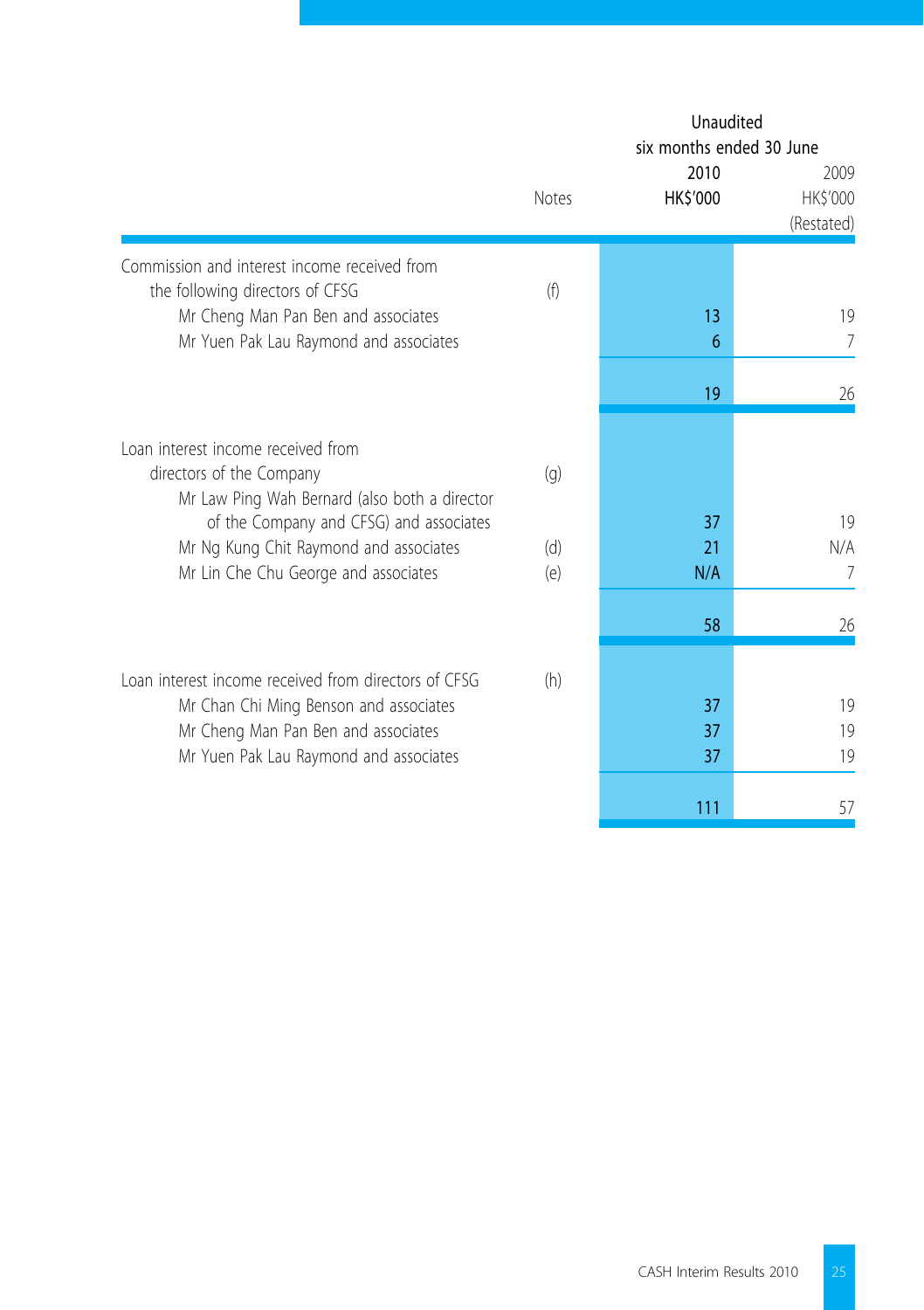#### Notes:

- (a) During the six months ended 30 June 2010, the Group received commission and interest income from margin financing of approximately HK\$28,000 (2009: HK\$21,000) from substantial shareholders of the Company.
- (b) During the six months ended 30 June 2010, the Group received commission and interest income from margin financing of approximately HK\$1,000 (2009: HK\$13,000) from substantial shareholder of CFSG.
- (c) During the six months ended 30 June 2010, the Group received commission and interest from margin financing of approximately HK\$45,000 (2009: HK\$32,000) from certain directors of the Company.
- (d) Mr Ng Kung Chit Raymond was appointed as executive director of the Company during the year ended 31 December 2009.
- (e) Mr Lin Che Chu George resigned as executive director of the Company during the year ended 31 December 2009.
- (f) During the six months ended 30 June 2010, the Group received commission and interest from margin financing of approximately HK\$19,000 (2009: HK\$26,000) from certain directors of CFSG.
- (g) During the six months ended 30 June 2010, the Group derived interest income from loans to certain directors of the Company of approximately HK\$58,000 (2009: HK\$26,000).
- (h) During the six months ended 30 June 2010, the Group derived interest income from loans to certain directors of CFSG of approximately HK\$111,000 (2009: HK\$57,000).

#### (13) Post balance sheet event

On 5 August 2010, a total of 20,000,000 top up placing shares of HK\$0.10 each were issued at a price of HK\$2.50 each to Cash Guardian Limited.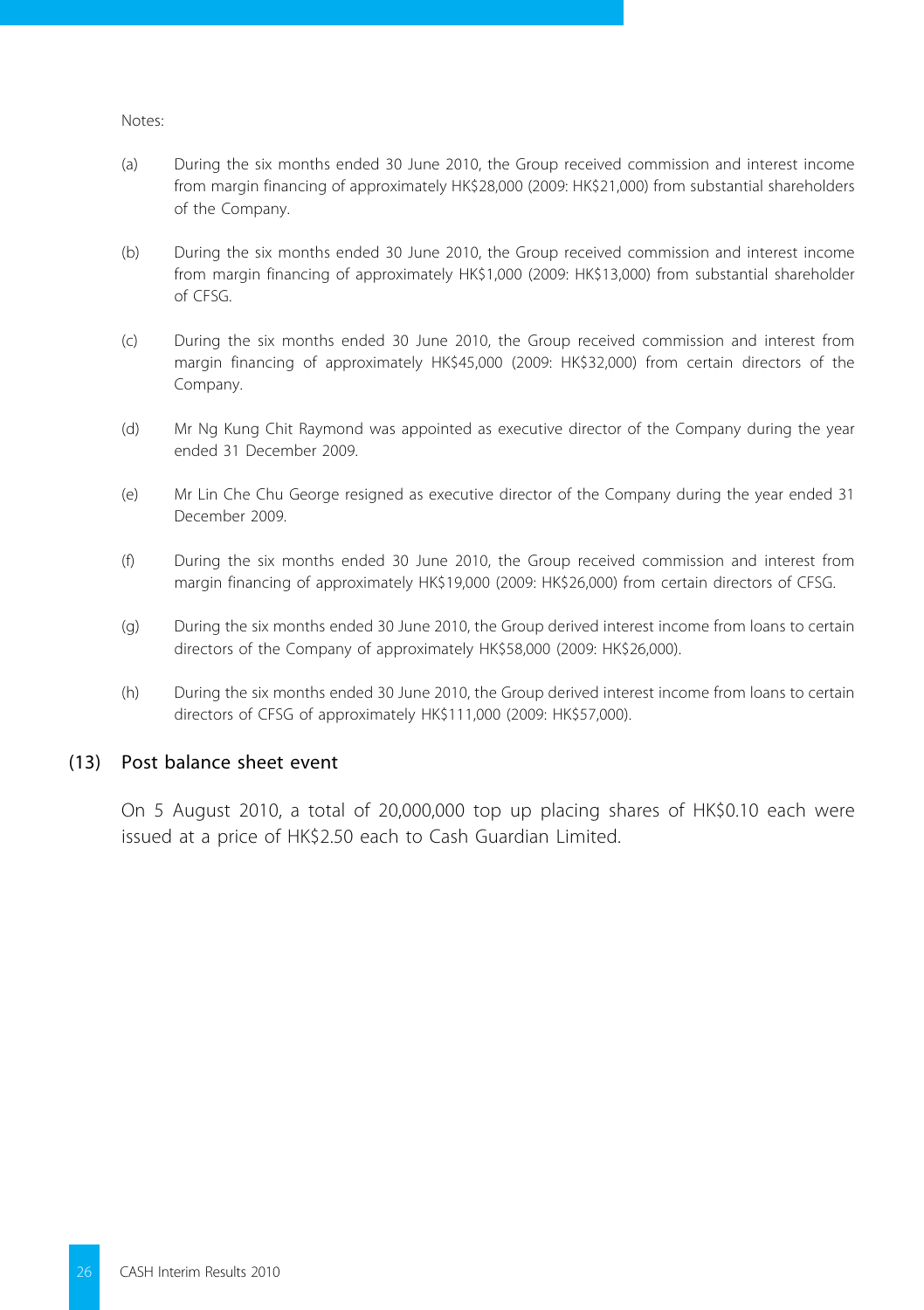## Dividend

The Board is pleased to declare an interim dividend of HK\$0.02 per ordinary share for the six months ended 30 June 2010 (2009: nil) to shareholders whose names appear on the register of members on 24 September 2010. The dividend cheques will be sent to shareholders on or before 28 September 2010.

# Closure of Register of Members

The register of members of the Company will be closed from 22 September 2010 (Wednesday) to 24 September 2010 (Friday) (both days inclusive) during which no transfer of shares will be registered. In order to qualify for the interim dividend, all transfer documents accompanied by the relevant share certificates must be lodged with the Company's share registrars, Tricor Standard Limited at 26/F Tesbury Centre, 28 Queen's Road East, Hong Kong not later than 4:30 pm on 21 September 2010 (Tuesday).

## Review and Prospects

## Financial Review

## *Financial Performance*

For the six months ended 30 June 2010, the Group recorded revenue of HK\$617.9 million as compared to HK\$524.8 million for the same period last year. The 17.7% growth in revenue for the current period under review had reflected the Group's financial services and retailing businesses had benefited from the economic recovery in the local market which had bottomed out from last year's financial crisis amid the current challenging environments and uncertainties arising out of the recent Europe's sovereign debt crisis. In the light of the improving economic prospect, the Group had resumed its prudent growth strategy for its businesses both in Hong Kong and on the mainland and had recorded a turnaround profit of HK\$5.4 million for the six months ended 30 June 2010 as compared with a loss of HK\$50.2 million of last corresponding period.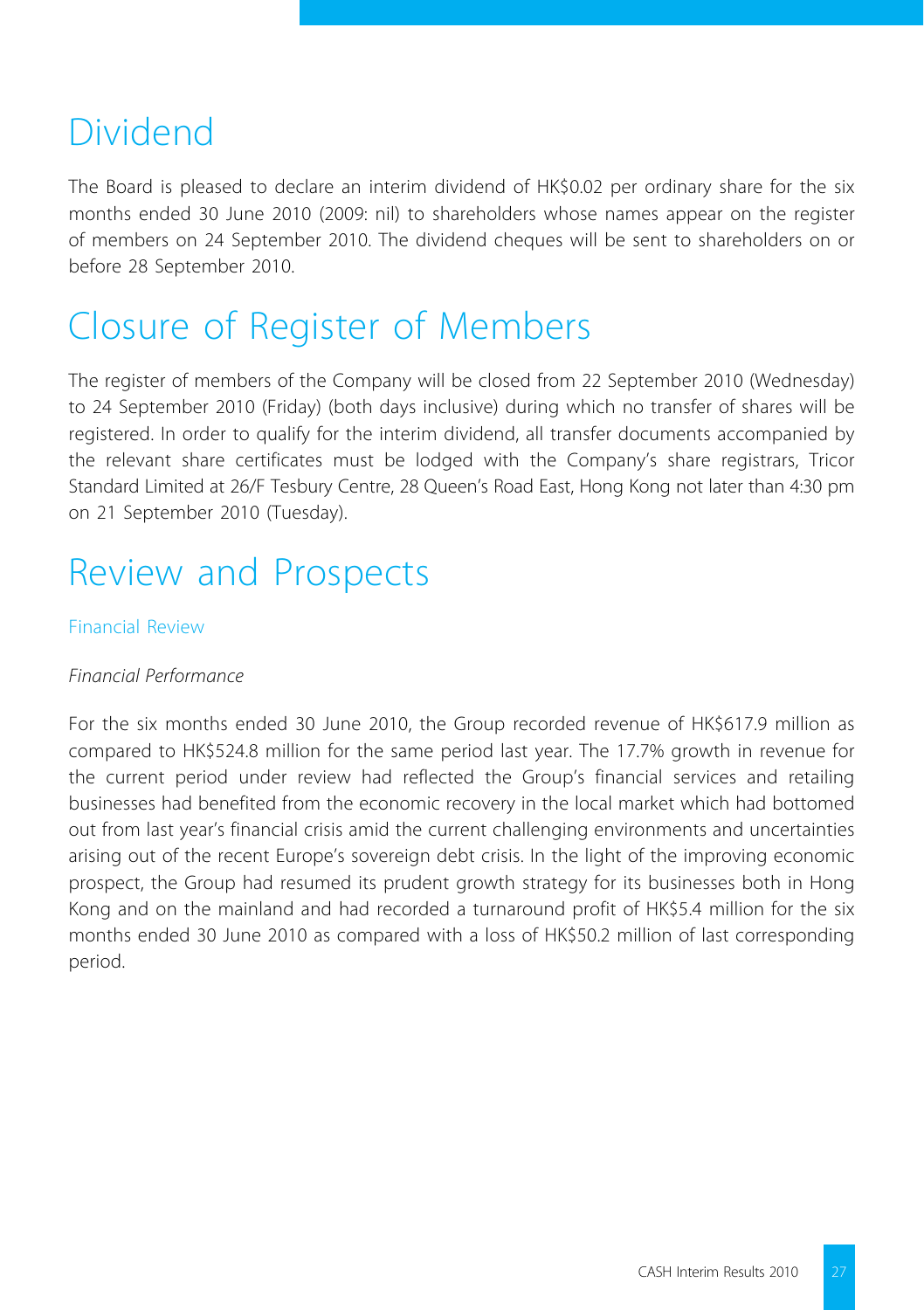#### Financial Services — CASH Financial Services Group ("CFSG")

The robust recovery in the stock market in the second half of last year could no longer be sustainable in the first half of 2010. The local and global stock markets became to turn sluggish soon after the news relating to Europe's sovereign debit crisis first came to light. The public finances of the five European countries including Greece which had deteriorated badly in recent years led to their credit ratings lowered and triggered worries about another new credit crunch that might result from their huge debits not being met when falling due. While the worry that a double dip recession caused by this new round of financial crisis had badly hit the local stock market, it was further battered by the harsh austerity measures adopted by the Chinese government to rein in rising inflation and to slash sky-high property prices across the country. The drops in both liquidity and market turnover had reflected the investors' cautious reaction to China's several increases to banks' reserve requirement ratios since the beginning of the year. With these unfavourable factors and poor investment sentiment lingering on in the financial markets across the region, the trading volume of the local stock market in the first half of the year was less than 10% up from the same corresponding period last year, during which the financial services sector had come across the most difficult times in recent years after the financial crisis in late 2008. For the six months ended 30 June 2010, the Group's financial services group recorded revenue of HK\$124.8 million, up 11.5% on the same period of the previous year. While the Group had seen some improvement in its brokerage business, it continued pursuing its growth strategy with an optimistic but prudent financial outlook as the mild increase in revenue had reflected investors' worries of a more protracted period of sluggish activity in the local stock market. During the period, the Group's financial services business recorded a turnaround profit of HK\$2.1 million from the loss of HK\$15.8 million for the same period last year.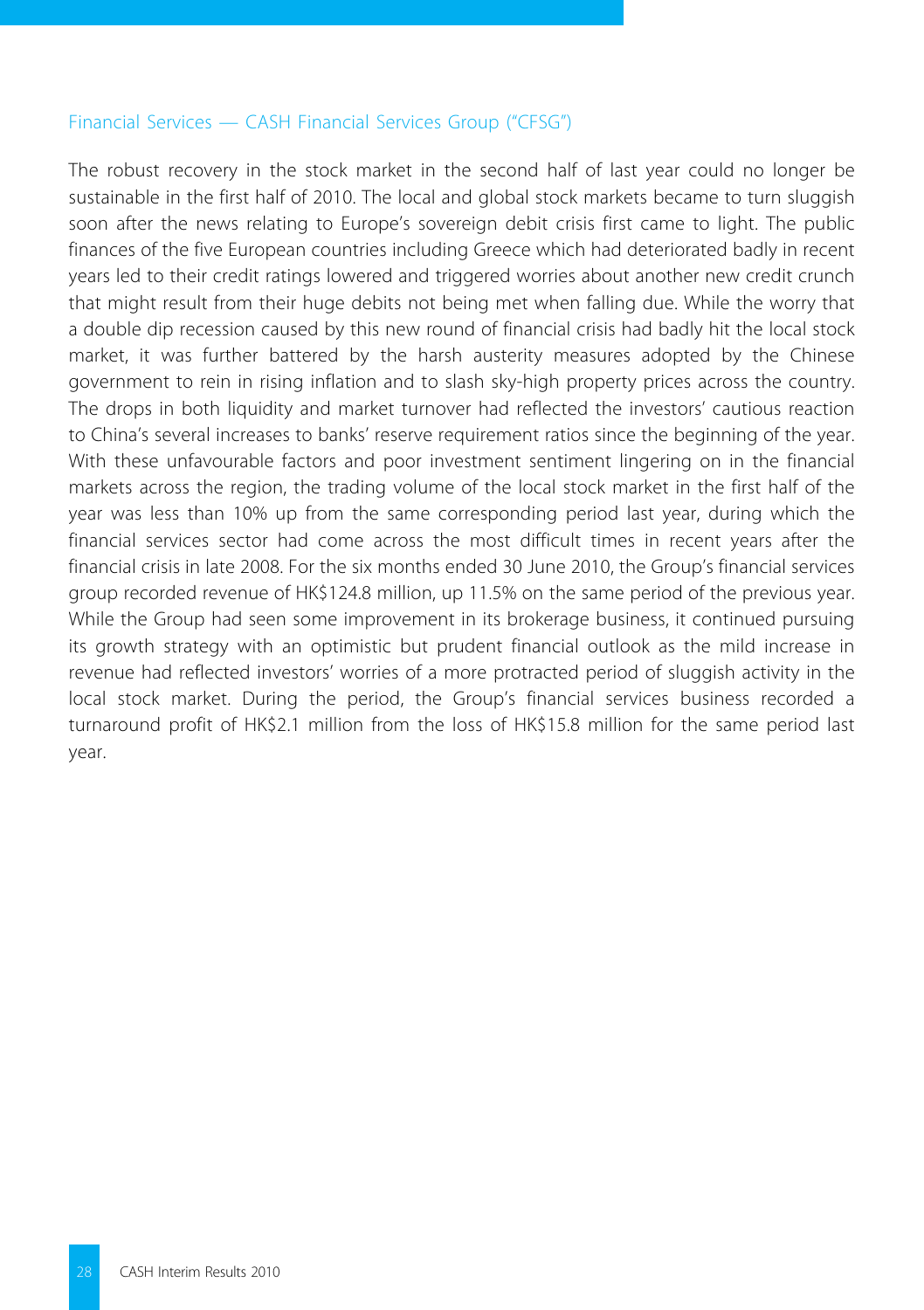#### Retail Management — CASH Retail Management Group ("CRMG")

The retail group ("Retail Group") which became a wholly-owned subsidiary of the CFSG Group in the second half of 2009 is principally engaged in the operation of the retail business in Hong Kong, including retailing of furniture and household items through the chain stores under the brand name of "Pricerite". The Retail Group had recorded revenue of HK\$484.3 million, representing a 23.0% growth over the same period of 2009. Thanks to the quantitative easing monetary policies and economical stimulus measures adopted by the governments all over the world, the overall economic performance in Hong Kong had remained positive for the first half of the year amid the uncertainties in the external business environment including the recent financial turmoil in the euro zone countries having adversely affected the pace of the growth in exports business to the region. The improvement in the city's unemployment rate had kept the same pace with the economic recovery after reaching its recent peak of 5.4% in June 2009. To ride on the graduate improvement of the local economy and the resilience of the labour market, the Group started to expand its retail network by increasing the number of shops to 34 compared with 31 shops around the same time last year. The boom in the local property market recently had also in part accounted for the growth in the Retail Group's revenue, especially the sales of its great value-for-money furnishing products. The Retail Group's all-yearround purchase plan had made its time-to-market sales strategy fruitful for the first half of the year by having provided a full range of dehumidifying products to meet the demands of its customers who had been distressed by the unpleasantly rainy and damp weather during the spring of this year, which in turn had helped boost the sales of these products over the unexpectedly prolonged humid season. The Retail Group recorded a net profit of HK\$6.3 million for the six months ended 30 June 2010 as a result of the substantial growth in revenue largely contributed by the aforesaid factors.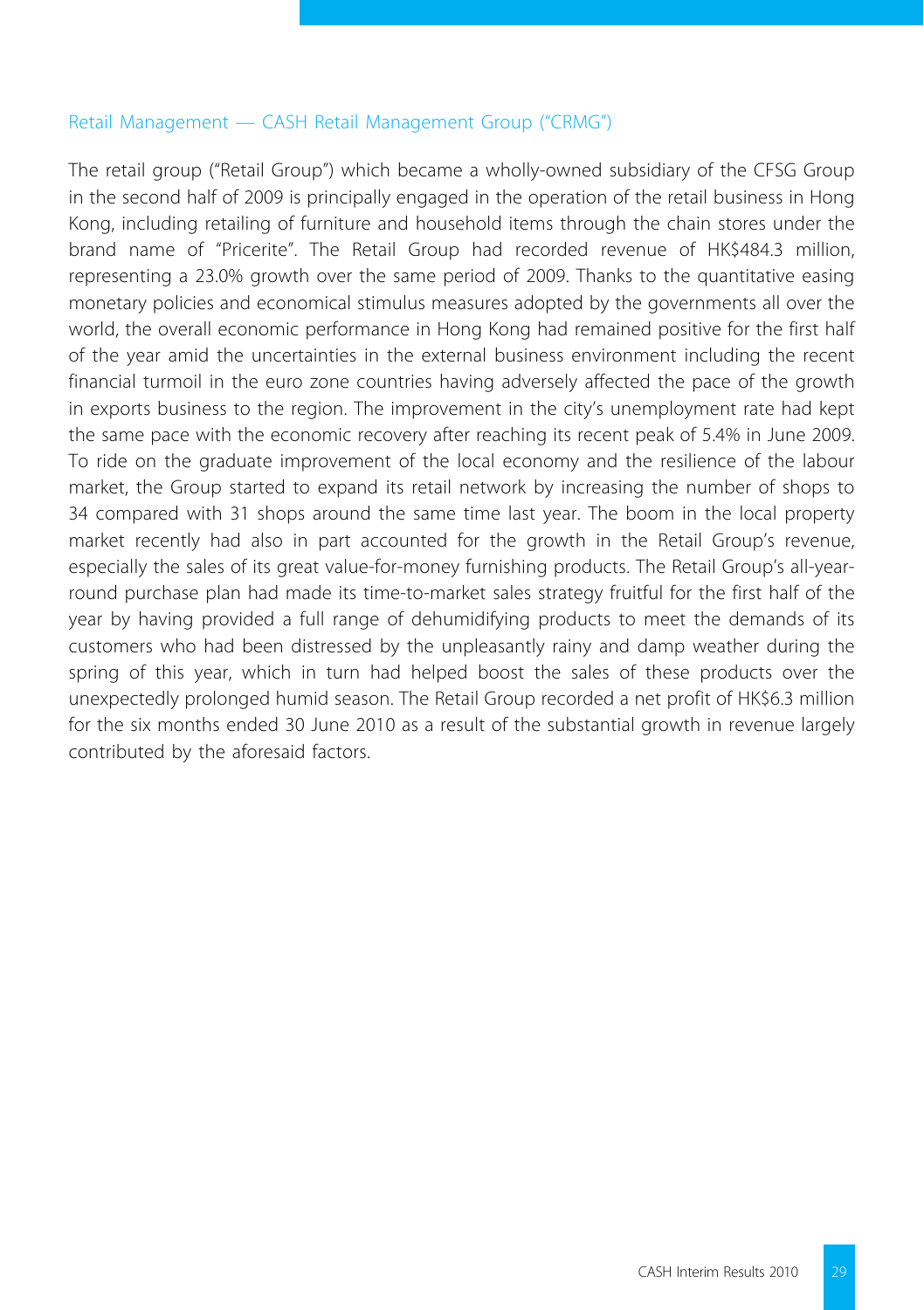#### Online Game Business — Moli Group

For the six months ended 30 June 2010, Moli Group's revenue fell by 53.7% to HK\$8.7 million. Facing the keen competition in the PRC online game industry but at the same time having already became one of leading online game developers and operators in this huge and fast growing market, Moli Group had pursued a sustainable growth strategy to enrich its portfolio of self-developed online games in a variety of styles to extend its player base in both PRC and overseas markets. During the first half of this year, Moli Group had dedicated most of its resources to developing two propriety online games which have been scheduled to be launched late this year or early next year. With its current short-term income being foregone in exchange for much greater long-term earnings in the coming years by developing more propriety online games, Moli Group had continued maintaining stringent cost controls over its operations to contain the loss for the period to HK\$5.9 million as compared to the loss of HK\$12.3 million for the same period last year. Moli Group will continue to launch new games, either developed in-house or licensed from local or overseas developers, on a regular basis on various styles of storylines and designs to expand and diversify its game portfolio. Moli Group will take strict measures to combat the operations of illegal private servers to secure the stability of Moli Group's normal operations.

#### *Liquidity and Financial Resources*

The Group's total equity amounted to HK\$655.2 million on 30 June 2010 as compared to HK\$647.4 million at the end of last year. The minor net increase in equity was due to the recorded profit for the period.

As at 30 June 2010, the Group had total interest bearing borrowings of approximately HK\$711.8 million, as compared to HK\$601.7 million on 31 December 2009. The increase in borrowings was due to the short-term loans which were respectively drawn down to refinance the IPOs at the end of the period.

Among the above bank borrowings, HK\$171.0 million were collateralised by its margin clients' securities pledged to the Group. Other borrowings totally of HK\$288.4 million were secured by the leasehold and investment properties, securities and pledged deposits respectively. The remaining borrowings were unsecured.

As at 30 June 2010, our cash and bank balances including the trust and segregated accounts totalled HK\$1,127.2 million as compared to HK\$1,131.8 million at the end of the previous year.

The liquidity ratio on 30 June 2010 remained healthy at 1.0 time, the same as on 31 December 2009.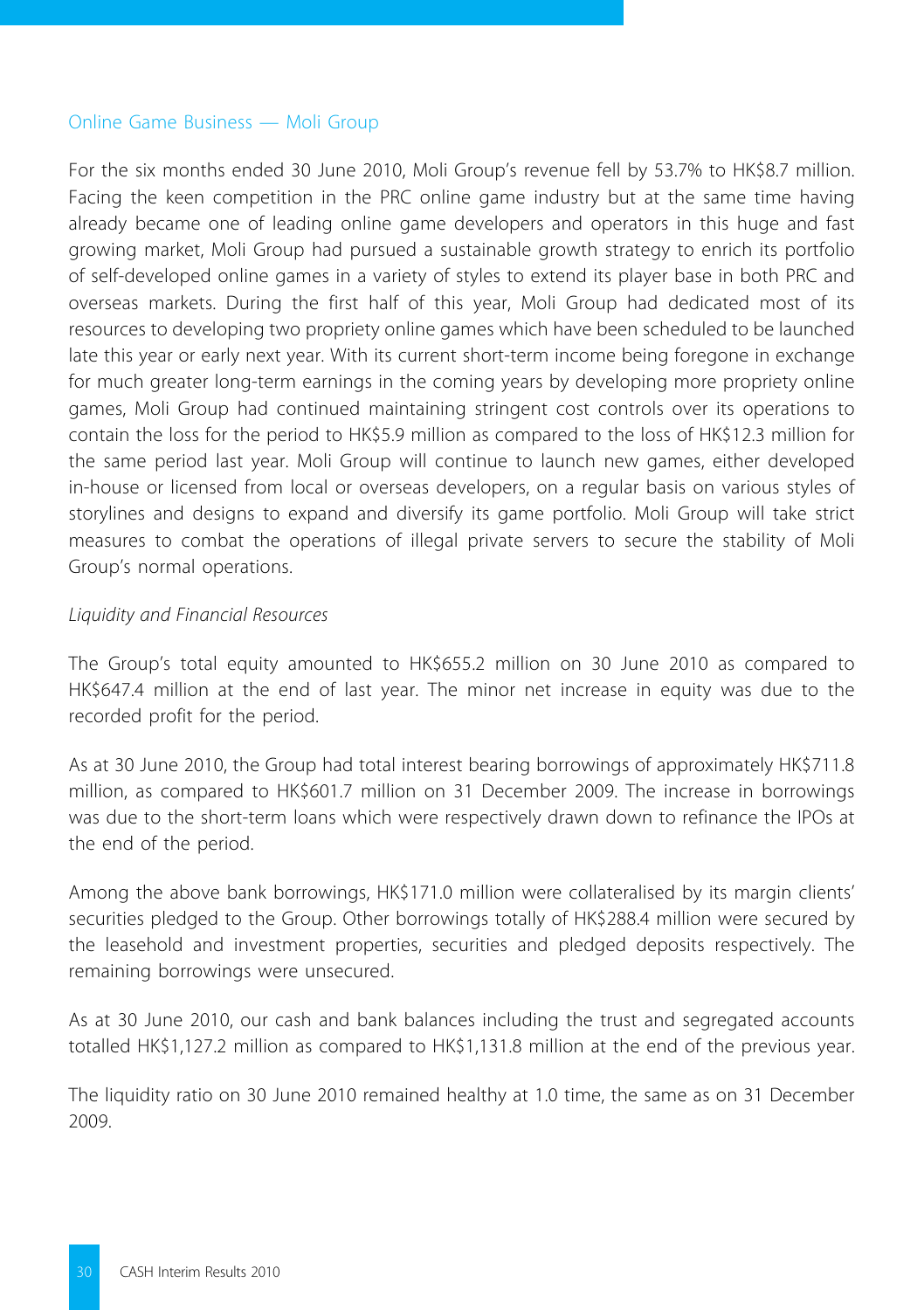The gearing ratio, representing the ratio of interest bearing borrowings of the Group divided by the total equity, was 1.09 on 30 June 2010 as compared to 0.93 on 31 December 2009, which was kept at a conservatively low level after taking into account the short-term loans which were drawn down to refinance the IPOs at the end of the period.

Save as aforesaid, the Group had no other material contingent liabilities at the period-end.

## *Foreign Exchange Risks*

As at the end of the period, the Group did not have any material un-hedged foreign exchange exposure or interest rate mismatch.

## *Material Acquisitions and Disposals*

The Group did not make any material acquisitions or disposals during the period.

## *Capital Commitments*

The Group did not have any material capital commitment at the end of the period.

#### *Material Investments*

As at 30 June 2010, the Group was holding a portfolio of listed investments and unlisted investment funds with market values of approximately HK\$51.9 million and a net gain on listed investments and unlisted investment funds totally of HK\$15.6 million was recorded for the period.

We do not have any future plans for material investments, nor addition of capital assets.

## Industry and Economic Review

The Hong Kong economy continued to benefit from the vibrant Mainland growth in the first half of 2010, recording a robust 7.2% increase in real GDP during the period. Domestic consumption recorded a strong rebound accordingly, with private consumption expenditure growing 6.5% and total retail sales increasing by 17.9% in value.

On the other hand, stock markets had been hampered by the increased concerns over rising fiscal deficits and public debts in a few European economies. Average daily market turnover for the first half of 2010 was HK\$63,833 million, a sheer increase of 9 per cent when compared with HK\$58,314 million for the same period last year.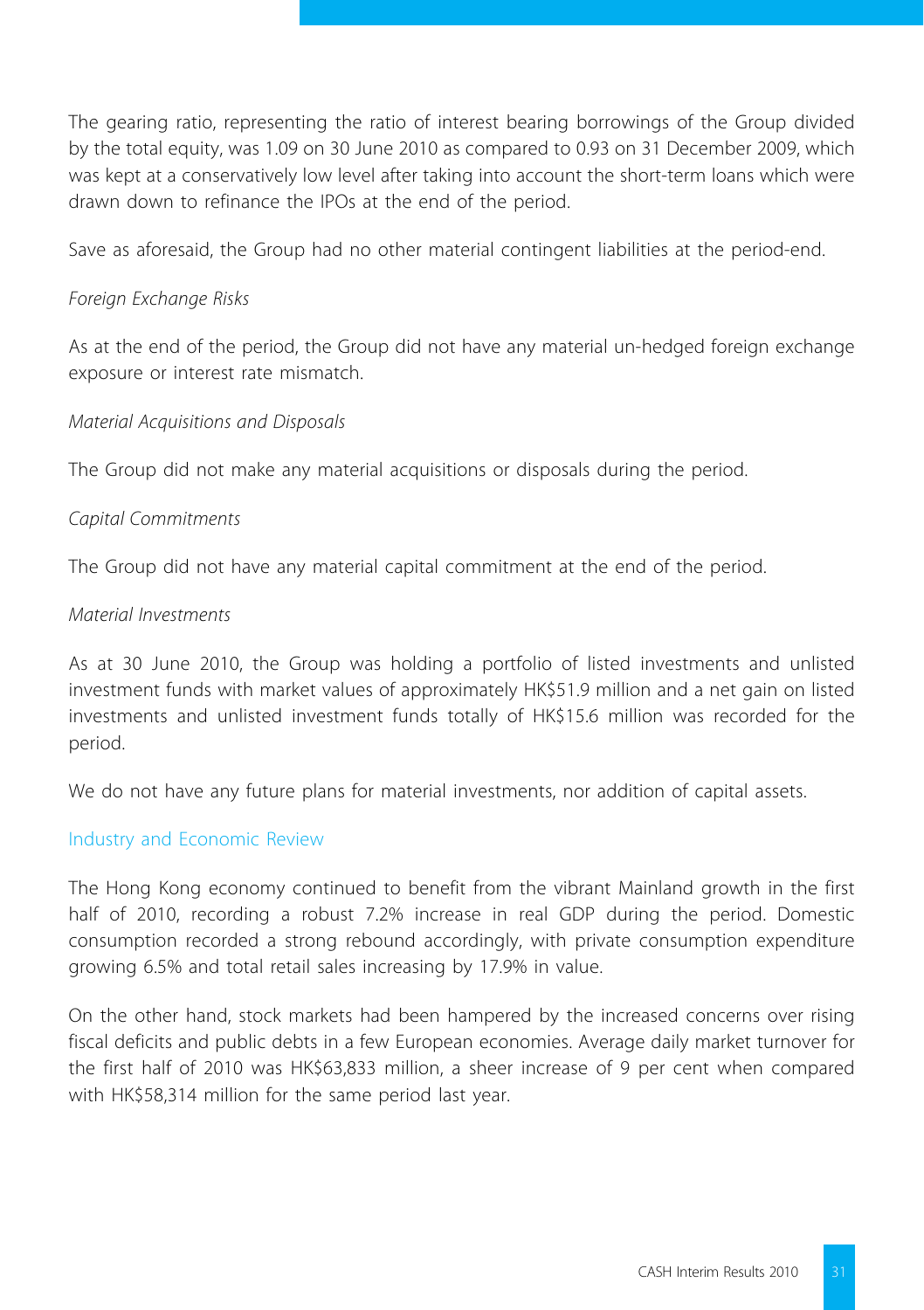#### Business Review

### Financial Services — CFSG

#### *Broking*

The IPO activities were returning to pre-crisis levels. When we saw the recovery of the market, we reversed the conservative approach on margin loan to a more balanced level, which helped double the margin loan interest income of the same period of last year. As a result, the overall operating income from securities broking experienced a healthy increase for the period.

#### *Wealth Management*

During the period under review, total assets under management (AUM) for discretionary portfolios have increased significantly, thanks to the new strategy on business and service segmentation. Leveraging on the existing resources of the Group, the business unit set up satellite service kiosk in three Pricerite Store locations to promote its services and products.

Business wise, the unit continued to recover from the crisis in the first six months of 2010. The number of new business cases nearly doubled compared with the same period last year while the committed investment fund increased by only one third. This combination seemed to reflect the shrinking investable assets and the cautious attitude of investors at the post-crisis phase.

#### *Asset Management*

Moving in tandem with the overall market direction, the AUM of the asset management business was in line with the HSI performance during the period under review. With an effort to increase the assets under management, the division launched Thematic Investment Plan Service (TIPS) to attract different interest groups in the first quarter. These theme-based investment plans are discretionarily managed and designed to meet the knowledgeable investors' appetite with theme selections. Clients may choose from different themes such as PRC financial, PRC domestic demand, new energy and environmental protection concept etc. The benefit of the TIPS platform is for the knowledge investors to jointly participate in the investment selection process while leaving the final stock selections decision to professional portfolio managers. The TIPS product is structured in a way that is simple and appealing to cross-selling.

## *Investment Banking*

During the period under review, the investment banking group maintained its strategy to focus on financial advisory and corporate transactions and took a proactive approach to placing and fund raising for existing and new clients. In light of the active IPOs and the secondary market activities locally, the corporate finance business will continue to seek fund raising and IPO opportunities to diversify its income portfolio.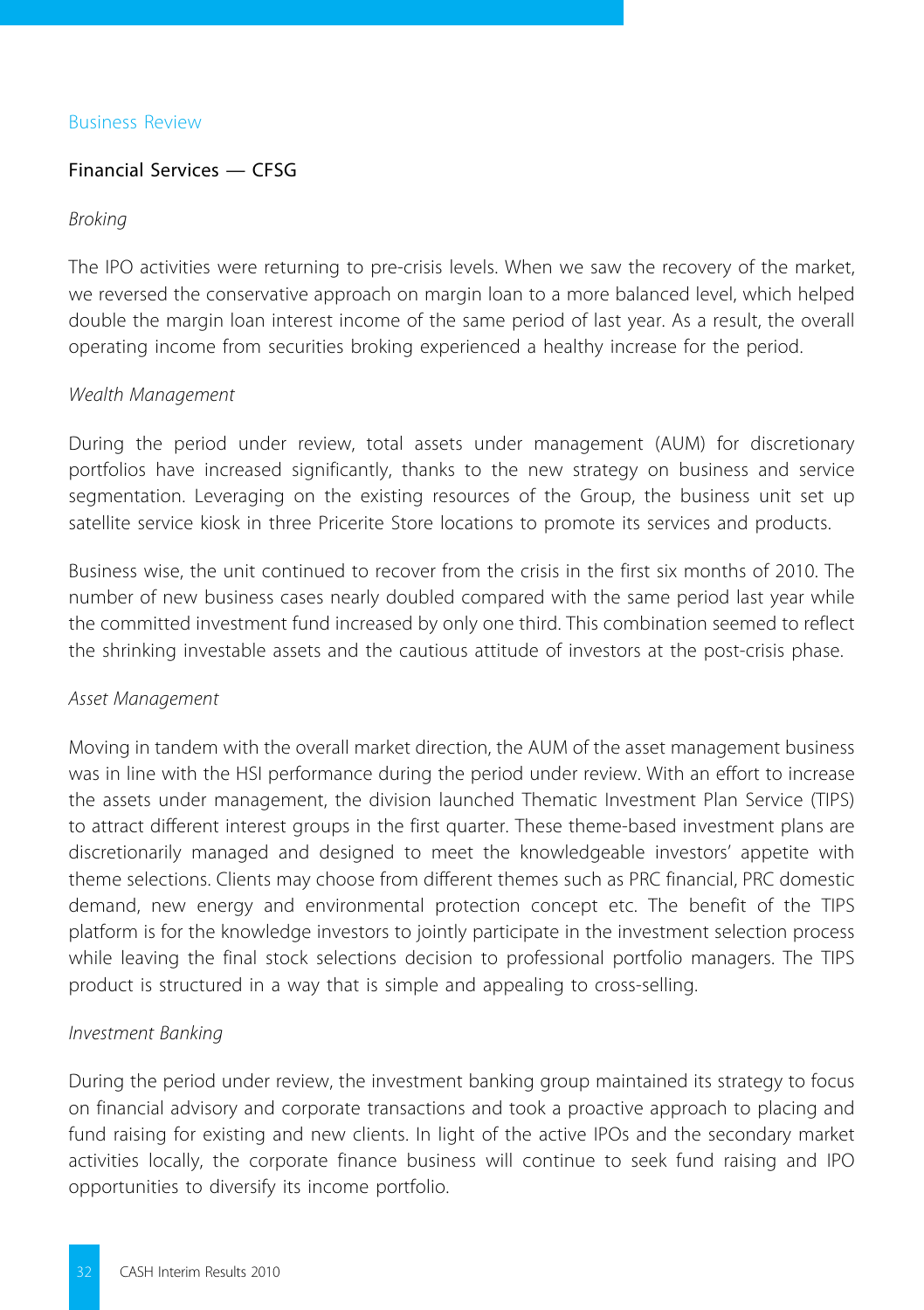### *China Development*

One of the Group's key strategies in recent years is to focus on the positioning of our footing for business development in China. With that, the Group dedicated more resources to China in 2009 with a view to enhancing the driving force of the development. In so doing, the headquarters in Shanghai together with other offices in Beijing, Chongqing, Xiamen, and Shenzhen actively participated in investment seminars organized by the local operators and media to provide educational information on wealth management and investment. These joint events were effective in gaining market exposure and promoting our brand to prospective clients.

In addition to brand building and marketing for future development, the set up in China also functions as a back and support office. It has taken up a good part of the operational work for the Group, allowing the resources in Hong Kong to focus on client servicing and administrative tasks. The original cost savings of the project have now elevated to a need-based strategy as the Hong Kong market becomes more China focused and an increasing number of companies and market information are now drawn from the local sources. The local offices function more effectively in terms of data gathering and produce more market-based research.

The office in Shanghai has obtained agency licence to promote insurance and investment products in the region. This qualification has expanded our business scope and increased our marketing capability in the area.

In light of the introduction of index futures in China earlier this year, we formed a research centre with one of the well-known futures companies, Zhongcai Futures, to provide training and educational information to interested investors. This collaboration enhanced our brand awareness among the local sophisticated investing public. Our objective is to continue to build networks and connections in preparation for the eventual opening up of the market.

## *Other Development*

In an effort to provide convenient and technologically advanced features to our platform users, we collaborated with SmarTone-Vodafone to launch the first and only mobile IPO application services in Hong Kong. Subscribers can apply for IPO by using their mobile phones and view stock prices, market commentary, and daily stock tips all at once.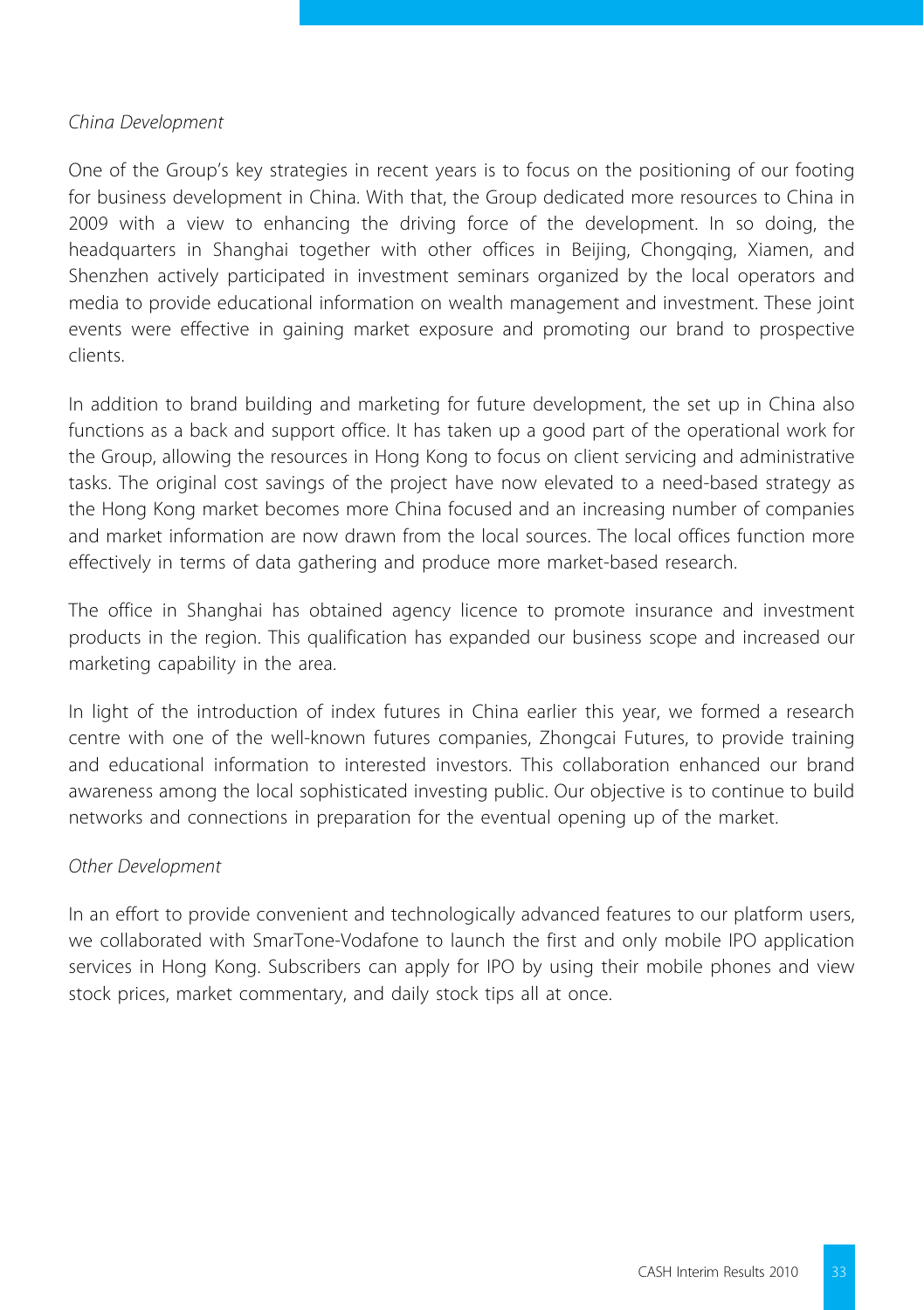To promote the newly launched CASH SNS, the world's first social networking website of its kind in the financial community, we did a series of simulated trading competitions in Hong Kong and Mainland which received overwhelming response from the investing community. The website includes a wide array of features such as financial news, entertainment and games, news and video sharing, meeting friends, celebrity blogs, etc. New investors may polish their trading skills on the simulated trading platform. All in all, it is a web space where investors meet friends that share the same interests and exchange stock tips and trading ideas. Both new features are evidences of our objective to become a service-innovative and client-focused financial services company.

The rapid advances in technology and proliferation of financial products in the stock markets in the recent years have made dramatic changes of investment and trading strategies. Investment cycle has been shortened from years, months, days, hours, minutes to seconds and even to milliseconds. Execution of buy/sell orders is virtually all electronic and has been becoming more algorithmic, which is supplementary, and becoming increasingly important, to the traditional fundamental analysis and the technical analysis. Profit or arbitrage opportunities are transient but ample which can only be grasped with sophisticated modelling and execution tools. Numerous orders to buy and sell stocks within seconds can be put through trading platforms to profit or arbitrage on small price differences. It is estimated that high frequency trading accounts for approximately 60 to 70 per cent or more of the trading volume in the US equities. Situations in Asia including Hong Kong are evolving in the similar direction. In view of the market changes and opportunities, the Group has recruited a team of high calibre professionals to do research and modelling in such areas. During the period, back testing has been completed and trading strategies have been successfully implemented and the results are satisfactory.

## *Outlook of CFSG*

A low interest rate environment is expected to continue into the second half of 2010 given the fragile recovery in the West. The market will find reasons to sell if events such as a sudden hike in oil prices due to tension in the Middle East or premature tightening of fiscal policy before sustainable recovery in the private sector occurred.

The challenges are more complex in Asia. While dealing with a potential slowdown of export to the West, countries in the East also have to worry about inflation threat due to excess inflows and rapid monetary growth. After achieving its GDP growth of 11.9% in the first half of this year, China's growth will slow down in the second half given the tightening of policy in the property sector. Yet the aim to readjust its economic structure and increase domestic consumption and investment will help keep the GDP at about 10% for the year. In Hong Kong the GDP is expected to show a growth of 4.5% as the economy benefits from the robust growth in the Mainland, improved job market, and continued tourist inflows.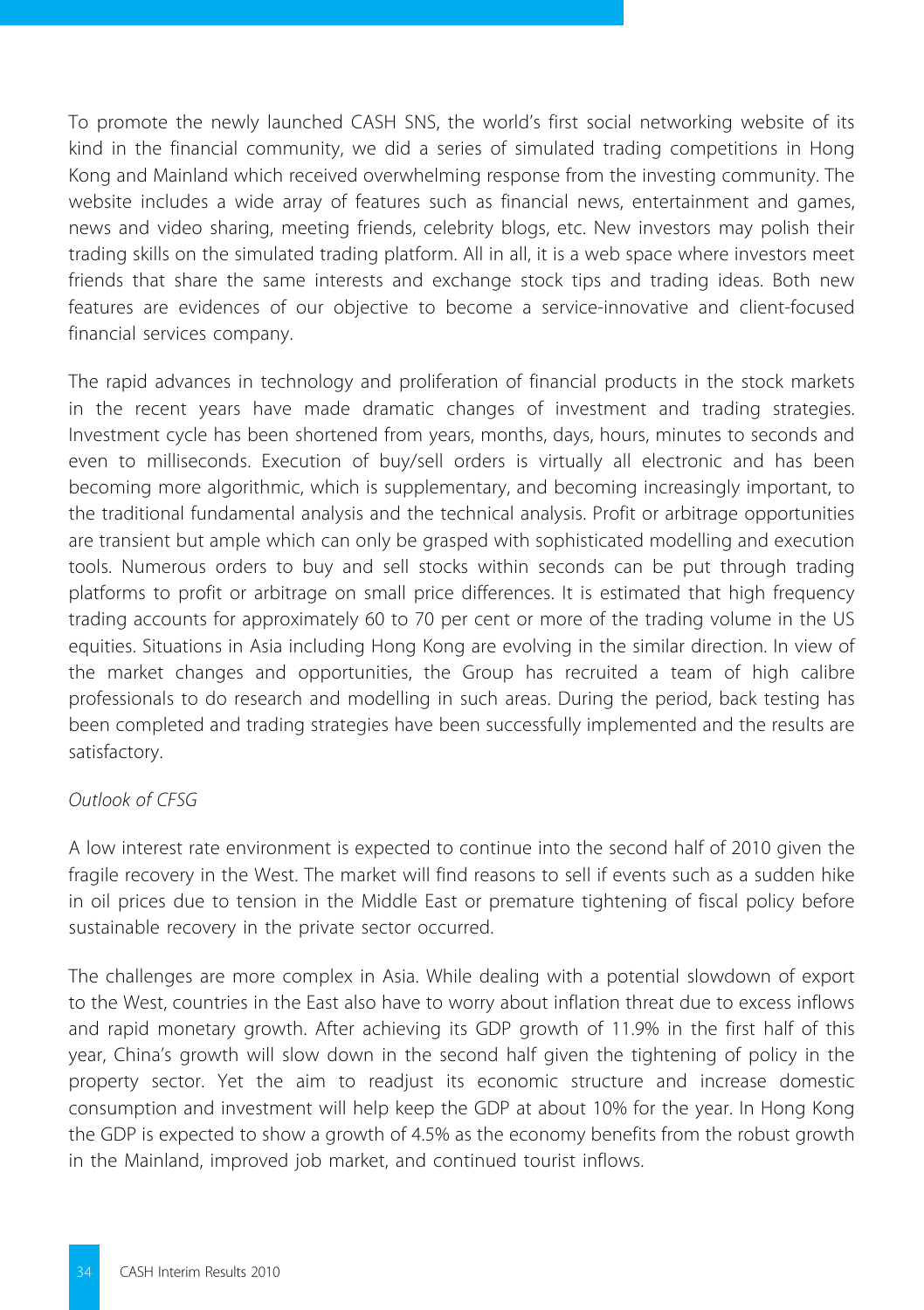## *Corporate Strategy*

The Group is generally cautiously optimistic about the economic outlook for the rest of 2010. An improved earnings outlook against a backdrop of low interest rates supports the recovery of the stock market. The Group believes the economy will continue to recover and emerge from the financial meltdown with a stronger business base and more rational corporate behaviour. That said, high government deficits, gradual withdrawal of monetary easing, and sovereign debts getting out of control are challenges and factors ahead that could affect the global and local market confidence.

After successfully executed the "Back on Track" strategy in the second half of 2009 to expand the market share in challenging times by taking a more aggressive business approach, the Group has allocated additional resources to strengthen brand awareness in preparation for the market recovery. The focus of the year is "profitability and growth". With the PRC market as our future expansion focus, we aim to equip our platform with multi-faceted and diversified capabilities in preparation for the eventual opening up of the financial markets in the Mainland. In the meantime, we will continue to cooperate with Mainland securities and brokerage firms for referral opportunities.

Overall, we will continue to diversify our revenue mix through strengthening existing businesses, enriching product types, and sourcing new income streams in concert with our business development in China. Our goal is to position CFSG as clients' financial services house of choice that has comprehensive product offerings to meet their diverse financial needs and values their business relationships.

## Retail Management — CRMG

## *Pricerite*

The retail sector continued to rebound strongly in the first half of 2010. Pricerite reported a significant increase in turnover compared to the same period last year. It also outperformed the retail sales growth of the general market (in value) under both retail outlet types of furniture and fixtures and department stores during the same period.

With the economic recovery, Pricerite saw an improvement in customer buying sentiment. Number of transactions and average ticket size, especially for durable items such as furniture and larger electrical appliances, made substantial advances. This was mainly due to the successful launch of new products and product revamps in these categories, and demand spurred by the release of deferred consumption as the economy strengthened.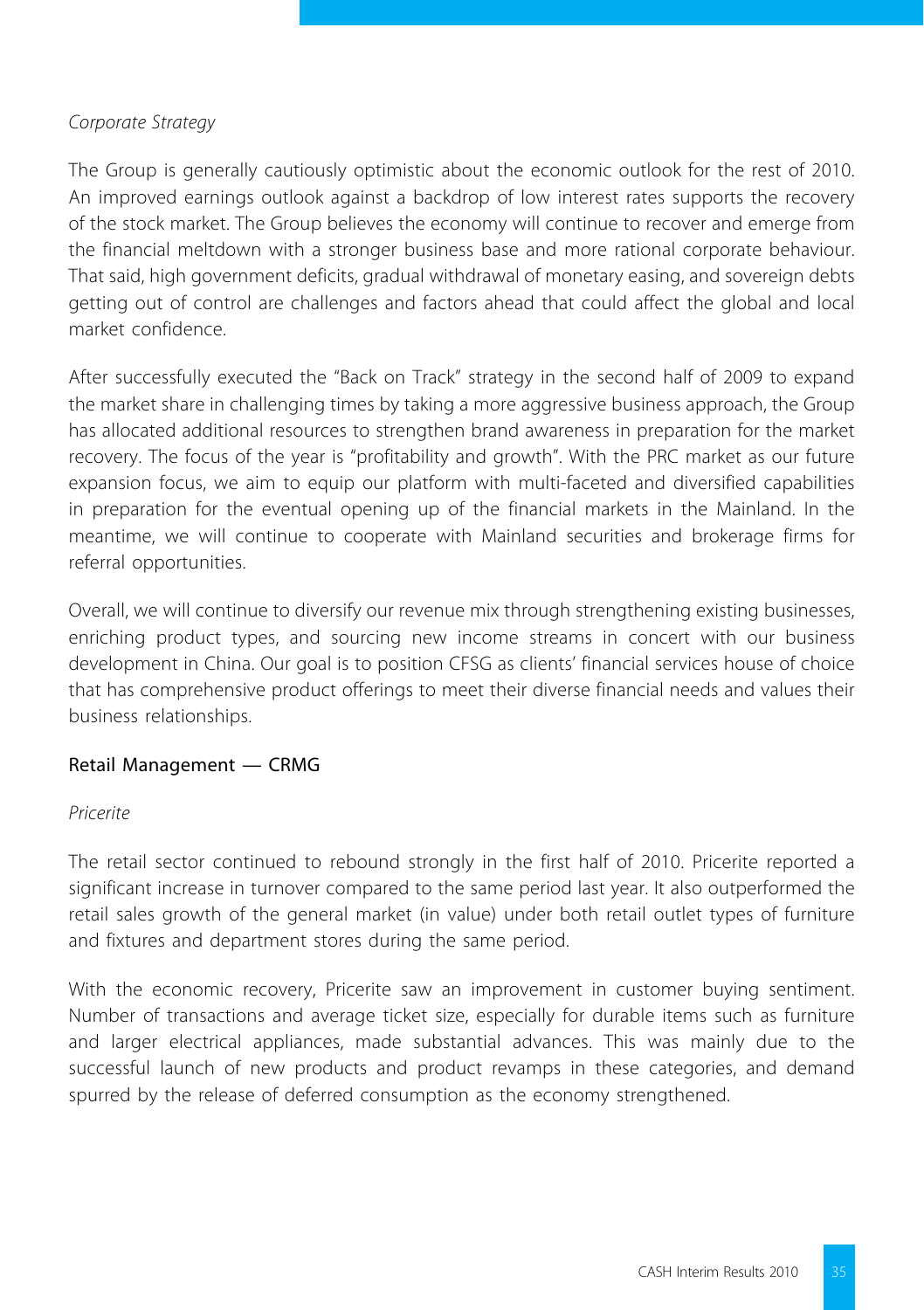As more customers have shifted their shopping preferences from budget buys to quality, Pricerite fine-tuned its product range by introducing furniture series with premium features, including full leather sofas and wood veneer furniture, and increasing the mix of top-tier brands for kitchen appliances, large electrical appliances and TVs.

To capture the growing sales momentum, Pricerite opened four stores in the first half of 2010: in Prince Edward, Tuen Mun West, Kennedy Town and Tin Shui Wai. In August, two regional flagship stores in Sau Mau Ping Shopping Centre and Kowloon Bay MegaBox were established. We are also working on two more regional flagships in Lok Fu Plaza and Nina Tower in Tsuen Wan.

A brand rejuvenation campaign was launched during the period under review, following the unveiling of the new Pricerite logo at the end of last year. The promotion highlighted the new shopping experience at Pricerite, including double certification of bunk beds, a revamp of all stores to create a cosy shopping environment, and further strengthening and expansion of our tailor-made furniture and personalised customer services.

Pricerite's commitment to the environment and sustainability was recognised when the company received a silver award in the Sectoral Awards of the 2009 Hong Kong Awards for Environmental Excellence (HKAEE). This was the highest accolade granted in the retail sector in 2009 as no gold award was given. HKAEE is one of the most prestigious environmental award schemes in Hong Kong. The honour acknowledged Pricerite's efforts to preserve the environment at the same time as offering leading value-for-money products.

## *Outlook of CRMG*

The CRMG Group has long believed that the strong economic growth, market size and rising domestic consumption in China create abundant growth potential for our retail business. Initial efforts will be focused on market development in the Greater Pearl River Delta region and we are currently evaluating several retail sites in Guangzhou with a view to establishing our market presence. We also plan to extend our furniture delivery service to Macau, where families are accustomed to ordering furniture items from outside the city.

## Entertainment Portal — MOLI Group

The Moli Group has built a solid foundation in the online game industry in China. Based on our competitiveness edges, we have a very optimistic outlook of the future business development. Moli possesses the infrastructure, technological capabilities and management structure to extend our business from the online game sector into the mobile phone games and valueadded services. We are building a business model to capture the rapidly growing opportunities that emerge in the online game and mobile services sectors driven by the explosive market growth in 3G mobile services and positive government policies to promote the convergence of the Internet and mobile sectors.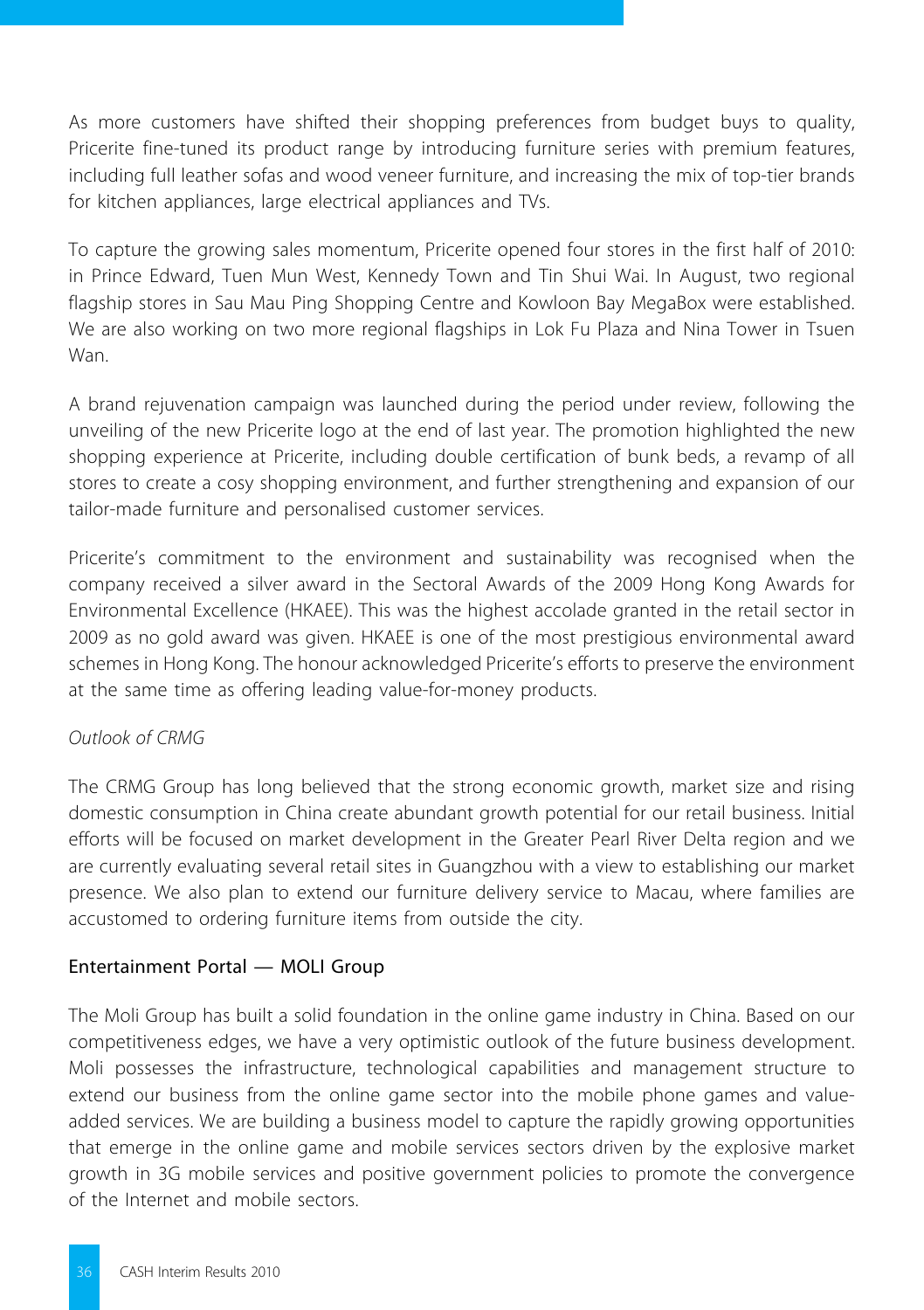Moli's business strategy is based on the strength in our research and development capabilities. We have developed superior R&D capabilities to enhance our product development and produce games incorporating localized features for the gamers with different demographics. Our proprietary game engine enables us to generate high-quality graphics to realize our innovative ideas of story line. Besides, our robust R&D team comprises over 120 talented gaming developers in game design, programming and artwork production to help propel the Group forward with steady production and updates of online games.

We have developed a multi-channel, nationwide sales and distribution system to sell and distribute our prepaid game cards. We have established 6 representative offices in China while maintaining good relationships with provincial distributors across China to extend our geographical reach. Besides, our operating platform currently has over 50 million registered users, in which more than 200,000 active subscribers. Our game platform www.moliyo.com has over 10 million page views per month.

To maintain a reliable and smooth game environment for building up gamers' loyalty, we maintain a powerful and around-the-clock monitoring platform to guarantee the proper functioning of our gaming platform. We also implement a centralized customer services in 24/7 basis to provide real-time assistance to our customers.

We have successfully built up a comprehensive overseas game publishing platform. Its globallyrecognized in-house massively multiplayer online role-playing game (MMORPG), King of Pirates Online, is one of the most popular MMORPGs in the North America region and Russia, and had been ranked No. 1 Chinese developed MMORPG in Taiwan. King of Pirates Online has been launched in Taiwan, Hong Kong, Singapore, Malaysia, Thailand, North America and Russia, earning high acclaims in different overseas online gaming markets.

Looking ahead, we see immense business opportunities in the emerging mobile game and related mobile value added services sector. Because of the significant enhancement in the transmission rate, the 3G smartphone will be able to handle rich content and support a wide variety of user activities, including complex and interactive mobile games that are available only to broadband Internet users. Moli will continue to leverage on our superior research and development capabilities, our efficient and scalable operating platform and our international publishing network to expand strategically through mergers and acquisitions into the mobile game and related businesses. Our goal is to build a powerhouse in mobile game and valueadded services.

## *Business Review*

During the period under review, the Group has reviewed and revised our management structure, enriched our product pipeline, rationalised the operational cost structure and refined our business focus. We decided to dedicate more resources in the proprietary game development projects.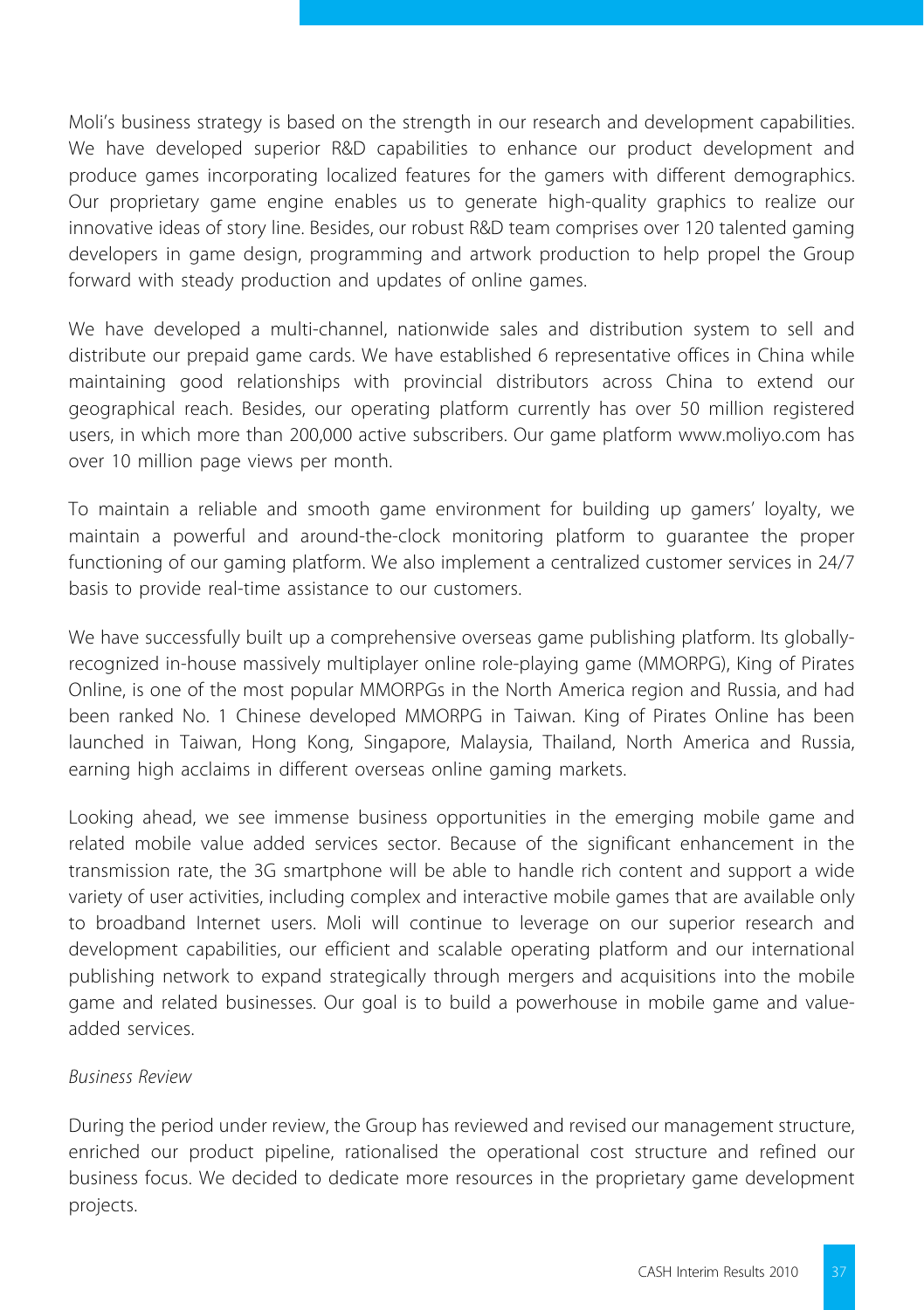During the middle of the fiscal year, the Group arranged small-scaled user test for the updated patch of "Radiant Arcana Online", namely "Runes of Magic", and commenced commercial launch by the end of the same year. Our financial results were adversely impacted by the cancellation of several "Lottery" and 'Treasure Box' monetization features of our existing games to comply with the regulatory requirements. We have launched several operational and promotional recovery measures to mitigate the loss of revenue due to the decrease of paying ratio and paying amount of our players. We also executed strict measures in the advertising and promotional activities and general cost control to raise the operational effectiveness of the Group.

Besides, we launched closed-beta testing for "Wulin Adventure", a 3D cute-style MMORPG during the period under review. We also focused on our research and development capabilities to implement regular maintenance, and provide continuous updated contents for our games operating in local and overseas regions.

We completed the launch of Indonesian version of "King of Pirates Online" during the period under review. Targeting on the players and operational requirements for different geographical segments, we also launched several expansion packs and patch updates for the operations in Hong Kong, Taiwan and Southeast Asia regions. All these measures have gained positive reception by our global operations partners and players.

## *Business Outlook*

The Group sees immense business opportunities in the online game and mobile game markets. We believe that Moli is in an advantageous position to capitalise our strengths to tap into the two sectors and build a powerhouse in online and mobile game industry.

## Online game business

Moli expects the growth momentum of PRC online gaming industry to continue. Given the positive perception of players towards local gaming contents and the regulatory metrics, the product strategy of the Group is to focus on proprietary gaming development or licensed games developed by local teams. We decide to launch 2–3 online games with different styles in the coming year. We will continue to seek and explore opportunities on local partnerships to extend our player base.

To realise the sustainable growth of the Group, we dedicate to improve our capabilities and effectiveness in the maintenance of our technical platform. We also strive at promoting our operational capabilities and extending our promotional and sales network. We believe all these improvements will lay a solid foundation for further supplement of game pipelines and content updates of existing games. We will also continue to work closely with law enforcement units to combat the operation of pirate servers and hacking behaviour. We will adopt strict defensive measures to mitigate the internet security risks of our players to guarantee our provision of excellent online gaming experiences to players.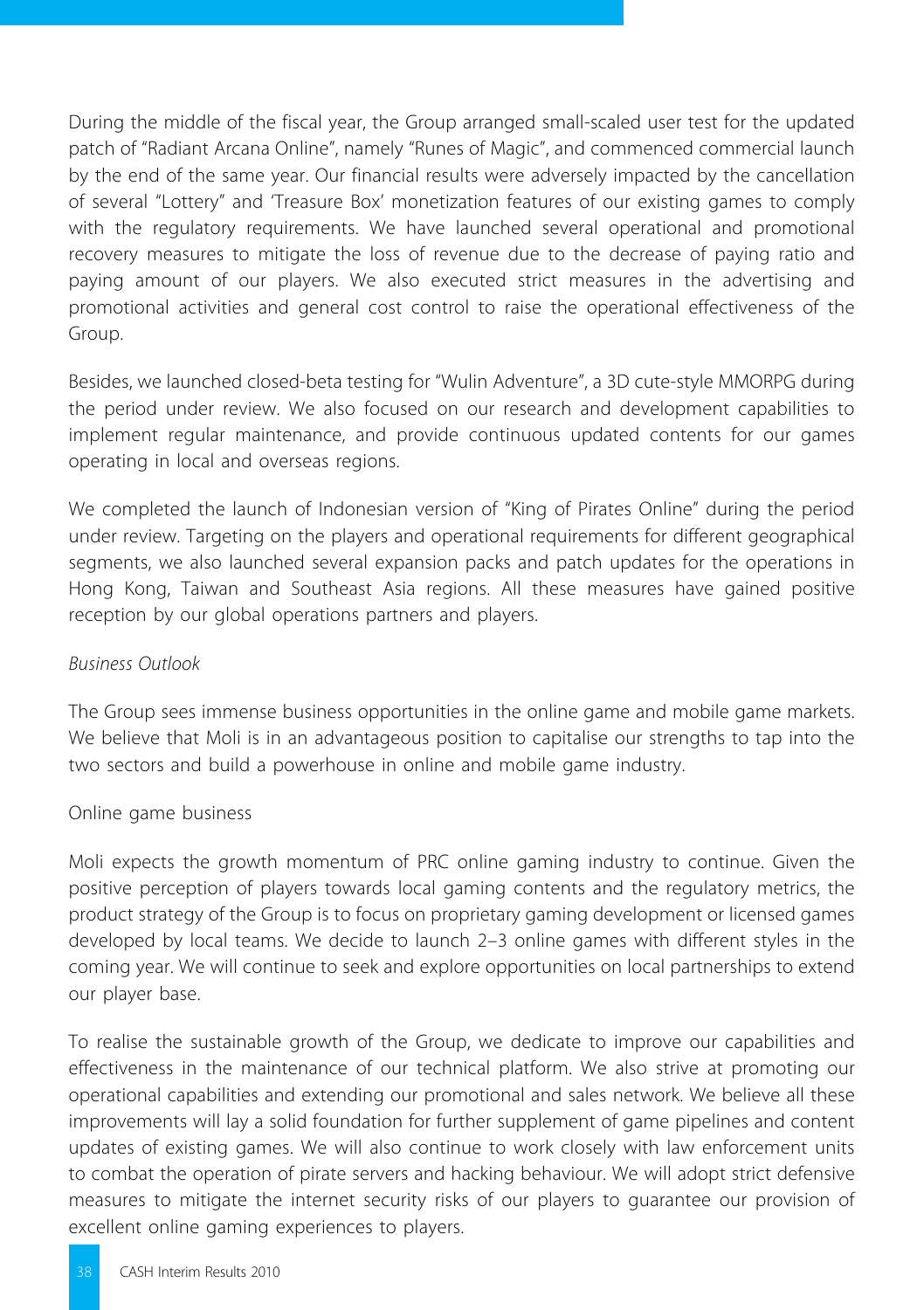We will continue to dedicate more resources on long-term online gaming development projects. We plan to further recruit high-calibre game developers and designers. Given on our competitive edge of our proprietary game engine, we will continue to build and develop more high-quality online game titles. We believe this strategy would demonstrate to be effective in expansion of game pipeline and extension of life cycle of existing games.

Leveraging on our solid and powerful gaming development capabilities, we continue to dedicate resources of our proprietary development of online games. Currently, we have a strong pipeline of MMORPGs in the development stage, namely "Tales of the Ocean Fantasy Online" (海之夢) and "JTDD 2" (驚天動地2), which are expected to launch in coming quarters.

Moreover, as for the overseas business development, we will actively drive the licensing operations of the "King of Pirates Online" via synchronization of game patches in different regions and release of expansion packs. We will continue to strengthen our efforts in research and development, especially in content management and operational support, in order to fulfill the tastes and requirements of players in different regions. Given the coming release of our proprietary online game and the exciting growth of global online gaming market, we continue to expand our overseas licensing network and global player base through publishing more game titles to more countries and regions.

Mobile game and value-added services

Mobile game and related entertainment business will benefit from the rapid development of 3G technology and the rise of smartphones. We believe that mobile applications, including mobile games and value added services, will experience explosive growth in the next few years and create enormous business opportunities and potentials. Therefore, to capture the emerging opportunities, we have determined to expand our current online game business into this fast growing mobile application industry to become a powerful Digital Entertainment Powerhouse as our future direction. Based on the foundations built on our online business, Moli will aggressively pursue opportunities in the emerging mobile market.

As present, Moli has established a solid foundation in terms of technological knowhow, operating platform and business experience and connection. We will continue to extend our excellence in the online game business and build upon our research and development skill sets to offer leading MMORPGs that are well received by the market, while using our business edges and necessary technology to tap into the emerging mobile applications business. Besides, the online game business will also generate strong cash flows to support our acquisitions and investments in the mobile sector.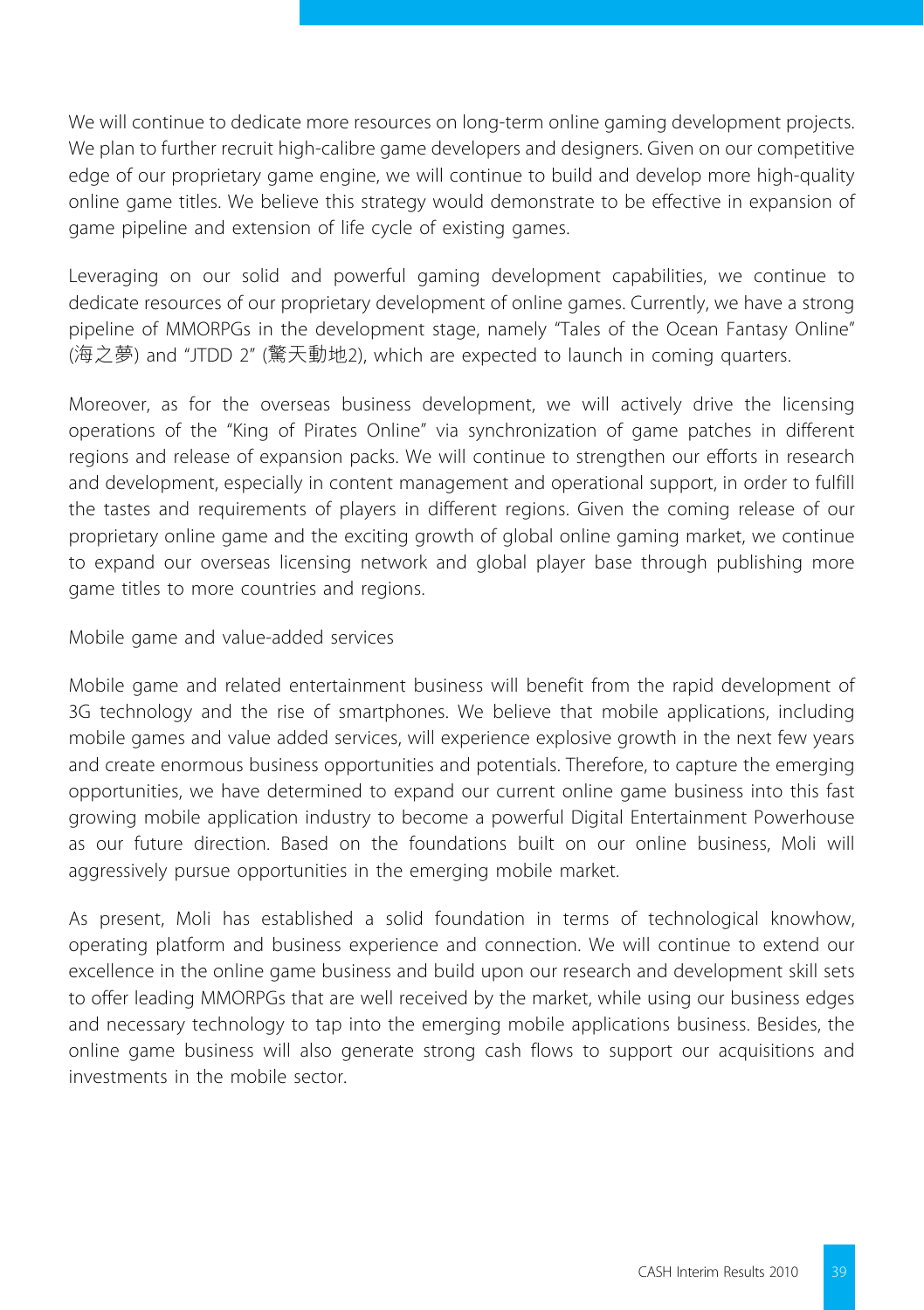Expansion through mergers and acquisitions

The mobile entertaining market will experience enormous growth and bring tremendous business opportunities. Supported by our business edges, strong cash flow in our online game business and our listing status of CASH, we will enter in this emerging market by acquiring the majority stake of the targeted mobile entertaining application providers, especially mobile game companies, with leading technology, solid management, and proven business model with strong cashflows. We will add to the value of our subsidiary through the cross-fertilization of technology and product offering and become a leader in the new mobile entertainment industry.

## Employee Information

At 30 June 2010, the Group had 1,555 employees, of which 1,189 were at CFSG and its subsidiaries. Our employees were remunerated according to their performance, working experience and market conditions. The total amount of remuneration cost of employees of the Group for the period under review was approximately HK\$107.3 million.

#### Benefits

The Company and some of its subsidiaries provide employee benefits including mandatory provident fund scheme, medical insurance scheme, discretionary share options, performance bonus and sales commission for their staff. The Company also provides its employees in the PRC with medical and other subsidies, and contributes to the retirement benefit plans.

## **Training**

The Group has implemented various training policies and organised a number of training programs aimed specifically at improving the skills of its employees and generally to increase the competitiveness, productivity and efficiency of the Group including training in areas such as product knowledge, customer service, selling techniques, team building, communication, presentation, coaching, quality management and also professional regulatory training programs as required by regulatory bodies. The Group also arranges for relevant staff, who are licensed persons under the Securities and Futures Ordinance ("SFO"), to attend the requisite training courses to fulfill/comply with the continuous professional training as prescribed in the SFO.

The Group conducts an initial staff orientation for new employees in order to familiarise them with the Group's history and strategy, corporate culture, quality management measures and rules and regulations. This orientation is designed to integrate the employees into the Group and, the directors believe, helps improve productivity of new employees at an early stage.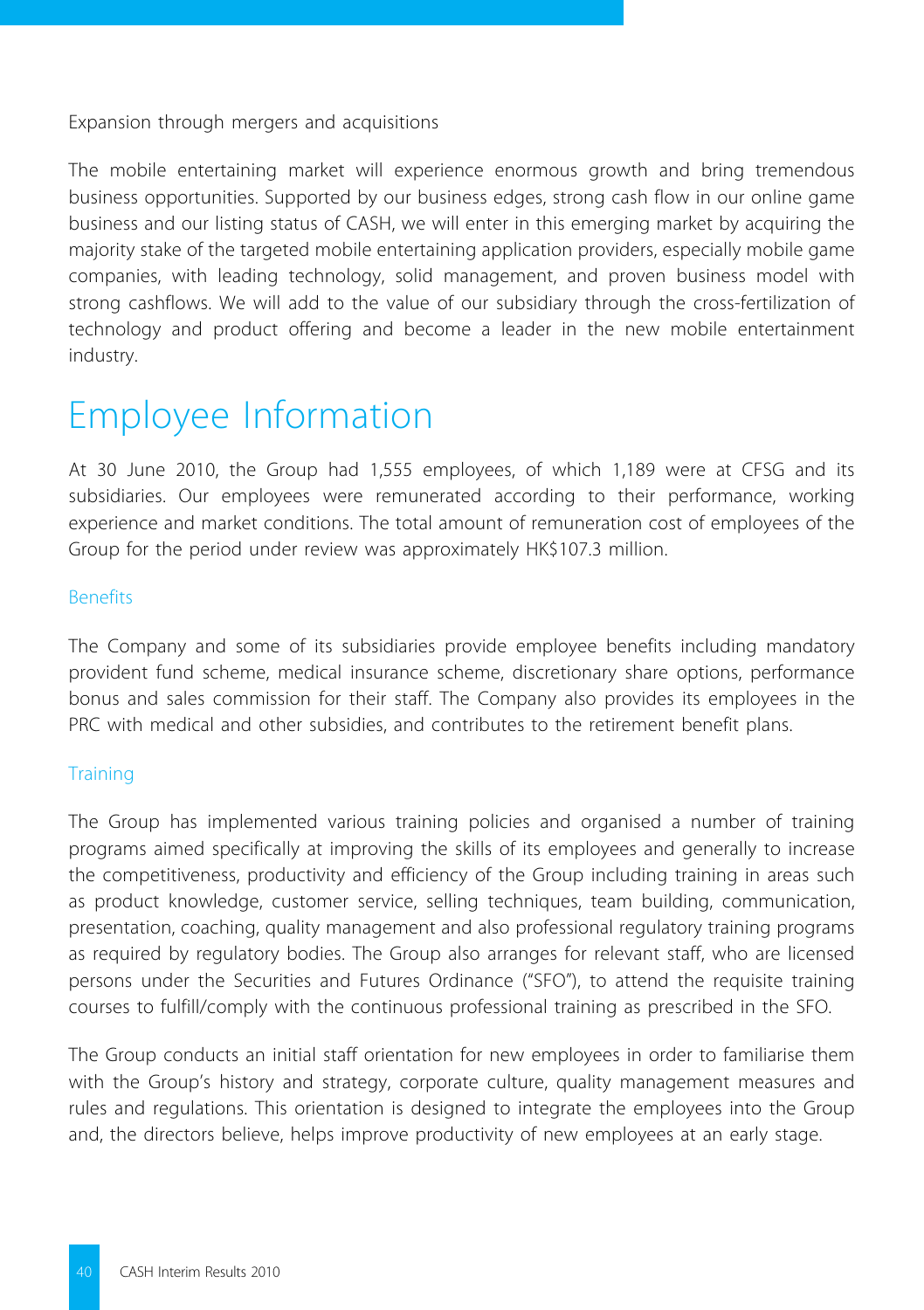## Directors' Interests in Securities

As at 30 June 2010, the interests and short positions of the directors and chief executive of the Company in the shares, underlying shares and debentures of the Company or any of its associated corporations (within the meaning of Part XV of the SFO) which (a) were required to be notified to the Company and the Stock Exchange pursuant to Divisions 7 and 8 of Part XV of the SFO (including interests and short positions which they were taken or deemed to have under such provisions of the SFO), or (b) were recorded in the register required to be kept under section 352 of the SFO, or (c) were otherwise notified to the Company and the Stock Exchange pursuant to the Model Code for Securities Transactions by Directors of Listed Companies ("Model Code") were as follows:

## A. The Company

|                      |                                                                    |           | Number of shares   |             |                               |  |
|----------------------|--------------------------------------------------------------------|-----------|--------------------|-------------|-------------------------------|--|
| Name                 | Capacity                                                           | Personal  | Family<br>interest | Other       | interest Shareholding<br>(% ) |  |
| Kwan Pak Hoo Bankee  | Beneficial owner<br>and interest in<br>a controlled<br>corporation |           |                    | 70,216,512* | 34.17                         |  |
| Law Ping Wah Bernard | Beneficial owner                                                   | 6,784,060 |                    |             | 3.30                          |  |
| Ng Kung Chit Raymond | Beneficial owner<br>and family<br>interest                         | 48,300    | 28,800             |             | 0.04                          |  |
|                      |                                                                    | 6,832,360 | 28.800             | 70,216,512  | 37.51                         |  |

#### (a) Long positions in the ordinary shares of HK\$0.10 each

The shares were held by Cash Guardian Limited ("Cash Guardian"). Mr Kwan Pak Hoo Bankee was deemed to be interested in all these shares as a result of his interests in Cash Guardian as disclosed in the "Substantial Shareholders" below.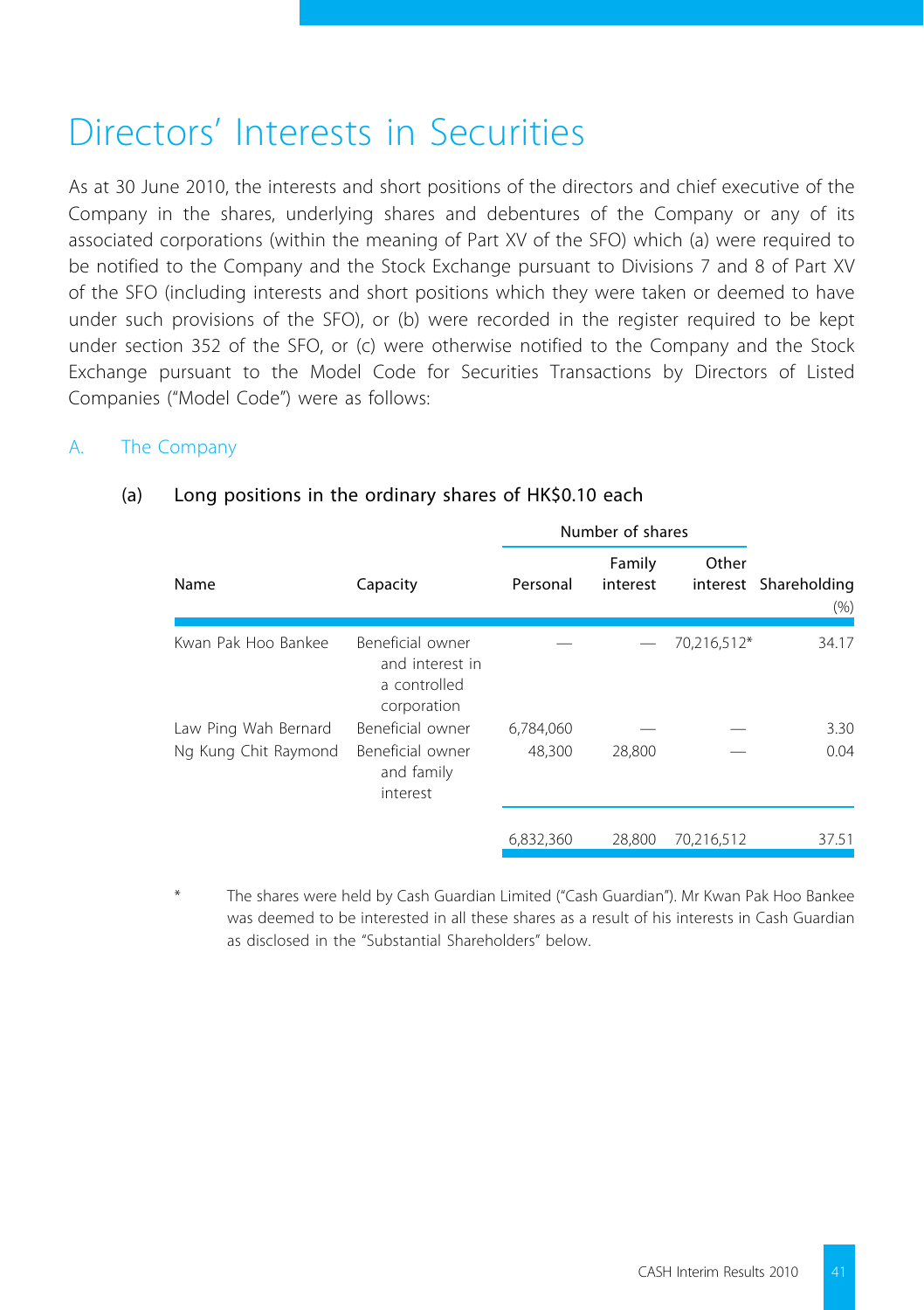### (b) Long positions in the underlying shares

#### *(i) Options under share option schemes*

|                      |                  |                     |                                | Number of options |                                        |                           |                                      |                                                         |  |
|----------------------|------------------|---------------------|--------------------------------|-------------------|----------------------------------------|---------------------------|--------------------------------------|---------------------------------------------------------|--|
| Name                 | Date of<br>grant | Option period       | Exercise<br>price per<br>share |                   | outstanding<br>as at<br>1 January 2010 | granted on<br>3 June 2010 | outstanding<br>as at<br>30 June 2010 | Percentage to<br>issued shares<br>as at<br>30 June 2010 |  |
|                      |                  |                     |                                |                   |                                        | (Notes                    |                                      |                                                         |  |
|                      |                  |                     | (HKS)                          | Notes             |                                        | $(2)$ & $(3)$             |                                      | (96)                                                    |  |
| Kwan Pak Hoo Bankee  | 13/3/2009        | 13/3/2009-31/3/2011 | 1.130                          | (1)               | 1.800.000                              |                           | 1,800,000                            | 0.88                                                    |  |
|                      | 3/6/2010         | 3/6/2010-31/5/2012  | 2.000                          | (1)               | -                                      | 2,000,000                 | 2,000,000                            | 0.97                                                    |  |
| Law Ping Wah Bernard | 13/3/2009        | 13/3/2009-31/3/2011 | 1.130                          |                   | 1.800.000                              | $\overline{\phantom{a}}$  | 1,800,000                            | 0.88                                                    |  |
|                      | 3/6/2010         | 3/6/2010-31/5/2012  | 2.000                          |                   | $\overline{\phantom{a}}$               | 2,000,000                 | 2,000,000                            | 0.97                                                    |  |
| Ng Kung Chit Raymond | 13/3/2009        | 13/3/2009-31/3/2011 | 1.130                          |                   | 1,000,000                              |                           | 1,000,000                            | 0.49                                                    |  |
|                      | 3/6/2010         | 3/6/2010-31/5/2012  | 2.000                          |                   | $\overline{\phantom{a}}$               | 1.000.000                 | 1.000.000                            | 0.49                                                    |  |
|                      |                  |                     |                                |                   | 4.600.000                              | 5.000.000                 | 9,600,000                            | 4.68                                                    |  |

#### Notes:

- (1) Mr Kwan Pak Hoo Bankee is also the substantial shareholder of the Company.
- (2) The closing price of the share immediately before the date of grant of options on 3 June 2010 was HK\$1.590.
- (3) The fair value of the options granted by the Company to the directors during the period totalled approximately HK\$229,800. The assumptions in arriving the fair value of the options are disclosed in the relevant notes to the section under the heading of "Share option schemes" below.
- (4) The options are held by the directors in the capacity of beneficial owners.
- (5) No option was lapsed, exercised or cancelled during the period.

#### *(ii) Convertible note*

| Name                          | Date of<br>convertible<br>note | Conversion period    | Conversion<br>price per<br>share<br>(HKS) | Number of<br>underlying<br>shares | Percentage<br>to issued<br>shares as at<br>30 June 2010<br>(96) |
|-------------------------------|--------------------------------|----------------------|-------------------------------------------|-----------------------------------|-----------------------------------------------------------------|
| Kwan Pak Hoo Bankee 17/2/2009 |                                | 17/8/2009-31/12/2011 | 1.00                                      | 43.243.000                        | 21.04                                                           |

Note: The convertible note in the principal amount of HK\$43,243,000 was held by Cash Guardian. Mr Kwan Pak Hoo Bankee was deemed to be interested in all these shares as a result of his interests in Cash Guardian as disclosed in the "Substantial shareholders" below.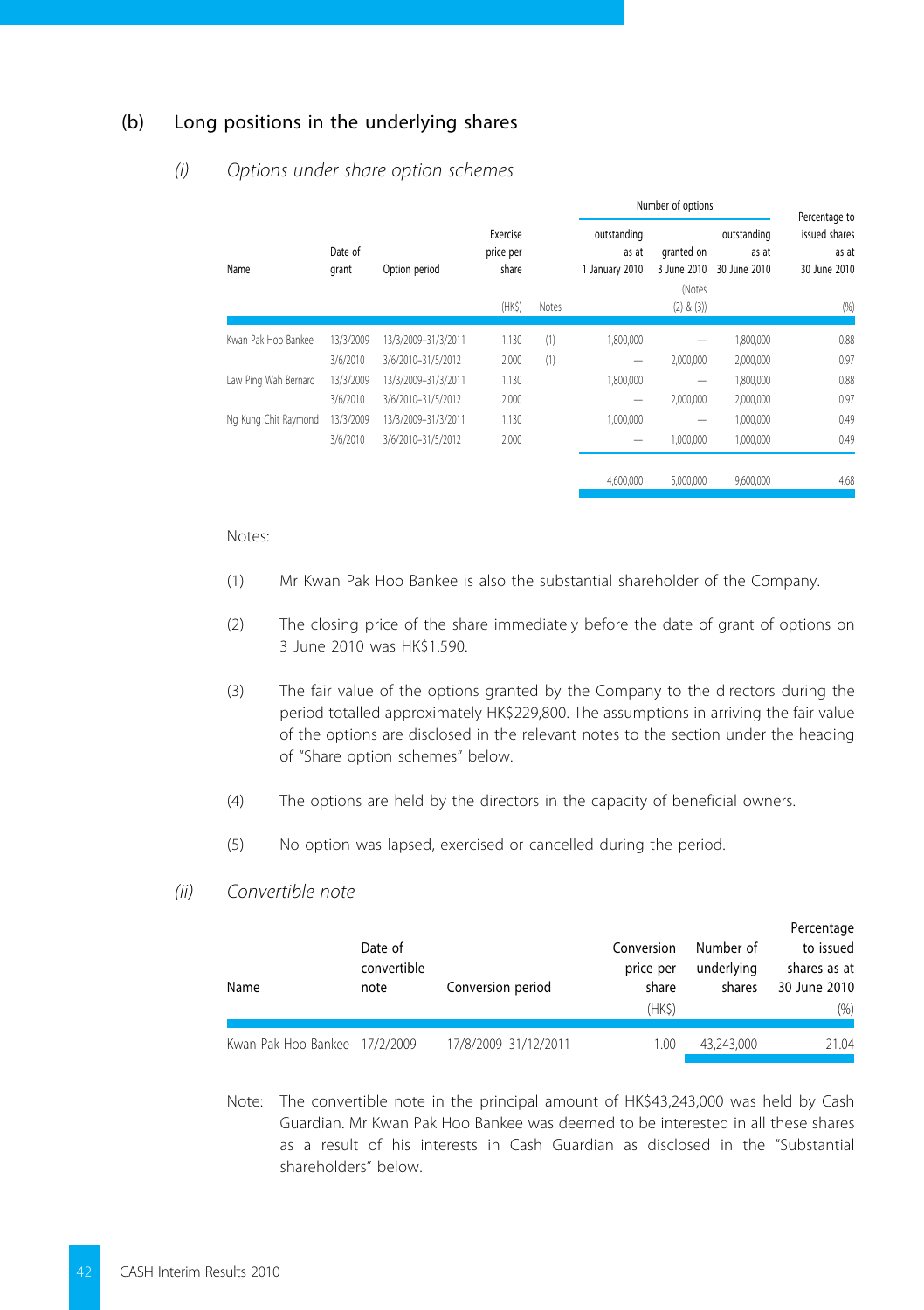### B. Associated corporations (within the meaning of SFO)

## (i) CFSG

#### *(a) Long positions in the ordinary shares of HK\$0.10 each*

|                                |                                                                    | Number of shares |                    |              |                               |
|--------------------------------|--------------------------------------------------------------------|------------------|--------------------|--------------|-------------------------------|
| Name                           | Capacity                                                           | Personal         | Family<br>interest | Other        | interest Shareholding<br>(96) |
| Kwan Pak Hoo<br>Bankee         | Beneficial owner<br>and interest in<br>a controlled<br>corporation | 8,168,000        |                    | 315,121,198* | 52.39                         |
| Law Ping Wah<br><b>Bernard</b> | Beneficial owner                                                   | 13,771,120       |                    |              | 2.23                          |
| Ng Kung Chit<br>Raymond        | Beneficial owner<br>and family<br>interest                         | 3,014,000        | 18,000             |              | 0.49                          |
|                                |                                                                    | 24,953,120       | 18,000             | 315.121.198  | 55.11                         |

\* The shares were held as to 298,156,558 shares by Celestial Investment Group Limited, a wholly-owned subsidiary of Praise Joy Limited (which was 100% beneficially owned by the Company), and as to 16,964,640 shares by Cash Guardian. Pursuant to the SFO, the Company owned as to approximately 34.17% by Cash Guardian, a whollyowned subsidiary of Hobart Assets Limited, which in turn was 100% beneficially owned by Mr Kwan Pak Hoo Bankee. Mr Kwan Pak Hoo Bankee was deemed to be interested in all these shares as a result of their interests in the Company through Cash Guardian as disclosed in the "Substantial shareholders" below.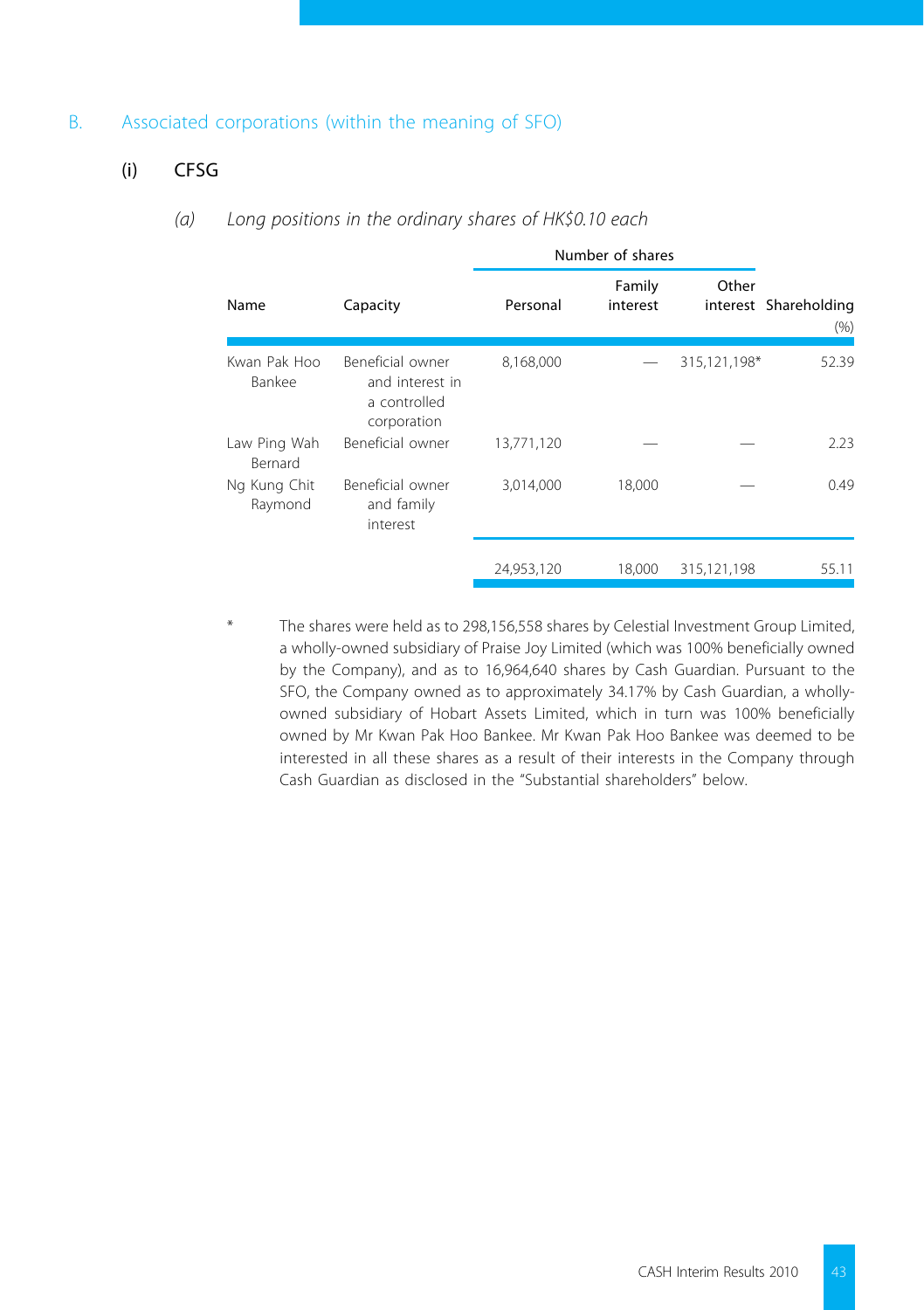#### *(b) Long positions in the underlying shares — options under share option scheme*

|                                             |                          |                                                |                                |                      | Number of options                      | Percentage to                        |                                        |
|---------------------------------------------|--------------------------|------------------------------------------------|--------------------------------|----------------------|----------------------------------------|--------------------------------------|----------------------------------------|
| Name                                        | Date of<br>grant         | Option period                                  | Exercise<br>price per<br>share |                      | outstanding<br>as at<br>1 January 2010 | outstanding<br>as at<br>30 June 2010 | issued shares<br>as at<br>30 June 2010 |
|                                             |                          |                                                | (HKS)                          | Notes                |                                        |                                      | (96)                                   |
| Kwan Pak Hoo Bankee<br>Law Ping Wah Bernard | 15/06/2009<br>15/06/2009 | 15/06/2009-30/06/2013<br>15/06/2009-30/06/2013 | 0.734<br>0.734                 | $(1)$ & $(2)$<br>(2) | 5,000,000<br>5.000.000                 | 5,000,000<br>5.000.000               | 0.81<br>0.81                           |
|                                             |                          |                                                |                                |                      | 10,000,000                             | 10.000.000                           | 1.62                                   |

Notes:

- (1) Mr Kwan Pak Hoo Bankee is also the substantial shareholder of the Company.
- (2) The options were vested in 2 tranches as to (i) 50% exercisable from the commencement of the expiry of 6 months from the date of grant (ie 15 December 2009) up to 30 June 2013; and (ii) 50% exercisable from the commencement of the expiry of 1 year from the date of grant (ie 15 June 2010) up to 30 June 2013.

Save as disclosed above, as at 30 June 2010, none of the directors, chief executive or their associates had any interests and short positions in the shares, underlying shares or debentures of the Company or any of its associated corporations (within the meaning of Part XV of the SFO) which (a) were required to be notified to the Company and the Stock Exchange pursuant to Divisions 7 and 8 of Part XV of the SFO (including interests and short positions which they were taken or deemed to have under such provisions of the SFO), or (b) were recorded in the register required to be kept under section 352 of the SFO, or (c) were otherwise notified to the Company and the Stock Exchange pursuant to the Model Code.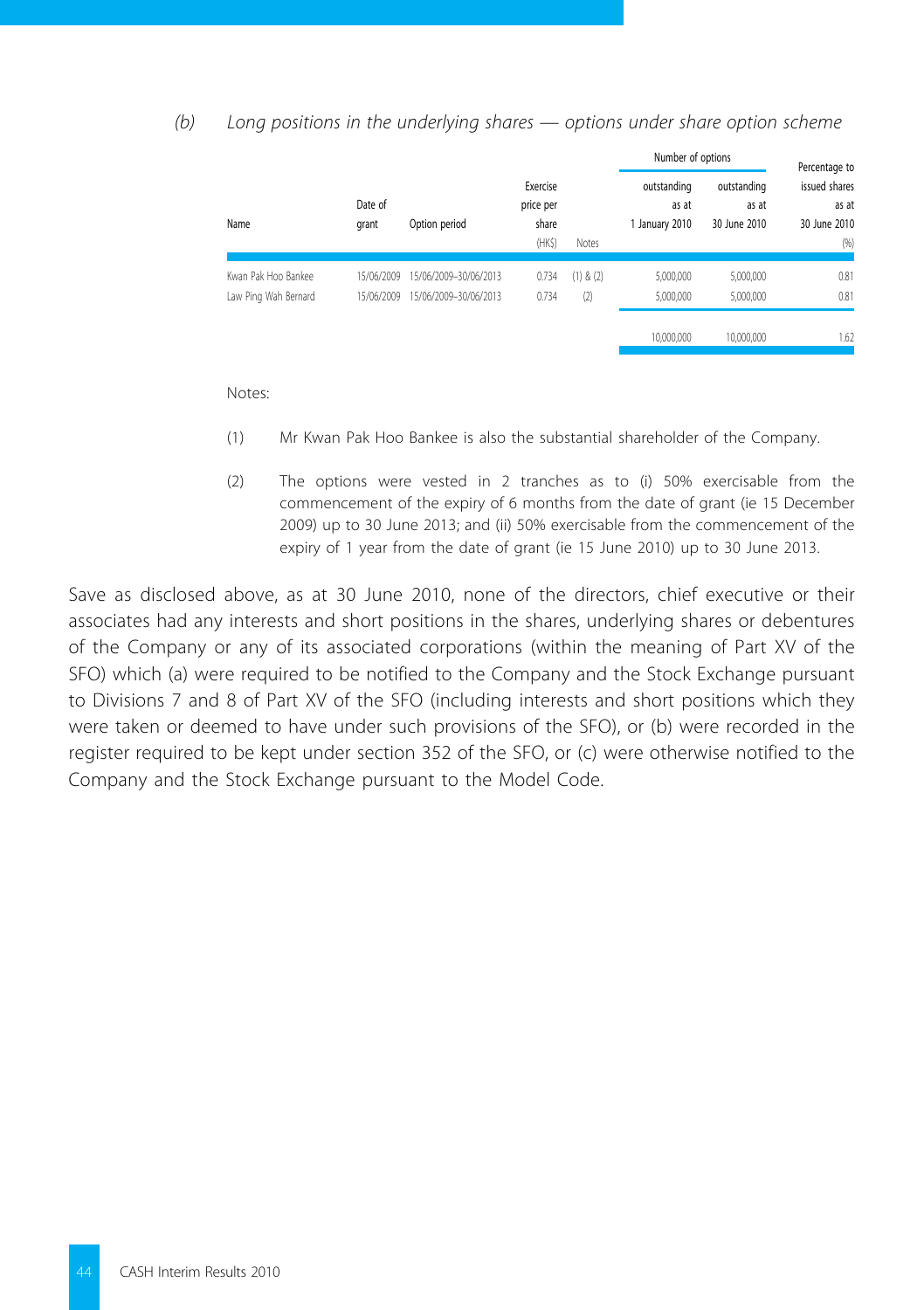# Share Option Schemes

## The Company

Details of share options to subscribe for shares in the Company granted to participants under the share option scheme of the Company during the six months ended 30 June 2010 were as follows:

|                                           |                                                                 |                                          |            | Number of options             |                                                         |                                      |  |
|-------------------------------------------|-----------------------------------------------------------------|------------------------------------------|------------|-------------------------------|---------------------------------------------------------|--------------------------------------|--|
| Date of grant                             | Option period                                                   | Exercise<br>price per<br>share<br>(HK\$) | Notes      | outstanding<br>1 January 2010 | as at granted during<br>the period<br>(Notes (2) & (4)) | outstanding<br>as at<br>30 June 2010 |  |
| <b>Directors</b><br>13/3/2009<br>3/6/2010 | 13/3/2009-31/3/2011<br>3/6/2010-31/5/2012                       | 1.130<br>2.000                           | (1)<br>(1) | 4,600,000                     | 5,000,000                                               | 4,600,000<br>5,000,000               |  |
|                                           |                                                                 |                                          |            | 4,600,000                     | 5,000,000                                               | 9,600,000                            |  |
| <b>Employees</b>                          |                                                                 |                                          |            |                               |                                                         |                                      |  |
| 13/3/2009<br>1/6/2010<br>3/6/2010         | 13/3/2009-31/3/2011<br>1/6/2010-31/5/2012<br>3/6/2010-31/5/2012 | 1.130<br>1.608<br>2.000                  |            | 10,900,000                    | 4,110,000<br>8,000,000                                  | 10,900,000<br>4,110,000<br>8,000,000 |  |
|                                           |                                                                 |                                          |            | 10,900,000                    | 12,110,000                                              | 23,010,000                           |  |
|                                           |                                                                 |                                          |            | 15,500,000                    | 17,110,000                                              | 32,610,000                           |  |

#### Notes:

- (1) Details of the options granted to the directors are set out in the section headed "Directors' Interests in Securities".
- (2) The closing prices of the share immediately before the date of grant of options on 1 June 2010 and 3 June 2010 was HK\$1.580 and HK\$1.590 respectively.
- (3) No option was lapsed, exercised or cancelled during the period.
- (4) During the six months ended 30 June 2010, none of the share options granted on 1 June 2010 and 3 June 2010 was vested. The estimated fair values of the share options granted on these dates are approximately HK\$142,288 and HK\$597,480 respectively.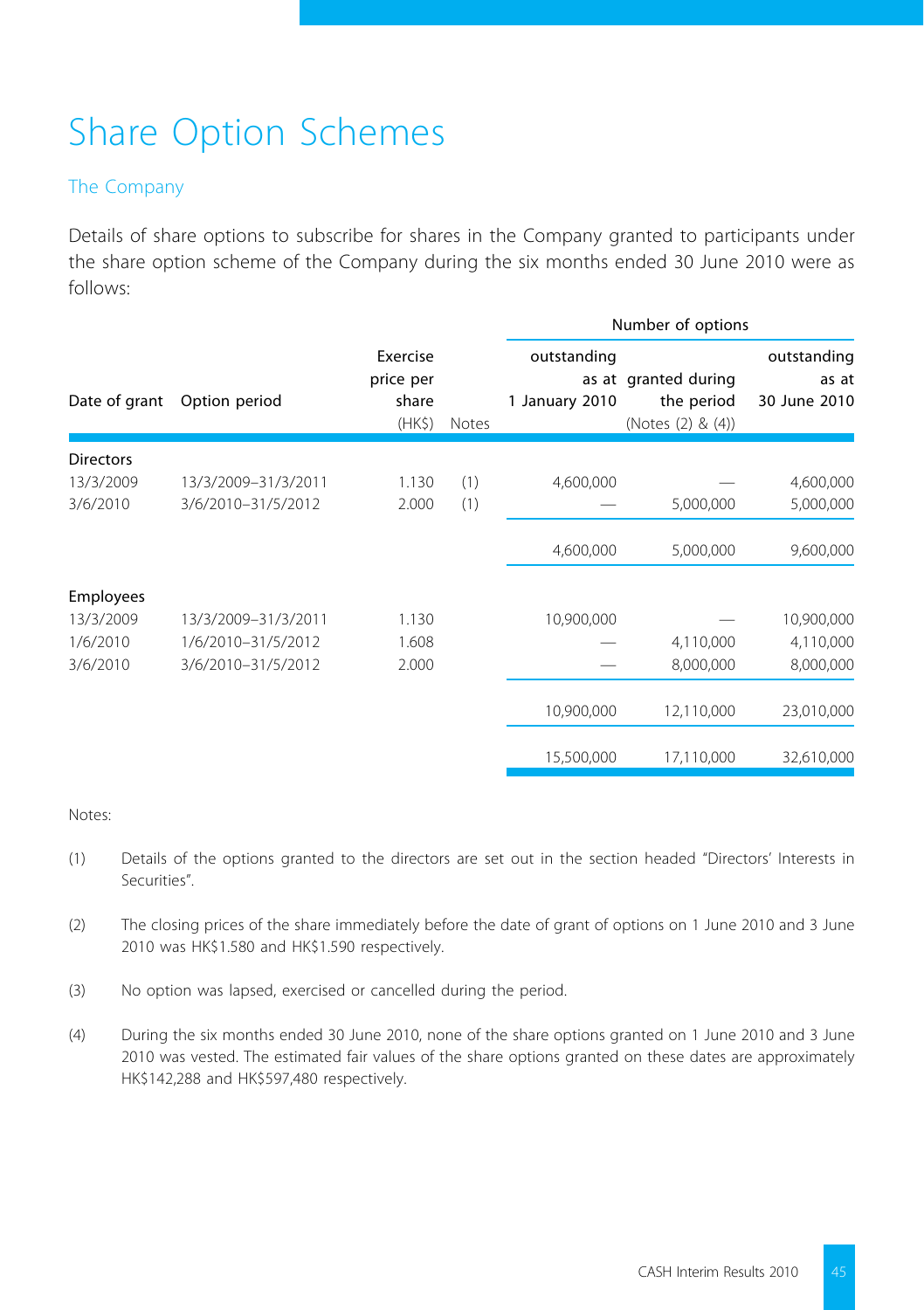The fair values are calculated using the Black-Scholes pricing model. The inputs into the model were as follows:

|                              | Share options<br>grant date<br>1 June 2010 | Share options<br>grant date<br>3 June 2010 |
|------------------------------|--------------------------------------------|--------------------------------------------|
| Weighted average share price | HK\$1.748                                  | HK\$1.750                                  |
| Exercise price               | HK\$1.608                                  | HK\$2.000                                  |
| Expected volatility          | 40.31%                                     | 40.22%                                     |
| Expected life                | 2 years                                    | 2 years                                    |
| Risk-free rate               | 0.70%                                      | 0.70%                                      |
| Expected dividend yield      | Nil                                        | Nil                                        |

## The subsidiaries

#### *(i) CFSG*

Details of share options to subscribe for shares in CFSG granted to participants under the share option scheme of CFSG during the six months ended 30 June 2010 were as follows:

|                           |                     |                                          |               | Number of options                         |                                                            |                                         |
|---------------------------|---------------------|------------------------------------------|---------------|-------------------------------------------|------------------------------------------------------------|-----------------------------------------|
| Date of grant             | Option period       | Exercise<br>price per<br>share<br>(HK\$) | Notes         | outstanding<br>as at<br>1 January<br>2010 | granted<br>during the<br>period<br>(Notes<br>$(7)$ & $(8)$ | outstanding<br>as at<br>30 June<br>2010 |
| <b>Directors</b>          |                     |                                          |               |                                           |                                                            |                                         |
| 15/6/2009                 | 15/6/2009-30/6/2013 | 0.734                                    | $(1)$ & $(2)$ | 10,000,000                                |                                                            | 10,000,000                              |
| Employees and consultants |                     |                                          |               |                                           |                                                            |                                         |
| 7/7/2006                  | 7/7/2006-31/7/2010  | 1.180                                    | (3)           | 124,000                                   |                                                            | 124,000                                 |
| 15/6/2009                 | 15/6/2009-30/6/2013 | 0.734                                    | (2)           | 15,000,000                                |                                                            | 15,000,000                              |
| 15/6/2009                 | 15/6/2009-30/6/2013 | 0.734                                    | (4)           | 9,000,000                                 |                                                            | 9,000,000                               |
| 22/6/2009                 | 22/6/2009-30/6/2013 | 0.720                                    | (5)           | 15,000,000                                |                                                            | 15,000,000                              |
| 1/6/2010                  | 1/6/2010-31/5/2012  | 0.610                                    | (6)           |                                           | 12,342,000                                                 | 12,342,000                              |
| 3/6/2010                  | 3/6/2010-31/5/2012  | 0.630                                    |               |                                           | 12,500,000                                                 | 12,500,000                              |
|                           |                     |                                          |               | 39,124,000                                | 24,842,000                                                 | 63,966,000                              |
|                           |                     |                                          |               | 49,124,000                                | 24,842,000                                                 | 73,966,000                              |

#### Notes:

(1) Details of the options granted to the directors are set out in the section headed "Directors' Interests in Securities".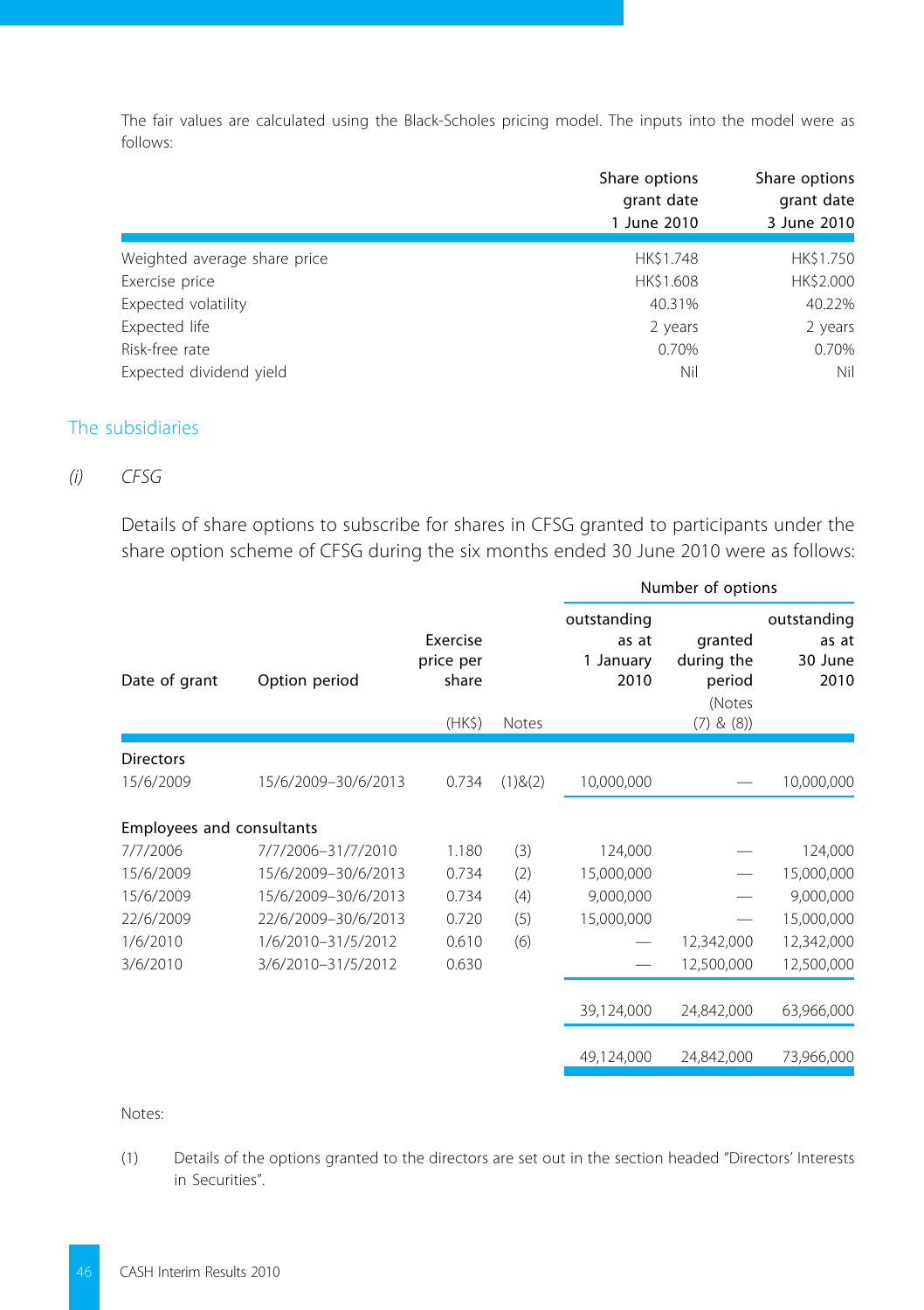- (2) The options were vested in 2 tranches as to (i) 50% exercisable from the commencement of the expiry of 6 months from the date of grant (ie 15 December 2009) up to 30 June 2013; and (ii) 50% exercisable from the commencement of the expiry of 1 year from the date of grant (ie 15 June 2010) up to 30 June 2013.
- (3) The options are vested in 4 tranches as to (i) 25% exercisable from the commencement of the exercise period; (ii) 25% exercisable from the expiry of 12 months from the commencement of the exercise period; (iii) 25% exercisable from the expiry of 24 months from the commencement of the exercise period; and (iv) 25% exercisable from the expiry of 36 months from the commencement of the exercise period.
- (4) The options were vested in 3 tranches as to (i) 30% exercisable from the commencement of the expiry of 1 year from the date of grant (ie 15 June 2010) up to 30 June 2013; (ii) 30% exercisable from the commencement of the expiry of 2 years from the date of grant (ie 15 June 2011) up to 30 June 2013; and (iii) 40% exercisable from the commencement of the expiry of 3 years from the date of grant (ie 15 June 2012) up to 30 June 2013.
- (5) The exercise of options were subject to delivery of services to members of the Group as determined at the sole discretion of the board of directors of CFSG.
- (6) The exercise of options were subject to fulfilment of consultant's duties and provision of any solid contribution to members of the Group as determined at the sole discretion of the board of directors of CFSG.
- (7) The closing prices of CFSG's share immediately before the date of grant of options on 1 June 2010 and 3 June 2010 was HK\$0.620 and HK\$0.600 respectively.
- (8) During the six months ended 30 June 2010, none of the share options granted on 1 June 2010 and 3 June 2010 was vested. The estimated fair values of the share options granted on these dates are approximately HK\$2,266,000 and HK\$2,519,000 respectively.

The fair values are calculated using the Black-Scholes pricing model. The inputs into the model were as follows:

|                              | Share options<br>grant date<br>1 June 2010 | Share options<br>grant date<br>3 June 2010 |
|------------------------------|--------------------------------------------|--------------------------------------------|
| Weighted average share price | HK\$0.620                                  | HK\$0.600                                  |
| Exercise price               | HK\$0.610                                  | HK\$0.630                                  |
| Expected volatility          | 53.75%                                     | 53.38%                                     |
| Expected life                | 2 years                                    | 2 years                                    |
| Risk-free rate               | 0.69%                                      | 0.70%                                      |
| Expected dividend yield      | Nil                                        | Nil                                        |

- (9) No option was lapsed, exercised or cancelled during the period.
- *(ii) Netfield Technology Limited (incorporated in Bermuda) ("Netfield (Bermuda)")*

No option has been granted under the share option scheme adopted by Netfield (Bermuda) on 6 June 2008.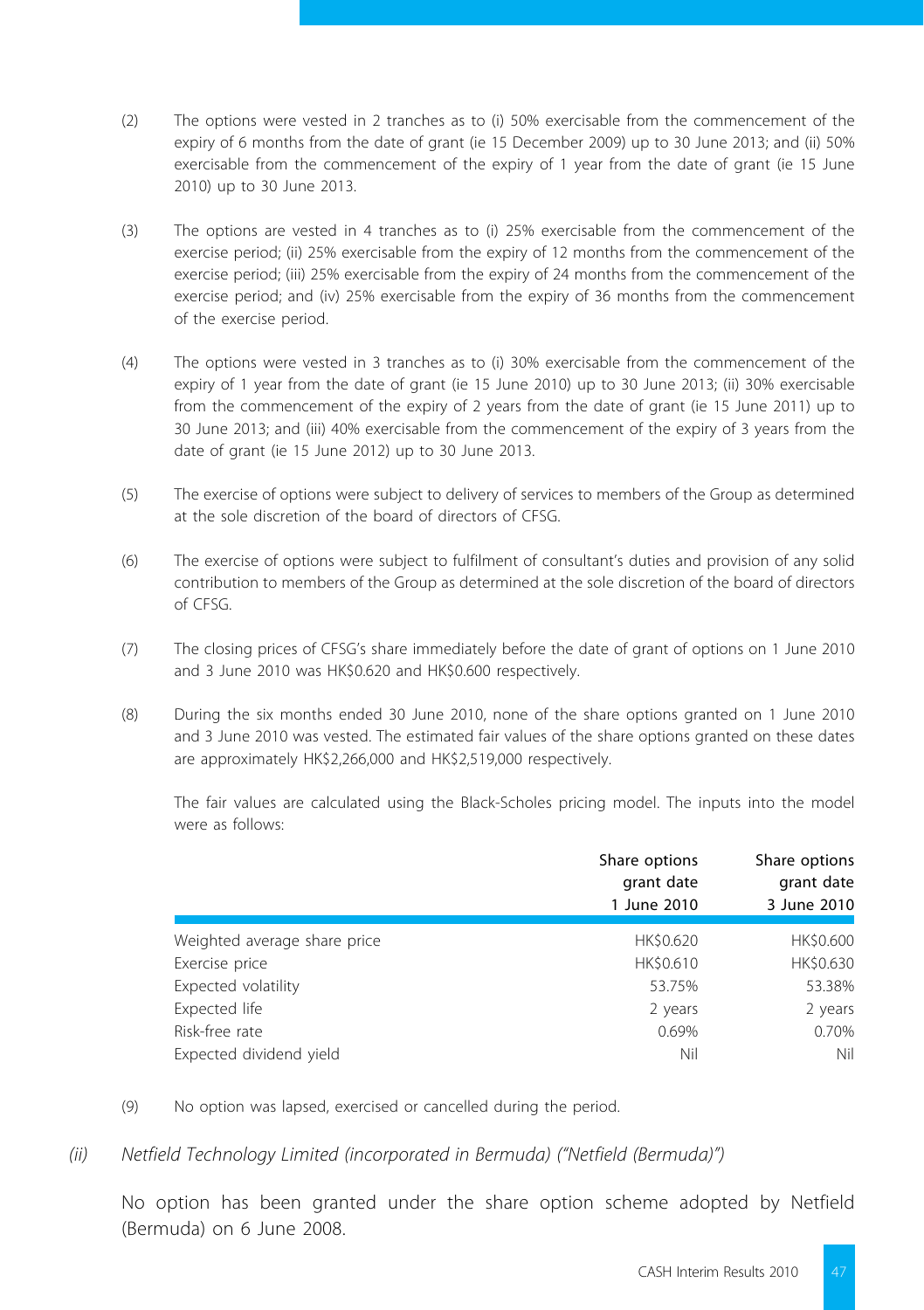# Substantial Shareholders

As at 30 June 2010, so far as is known to the directors and chief executive of the Company, the persons/companies, other than a director or chief executive of the Company, who had interests or short positions in the shares and underlying shares of the Company as recorded in the register required to be kept under section 336 of the SFO were as follows:

| Name                 | Capacity                                                                                                                        | Number of | shares Shareholding<br>(% ) |
|----------------------|---------------------------------------------------------------------------------------------------------------------------------|-----------|-----------------------------|
| Cash Guardian (Note) | Hobart Assets Limited (Note) Interest in a controlled corporation 70,216,512<br>Interest in a controlled corporation 70,216,512 |           | 34.17<br>34 17              |

Note: This refers to the same number of shares held by Cash Guardian, a wholly-owned subsidiary of Hobart Assets Limited, which in turn was 100% beneficially owned by Mr Kwan Pak Hoo Bankee. Pursuant to the SFO, Mr Kwan Pak Hoo Bankee (a director whose interests are not shown in the above table) and Hobart Assets Limited were deemed to be interested in the shares held by Cash Guardian. The above interest has already been disclosed as other interest of Mr Kwan Pak Hoo Bankee in the section headed "Directors' interests in securities" above.

Save as disclosed above, as at 30 June 2010, so far as is known to the directors and chief executive of the Company, no other parties (other than a director or chief executive of the Company) who had interests or short positions in the shares and underlying shares of the Company as recorded in the register required to be kept under section 336 of the SFO.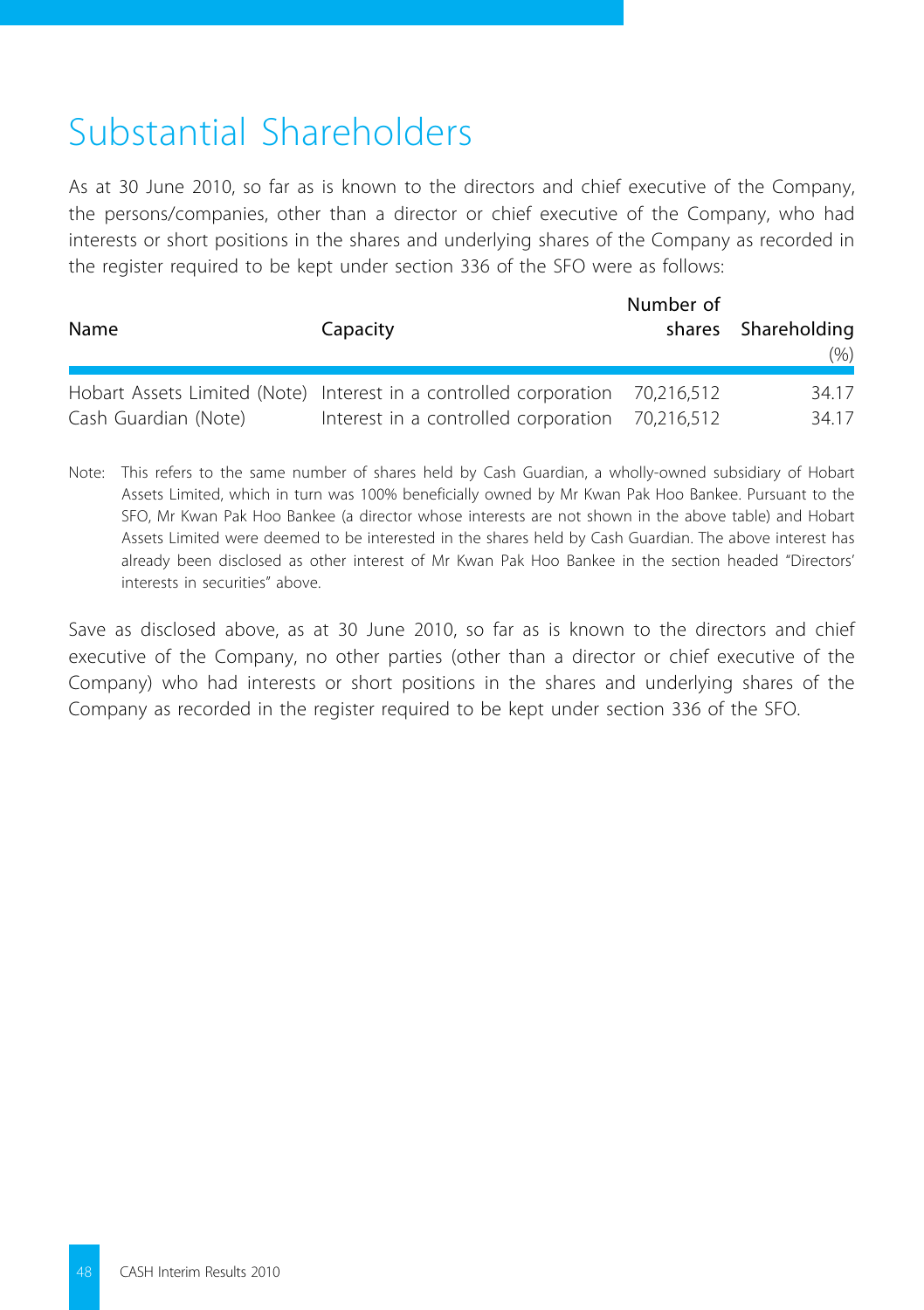# Corporate Governance

During the accounting period from 1 January 2010 to 30 June 2010, the Company had duly complied with the code provisions set out in the Code on Corporate Governance Practices ("CG Code") contained in Appendix 14 of the Listing Rules with except for the deviations summarised as follows:

| CG Code |                                                                                                                                          | Deviation and reason                                                                                                                                                                                                                                                                                                                                                                                                                                                                                       |  |
|---------|------------------------------------------------------------------------------------------------------------------------------------------|------------------------------------------------------------------------------------------------------------------------------------------------------------------------------------------------------------------------------------------------------------------------------------------------------------------------------------------------------------------------------------------------------------------------------------------------------------------------------------------------------------|--|
| A.2.1   | The roles of chairman and chief<br>executive officer ("CEO") should be<br>separate and should not be performed<br>by the same individual | Mr Kwan Pak Hoo Bankee, Chairman of the<br>Board, also assumes the role of chief executive<br>officer of the Company during the underlying<br>period. The dual role of Mr Kwan provides a<br>strong and consistent leadership to the Board<br>and is critical for efficient business planning<br>and decisions of the Group. The balance of<br>power and authorities is ensured by the<br>operation of the senior management and the<br>Board, which comprise experienced and high<br>caliber individuals. |  |

Save for the above, the Company has been in compliance with the CG Code throughout the six months ended 30 June 2010.

## Compliance with the Model Code

The Company has adopted a code of conduct regarding securities transactions by directors as set out in Appendix 10 of the Listing Rules. All directors have confirmed, following specific enquiry by the Company, that they fully complied with the required standard of dealings set out therein throughout the review period.

## Review of Results

The Group's unaudited consolidated results for the six months ended 30 June 2010 have not been reviewed by the auditors of the Company, but have been reviewed by the audit committee of the Company.